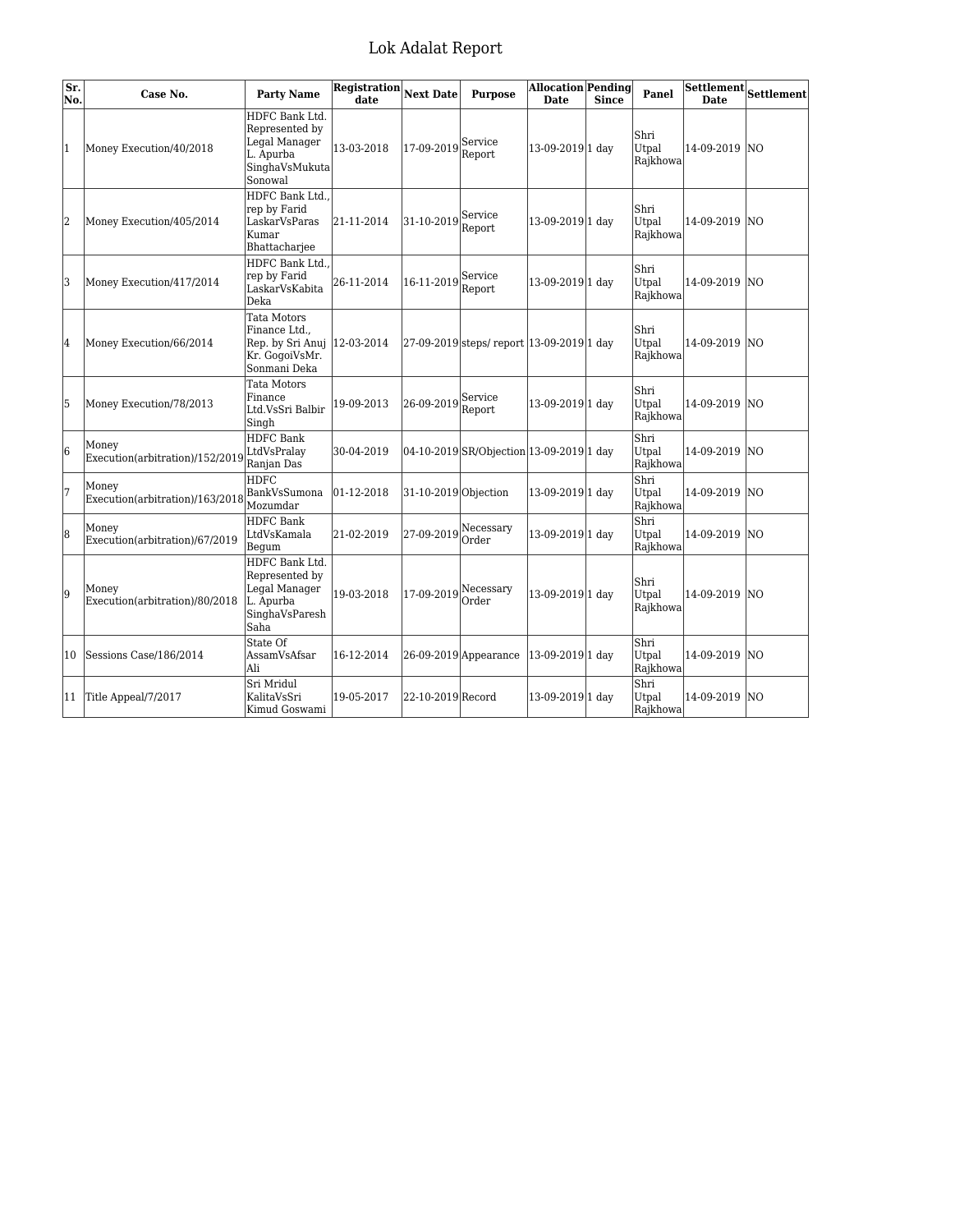| Sr.<br>No.     | Case No.                                                | <b>Party Name</b>                                                                             | Registration<br>date | <b>Next Date</b>    | <b>Purpose</b>     | Allocation Pending<br><b>Date</b>     | <b>Since</b> | Panel                       | <b>Settlement</b><br><b>Date</b> | Settlement |
|----------------|---------------------------------------------------------|-----------------------------------------------------------------------------------------------|----------------------|---------------------|--------------------|---------------------------------------|--------------|-----------------------------|----------------------------------|------------|
| $\mathbf{1}$   | Claims U.S 166 M V<br>Act/1212/2014                     | Smt. Aghoni<br>DuttaVsOriental<br>insurance Co.<br>Ltd                                        | 14-08-2014           | 16-09-2019          | Necessary<br>Order | 13-09-2019 1 day                      |              | Smti<br>Barnali<br>Mahanta  | 14-09-2019                       | <b>NO</b>  |
| $\overline{2}$ | Claims U.S 166 M V<br>Act/1730/2014                     | Sadek AliVsNew<br>India Insurance                                                             | 20-10-2014           | 18-09-2019 Evidence |                    | 13-09-2019 1 day                      |              | Smti<br>Barnali<br>Mahanta  | 14-09-2019                       | lΝO        |
| 3              | Claims U.S 166 M V<br>Act/1749/2014                     | Aiit Kumar<br><b>JainVsUnited</b><br>Insurance                                                | 20-10-2014           | 24-09-2019 Evidence |                    | 13-09-2019 1 day                      |              | Smti<br>Barnali<br>Mahanta  | 14-09-2019                       | NO.        |
| 4              | Claims U.S 166 M V<br>Act/2003/2014                     | SRI SUBODH<br>BORUAHVsNew   11-11-2014<br>India Insurance                                     |                      | 13-09-2019 Evidence |                    | 13-09-2019 1 day                      |              | Smti<br>Barnali<br>Mahanta  | 14-09-2019                       | NO.        |
| 5              | Claims U.S 166 M V<br>Act/2192/2014                     | Dipak<br>DasVsUnited<br>Insurance                                                             | 01-12-2014           | 17-09-2019          | Necessary<br>Order | 13-09-2019 1 day                      |              | Smti<br>Barnali<br>Mahanta  | 14-09-2019                       | <b>YES</b> |
| 6              | Claims U.S 166 M V<br>Act/2669/2008                     | <b>AMRENDRA</b><br>DASVsOriental<br>insurance Co.<br>Ltd                                      | 04-10-2008           | 24-09-2019          | Necessary<br>Order | 13-09-2019 1 day                      |              | Smti<br>Barnali<br>Mahanta  | 14-09-2019                       | INO        |
| 7              | Claims U.S 166 M V<br>Act/279/2015                      | Ganesh<br>DasVsOriental<br>insurance Co.<br>Ltd                                               | 18-02-2015           | 21-09-2019 Evidence |                    | 13-09-2019 1 day                      |              | Smti<br>Barnali<br>Mahanta  | 14-09-2019                       | NO.        |
| $\overline{8}$ | Claims U.S 166 M V<br>Act/479/2015                      | Nilotpal<br>RayVsOriental<br>insurance Co.<br>Ltd                                             | 11-03-2015           | 01-10-2019 Evidence |                    | 13-09-2019 1 day                      |              | Smti<br>Barnali<br>Mahanta  | 14-09-2019                       | INO.       |
| 9              | Claims U.S 166 M V<br>Act/943/2014                      | Smti. Ila<br>MikirVsOriental  04-06-2014<br>Insurance                                         |                      |                     |                    | 23-09-2019 Arguments 13-09-2019 1 day |              | Smti<br>Barnali<br>Mahanta  | 14-09-2019                       | NO.        |
| 10             | Money Execution/154/2018                                | Tata Motors<br>Finance<br>LtdVsPabitra<br>Nunisa                                              | 29-08-2018           | 22-10-2019 Report   |                    | 13-09-2019 1 day                      |              | Smti<br>Barnali<br>Mahanta  | 14-09-2019                       | lΝO        |
| 11             | Money Execution/157/2018                                | Tata Motors<br>Finance<br>LimitedVsMonjit<br>Phukan                                           | 12-09-2018           | 01-11-2019          | Service<br>Report  | 13-09-2019 1 day                      |              | Smti<br>Barnali<br>Mahanta  | 14-09-2019                       | NO.        |
| 12             | Money Execution/191/2014                                | Tata Motors<br>Finance<br>Limited, rep by<br>Sri Anuj Kr.<br>GogoiVsMd.<br>Idrish Ali         | 04-07-2014           | 01-10-2019          | Service<br>Report  | 13-09-2019 1 day                      |              | Smti<br>Barnali<br>Mahanta  | 14-09-2019 NO                    |            |
| 13             | Money Execution/76/2014                                 | Tata Motors<br>Finance Ltd.,<br>Rep. by Sri Anuj 18-03-2014<br>Kr. GogoiVsMr.<br>Monmohan Das |                      | 30-09-2019          | Service<br>Report  | 13-09-2019 1 day                      |              | Smti<br>Barnali<br>Mahantal | 14-09-2019                       | <b>NO</b>  |
| 14             | Money<br>Execution(arbitration)/125/2019 Limited VsArup | Tata Motors<br>Finance<br>Engleng                                                             | 28-02-2019           | 25-09-2019          | Service<br>Report  | 13-09-2019 1 day                      |              | Smti<br>Barnali<br>Mahanta  | 14-09-2019                       | lΝO        |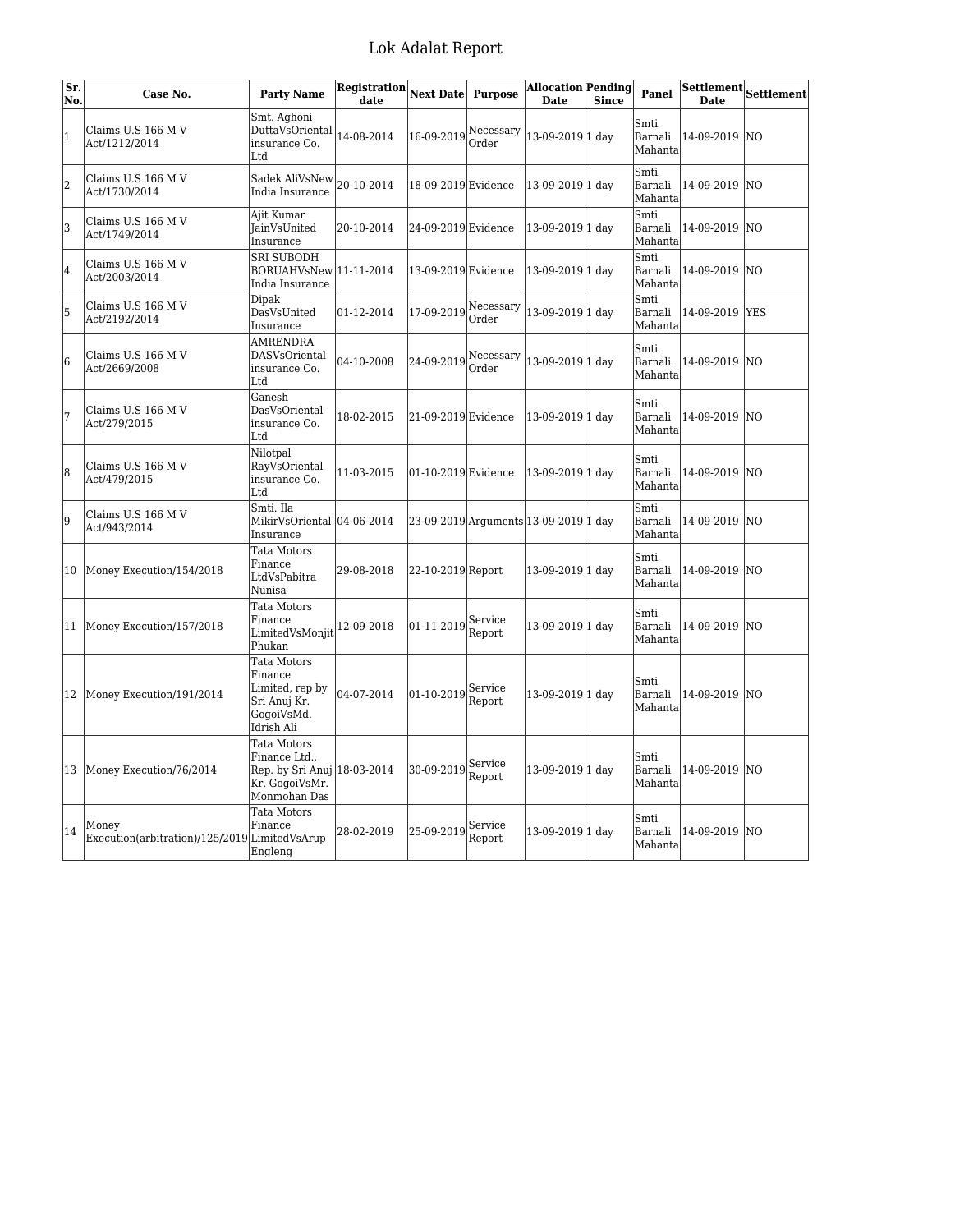| Sr.<br>No. | Case No.                           | <b>Party Name</b>                                                            | Registration<br>date | <b>Next Date</b>        | <b>Purpose</b>                                | Allocation Pending Panel<br><b>Date</b> | <b>Since</b> |                       | <b>Date</b>     | $\overline{\text{Settlement}}\text{Settlement}$ |
|------------|------------------------------------|------------------------------------------------------------------------------|----------------------|-------------------------|-----------------------------------------------|-----------------------------------------|--------------|-----------------------|-----------------|-------------------------------------------------|
| $\vert$ 1  | Money<br>Suit/125/2016             | <b>UCO BankVsMS</b><br>Little Wonder and<br>ors                              | 02-05-2016           | 14-09-2019 Lok Adalat   |                                               | 12-09-2019 <sub>2</sub> days            |              | Shri<br>Rana<br>Dutta | 14-09-2019      | N <sub>0</sub>                                  |
| 2          | Money<br>Suit/130/2018             | <b>UCO BankVsMD</b><br>Jiaul Haque<br>Choudhury                              | 10-05-2018           |                         | 27-09-2019 Service Report                     | 12-09-2019 <sub>2</sub> days            |              | Shri<br>Rana<br>Dutta | 14-09-2019 NO   |                                                 |
| 3          | Money                              | M/S Tirupati<br>MetalsVsAster<br>Suit/144/2018 Building Solutions<br>Pvt Ltd | 16-05-2018           | $ 03-10-2019 $ Ex-Parte | evidence                                      | 12-09-2019 <sub>2</sub> days            |              | Shri<br>Rana<br>Dutta | 14-09-2019      | lΝO                                             |
| 4          | Money                              | K.D.C. Bonded<br>Warehouse Pvt.<br>Suit/148/2018 Ltd. VsThank U<br>Wine Shop | 21-05-2018           | 25-10-2019 Report       |                                               | 12-09-2019 <sup>2</sup> days            |              | Shri<br>Rana<br>Dutta | 14-09-2019 NO   |                                                 |
| 5          | Money<br>Suit/154/2016             | Arihant<br>International<br>LimitedVsSurface<br>Tech Pvt Ltd and<br>ors      | 01-06-2016           |                         | 26-09-2019 Plantiff Witness 12-09-2019 2 days |                                         |              | Shri<br>Rana<br>Dutta | 14-09-2019   NO |                                                 |
| 6          | Money<br>Suit/17/2014              | Nayan Ch.<br>SarmahVsMs<br>Samvid Coal                                       | 07-03-2014           | 21-11-2019              | Service Report<br>and WS                      | 12-09-2019 <sub>2</sub> days            |              | Shri<br>Rana<br>Dutta | 14-09-2019 NO   |                                                 |
| 7          | Money<br>Suit/177/2018             | Vijaya<br>BankVsJayanta<br>Nath                                              | 25-06-2018           |                         | 06-11-2019 Service Report                     | 12-09-2019 <sup>2</sup> days            |              | Shri<br>Rana<br>Dutta | 14-09-2019 NO   |                                                 |
| 8          | Money<br>Suit/190/2018 Saha        | UCO BankVsJhuma                                                              | 03-07-2018           |                         | 05-12-2019 Appearance                         | 12-09-2019 <sub>2</sub> days            |              | Shri<br>Rana<br>Dutta | 14-09-2019 NO   |                                                 |
| 9          | Money<br>Suit/205/2017 Goswami     | S.B.IVsNisanta                                                               | 29-07-2017           | 26-09-2019              | Ex-Parte<br>evidence                          | 12-09-2019 2 days                       |              | Shri<br>Rana<br>Dutta | 14-09-2019      | <b>NO</b>                                       |
| 10         | Money<br>Suit/217/2018             | State Bank Of<br>IndiaVsBhrigu<br>kalita                                     | 24-07-2018           | 14-09-2019 Lok Adalat   |                                               | 12-09-2019 <sub>2</sub> days            |              | Shri<br>Rana<br>Dutta | 14-09-2019      | NO                                              |
| 11         | Money<br>Suit/221/2018             | State Bank Of<br>IndiaVsJitendra<br>Nath                                     | 24-07-2018           |                         | $27-11-2019$ Service Report<br>and WS         | 12-09-2019 <sub>2</sub> days            |              | Shri<br>Rana<br>Dutta | 14-09-2019      | lΝO                                             |
| 12         | Money<br>Suit/245/2017 Chandra Das | S.B.IVsPutul                                                                 | 14-09-2017           | 14-09-2019 Lok Adalat   |                                               | 12-09-2019 <sub>2</sub> days            |              | Shri<br>Rana<br>Dutta | 14-09-2019      | lΝO                                             |
| 13         | Money<br>Suit/269/2018             | State Bank Of<br>IndiaVsNabajyoti<br>Goswami                                 | 04-09-2018           | 14-09-2019 Lok Adalat   |                                               | 12-09-2019 <sub>2</sub> days            |              | Shri<br>Rana<br>Dutta | 14-09-2019      | <b>NO</b>                                       |
| 14         | Money<br>Suit/287/2010 Reja Kadri, | S.B.IVsMd. Nasim                                                             | 01-12-2010           | 14-09-2019 Lok Adalat   |                                               | 12-09-2019 <sup>2</sup> days            |              | Shri<br>Rana<br>Dutta | 14-09-2019      | NO                                              |
| 15         | Money<br>Suit/30/2017              | Abdul<br>MannafVsMd<br>Guljar Ali                                            | 17-02-2017           | 15-11-2019              | Report From<br>Commissioner                   | 12-09-2019 <sub>2</sub> days            |              | Shri<br>Rana<br>Dutta | 14-09-2019 NO   |                                                 |
| 16         | Money<br>Suit/30/2018              | M/S JSB Cement L<br>and PVsAnuj Bora                                         | 12-02-2018           |                         | 26-09-2019 Plantiff Witness 12-09-2019 2 days |                                         |              | Shri<br>Rana<br>Dutta | 14-09-2019      | NO.                                             |
| 17         | Money<br>Suit/304/2018             | State Bank Of<br>IndiaVsGauri<br>Shankar Sharma                              | 05-10-2018           | 14-09-2019 Lok Adalat   |                                               | 12-09-2019 <sub>2</sub> days            |              | Shri<br>Rana<br>Dutta | 14-09-2019  NO  |                                                 |
| 18         | Money<br>Suit/359/2018 UGYM        | Canara BankVsM/S                                                             | 13-12-2018           | 19-09-2019              | Written<br>Statement                          | 12-09-2019 2 days                       |              | Shri<br>Rana<br>Dutta | 14-09-2019 NO   |                                                 |
| 19         | Money<br>Suit/56/2018              | S.B.IVsMrs. Rekha<br>Das                                                     | 06-03-2018           | 19-09-2019              | Necessary<br>Order                            | 12-09-2019 <sub>2</sub> days            |              | Shri<br>Rana<br>Dutta | 14-09-2019  NO  |                                                 |
| 20         | Money<br>Suit/6/2018               | Vikram Private<br>LtdVsM/S Dhan<br>Shree Steel and<br>ors                    | 03-01-2018           | 03-12-2019              | Report From<br>Commissioner                   | 12-09-2019 2 days                       |              | Shri<br>Rana<br>Dutta | 14-09-2019  NO  |                                                 |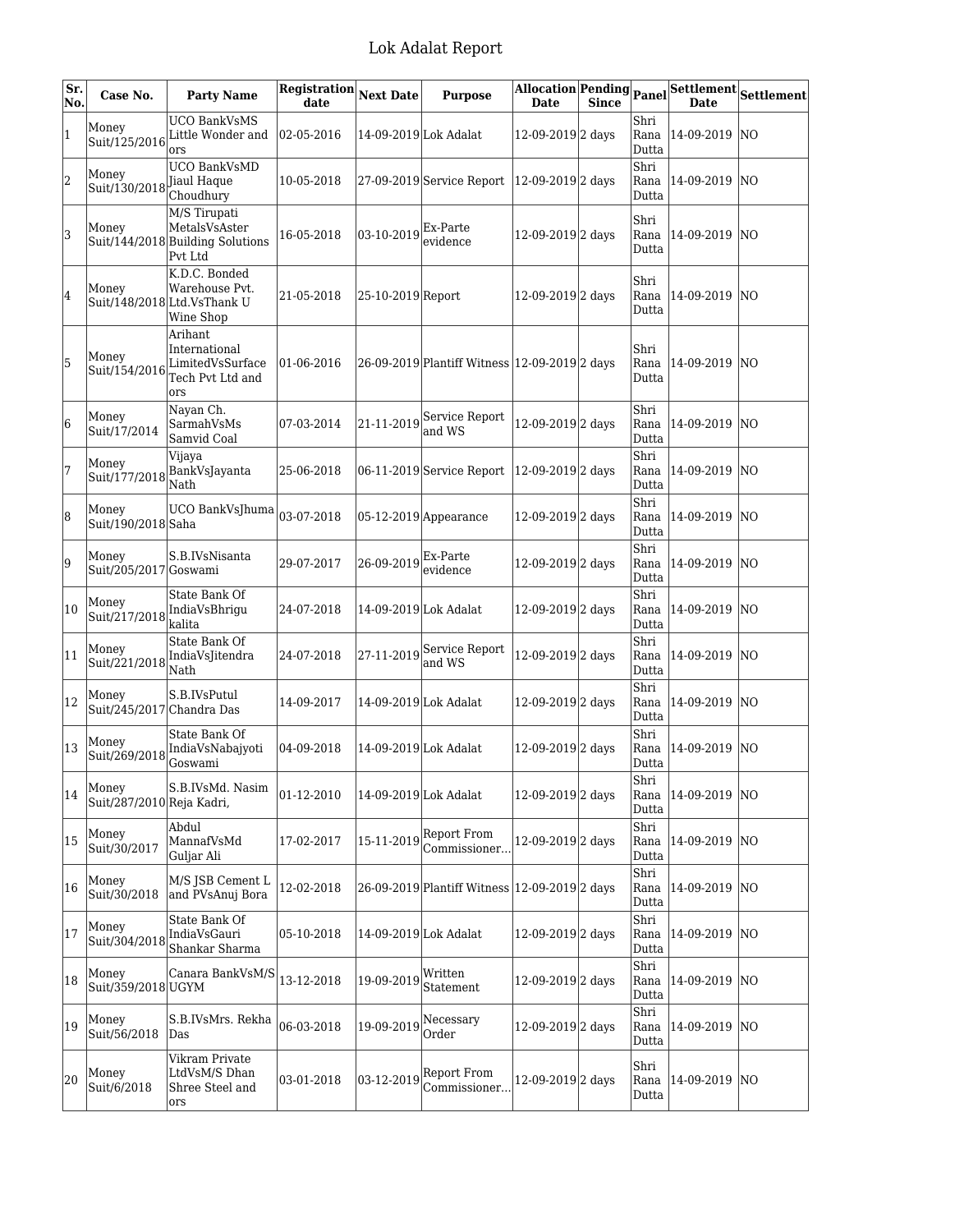| 21 | Money<br>Suit/80/2017  | M/S Bigboss<br>DigitechVsSanjiv<br>Tea Industries and<br>lors                                  | 19-04-2017 | 16-09-2019     | Necessary<br>Order                             | 12-09-2019 2 days            | Shri<br>Rana<br>Dutta | 14-09-2019 INO    |            |
|----|------------------------|------------------------------------------------------------------------------------------------|------------|----------------|------------------------------------------------|------------------------------|-----------------------|-------------------|------------|
| 22 | Money<br>Suit/83/2018  | Allahabad<br>BankVsManjit<br>Barman                                                            | 26-03-2018 |                | $ 18-11-2019 $ steps/ report                   | 12-09-2019 <sub>2</sub> days | Shri<br>Rana<br>Dutta | $ 14-09-2019 $ NO |            |
| 23 | Money<br>Suit/84/2017  | <b>ICICI</b><br>BankVsBikash Das                                                               | 25-04-2017 | 21-11-2019     | Ex-Parte<br>evidence                           | 12-09-2019 <sub>2</sub> days | Shri<br>Rana<br>Dutta | 14-09-2019 INO    |            |
| 24 | Money<br>Suit/98/2015  | MS Sun Security<br>ServicesVsReliance 01-04-2015<br>Telecom Ltd and<br>ors                     |            | $ 05-11-2019 $ | Submission of<br>newspaper                     | 12-09-2019 <sub>2</sub> days | Shri<br>Rana<br>Dutta | 14-09-2019 INO    |            |
| 25 | Title<br>Suit/22/2019  | Housing and<br>Urban<br>Development<br>Corporation Ltd.<br>(HUDCO<br>Ltd.)VsDiwan Aiub<br>Khan | 25-01-2019 |                | 24-10-2019 Plantiff Witness  12-09-2019 2 days |                              | Shri<br>Rana<br>Dutta | 14-09-2019        | <b>INO</b> |
| 26 | Title                  | <b>HUDCO</b><br>Suit/273/2019 LtdVsRabin Das                                                   | 21-06-2019 |                | 27-09-2019 Service Report                      | 12-09-2019 2 days            | Shri<br>Rana<br>Dutta | 14-09-2019        | <b>INO</b> |
| 27 | Title<br>Suit/302/2018 | Md Salahuddin<br>AhmedVsUCO<br>Bank                                                            | 25-07-2018 | 19-09-2019     | Necessary<br>Order                             | 12-09-2019 2 days            | Shri<br>Rana<br>Dutta | 14-09-2019        | INO.       |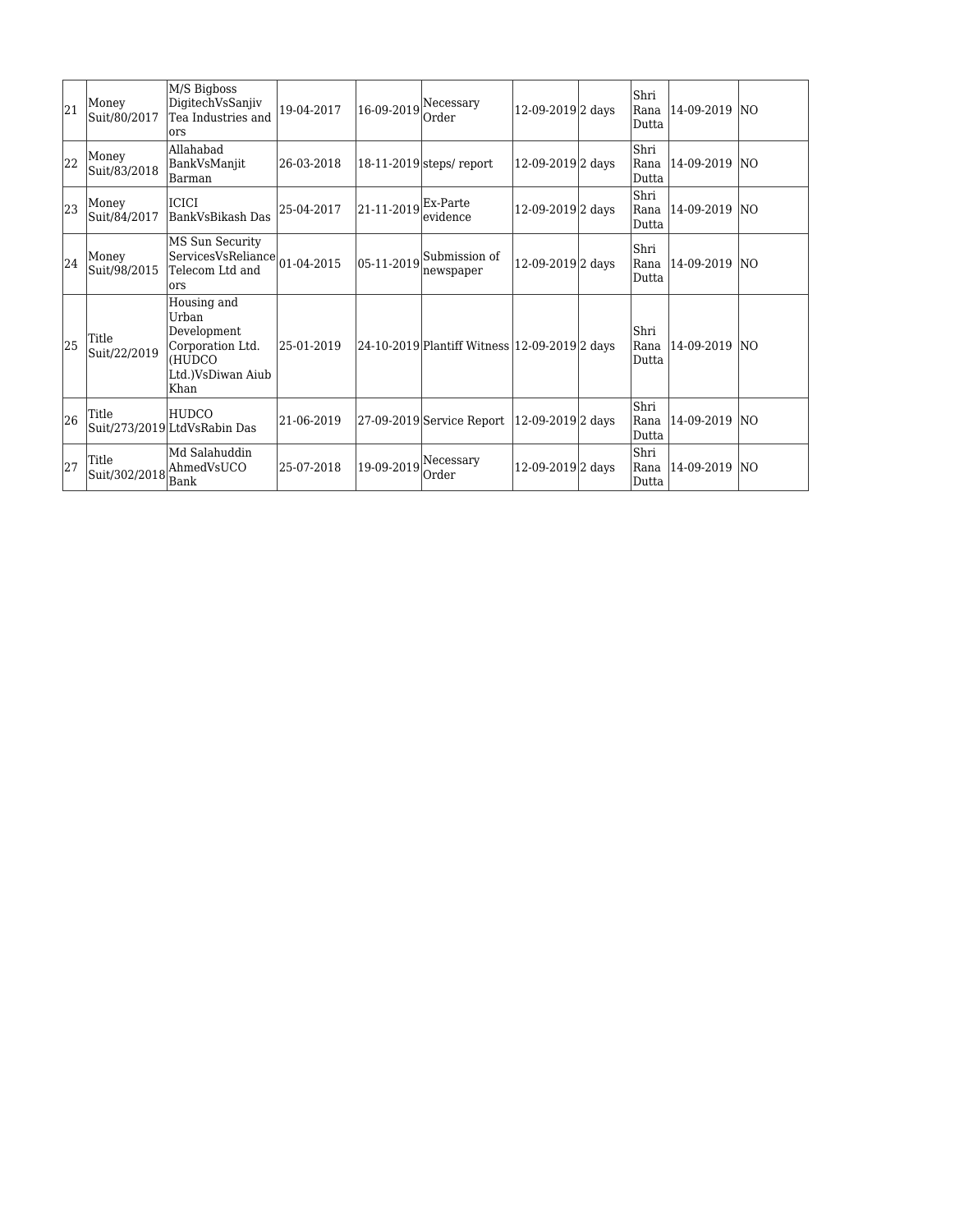| Sr.<br>No. | Case No.                               | <b>Party Name</b>                                                       | <b>Registration</b><br>date | <b>Next Date Purpose</b>                                             |                   | <b>Allocation Pending</b><br><b>Date</b> | <b>Since</b> | <b>Panel</b>                                |                                                                                  | $\overline{\text{Settlement}}\big _{\text{Settlement}}$ |
|------------|----------------------------------------|-------------------------------------------------------------------------|-----------------------------|----------------------------------------------------------------------|-------------------|------------------------------------------|--------------|---------------------------------------------|----------------------------------------------------------------------------------|---------------------------------------------------------|
| 1          | Money<br>Execution/124/2014            | Canara BankVsSri<br>Parama Nanda<br>Goswami                             | 19-03-2014                  | $14 - 09 - 2019$ Lok                                                 | Adalat            | 13-09-2019 1 day                         |              | Smti<br>Saraswati<br>Johori<br>Padun        | 14-09-2019                                                                       | <b>NO</b>                                               |
| 2          | Money<br>Suit/107/2019                 | Canara<br>BankVsRupjyoti<br>Phukan                                      | 27-08-2019                  | 22-11-2019 Report                                                    | Service<br>and WS | 12-09-2019 2 days                        |              | Smti<br>Saraswati<br>Johori<br>Padun        | 14-09-2019                                                                       | INO.                                                    |
| 3          | Money<br>Suit/109/2019                 | Bank of BarodaVsM/s<br>N.E. Tradition<br>Borrower                       | 28-08-2019                  | $ 30-11-2019 $ Admission                                             | Hearing           | 12-09-2019 <sub>2</sub> days             |              | Smti<br>Saraswati<br>Johori<br>Padun        | 14-09-2019                                                                       | <b>NO</b>                                               |
| 4          | Money<br>Suit/115/2018                 | State Bank of<br>IndiaVsPradip Dey                                      | 24-08-2018                  | 14-09-2019                                                           | Lok<br>Adalat     | 12-09-2019 2 days                        |              | Smti<br>Saraswati<br>Johori<br>Padun        | 14-09-2019                                                                       | <b>NO</b>                                               |
| 5          | Money<br>Suit/120/2017                 | Canara<br>BankVsSmt.Tilottama 14-07-2017<br>Namasudra                   |                             | 14-09-2019 $\left \frac{\text{Lok}}{4.3}\right $                     | Adalat            | 13-09-2019 1 day                         |              | Smti<br>Saraswati<br>Johori<br>Padun        | 14-09-2019                                                                       | <b>NO</b>                                               |
| 6          | Money<br>Suit/133/2017                 | Canara<br>BankVsNavanmoni<br>Teron                                      | 31-07-2017                  | 14-09-2019 Lok                                                       | Adalat            | 12-09-2019 2 days                        |              | Smti<br>Saraswati<br><b>Iohori</b><br>Padun | 14-09-2019                                                                       | <b>NO</b>                                               |
| 7          | Money<br>Suit/158/2018                 | lCanara<br>BankVsBanalata<br>Rahang Gogoi                               | 21-12-2018                  | 14-09-2019                                                           | Lok<br>Adalat     | 12-09-2019 2 days                        |              | Smti<br>Saraswati<br>Johori<br>Padun        | 14-09-2019                                                                       | <b>NO</b>                                               |
| 8          | Money<br>Suit/182/2017                 | Canara BankVsMr<br>Atowar Rahman                                        | 31-08-2017                  | 14-09-2019                                                           | Lok<br>Adalat     | 12-09-2019 <sup>2</sup> days             |              | Smti<br>Saraswati<br>Johori<br>Padun        | 14-09-2019  NO                                                                   |                                                         |
| 9          | Money<br>Suit/213/2017                 | Canara BankVsSmt<br>Saraswati Dey                                       | 21-09-2017                  | 14-09-2019                                                           | Lok<br>Adalat     | 12-09-2019 2 days                        |              | Smti<br>Saraswati<br>Johori<br>Padun        | 14-09-2019                                                                       | <b>NO</b>                                               |
| 10         | Money<br>Suit/22/2019                  | Rupen<br>MahantaVsBhaskar<br>Das                                        | 12-03-2019                  | 14-09-2019 Lok                                                       | Adalat            | 12-09-2019 <sup>2</sup> days             |              | Smti<br>Saraswati<br>Johori<br>Padun        | 14-09-2019                                                                       | <b>NO</b>                                               |
| 11         | Money<br>Suit/230/2017                 | <b>FRENCH MOTOR</b><br><b>CAR COMPANY</b><br>LIMITEDVsSHRI<br>BIJU DEKA | 30-10-2017                  | $14 - 09 - 2019$ Lok                                                 | Adalat            | 13-09-2019 1 day                         |              | Smti<br>Saraswati<br>Johori<br>Padun        | 14-09-2019                                                                       | NO                                                      |
|            | $12 \Big _{c}^{Money}$<br>Suit/23/2019 | State Bank of<br>IndiaVsBijon Biswas                                    | 12-03-2019                  | $\left 14\text{-}09\text{-}2019\right _{\text{Adalat}}^{\text{Lok}}$ |                   | 13-09-2019 1 day                         |              | Smti<br>Johori<br>Padun                     | $\left \text{Saraswati}\right _{14\text{-}09\text{-}2019}\left \text{NO}\right $ |                                                         |
| 13         | Money<br>Suit/245/2017                 | Canara<br>BankVsS.N.Motors                                              | 05-12-2017                  | $14-09-2019\Big _{\lambda}^{Lok}.$                                   | Adalat            | 13-09-2019 1 day                         |              | Smti<br>Saraswati<br>Johori<br>Padun        | 14-09-2019                                                                       | <b>YES</b>                                              |
| 14         | Money<br>Suit/30/2018                  | Canara<br>BankVsRanjeeb<br>Hazarika                                     | 19-03-2018                  | $14 - 09 - 2019$ Lok                                                 | Adalat            | 13-09-2019 1 day                         |              | Smti<br>Saraswati<br>Johori<br>Padun        | 14-09-2019 NO                                                                    |                                                         |
| 15         | Money<br>Suit/41/2019                  | State Bank of<br>IndiaVsApurba<br>Kumar Das                             | 12-04-2019                  | $\vert$ 14-09-2019 $\vert$ Lok<br>Adalat                             |                   | 13-09-2019 1 day                         |              | Smti<br>Saraswati<br>Johori<br>Padun        | 14-09-2019                                                                       | <b>YES</b>                                              |
| 16         | Money<br>Suit/67/2019                  | Canara<br>BankVsPradip Kumar 01-06-2019<br>Das                          |                             | $ 14-09-2019 $ $\frac{\text{Lok}}{4}$ .                              | Adalat            | 13-09-2019 1 day                         |              | Smti<br>Saraswati<br>Johori<br>Padun        | 14-09-2019                                                                       | NO                                                      |
| 17         | Money<br>Suit/70/2019                  | Canara<br>BankVsSanjay<br>Dhanerva Jangid                               | 14-06-2019                  | 06-11-2019 Report                                                    | Service<br>and WS | 12-09-2019 2 days                        |              | Smti<br>Saraswati<br>Johori<br>Padun        | 14-09-2019  NO                                                                   |                                                         |
| 18         | Money<br>Suit/75/2019                  | Union Bank of<br>IndiaVsGItamoni<br>Dutta                               | 21-06-2019                  | $14 - 09 - 2019$ $\Big _{\Lambda}^{L 0 k}$ .                         | Adalat            | 12-09-2019 <sub>2</sub> days             |              | Smti<br>Saraswati<br>Johori<br>Padun        | 14-09-2019 NO                                                                    |                                                         |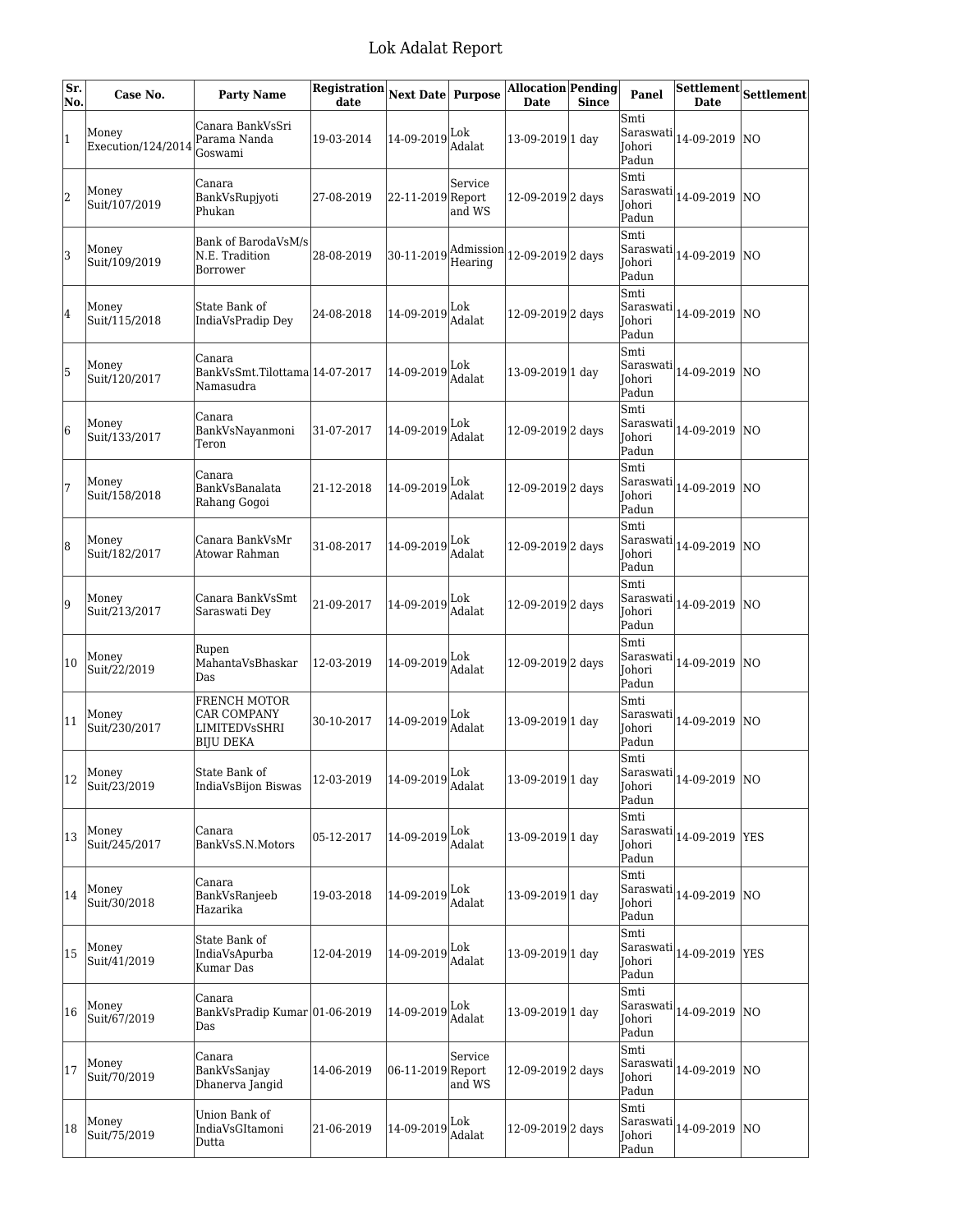| 19 | Money<br>Suit/76/2019      | I.K. Avtar Pvt.<br>Ltd.VsM/s Bharati<br>Associates              | 26-06-2019        | 14-09-2019         | Lok<br><b>Adalat</b> | 12-09-2019 2 days            | Smti<br>Saraswati<br><b>Johori</b><br>Padun | 14-09-2019 NO   |  |
|----|----------------------------|-----------------------------------------------------------------|-------------------|--------------------|----------------------|------------------------------|---------------------------------------------|-----------------|--|
| 20 | Money<br>Suit/79/2019      | $ {\rm Canara\ bankVsMainu} _{28\text{-}06\text{-}2019}$<br>Das |                   | 14-09-2019         | Lok<br>Adalat.       | 13-09-2019 1 day             | Smti<br>Saraswati<br>Johori<br>Padun        | 14-09-2019   NO |  |
| 21 | Money<br>Suit/82/2019      | Khanin Ranjan<br>TalukdarVsImdad<br>Hussain                     | $ 01 - 07 - 2019$ | 20-11-2019 Report  | Service<br>and WS    | 12-09-2019 2 days            | Smti<br>Saraswati<br>Johori<br>Padun        | 14-09-2019   NO |  |
| 22 | Money<br>Suit/86/2019      | Kanika<br>NathVsRukeva<br>Begum                                 | $ 09-07-2019$     | 14-09-2019         | Lok<br><b>Adalat</b> | 13-09-2019 1 day             | Smti<br>Saraswati<br><b>Johori</b><br>Padun | 14-09-2019   NO |  |
| 23 | Money<br>Suit/88/2016      | Canara BankVsRina<br>lMalakar                                   | 13-06-2016        | 14-09-2019         | Lok<br>Adalat.       | 12-09-2019 <sub>2</sub> days | Smti<br>Saraswati<br><b>Johori</b><br>Padun | 14-09-2019 NO   |  |
| 24 | Title<br>Execution/14/2015 | Kamal Kishore<br> SoniVsBulki Devi                              | 24-03-2015        | $ 14-09-2019 $ Lok | Adalat               | 13-09-2019 1 day             | Smti<br>Saraswati<br><b>Johori</b><br>Padun | 14-09-2019   NO |  |
| 25 | Title<br>Execution/60/2017 | İSri Deva Kumar<br>RajkonwarVsSri<br> Ganesh Das                | 12-09-2017        | 14-09-2019         | Lok<br><b>Adalat</b> | 13-09-2019 1 day             | Smti<br>Saraswati<br>Johori<br>Padun        | 14-09-2019 NO   |  |
| 26 | Title Suit/170/2019        | Pankaj Kr<br>GuptaVsSujeet<br>Chaudhary                         | 26-07-2019        | 01-11-2019 Report  | Service<br>and WS    | 12-09-2019 2 days            | Smti<br>Saraswati<br>Johori<br>Padun        | 14-09-2019   NO |  |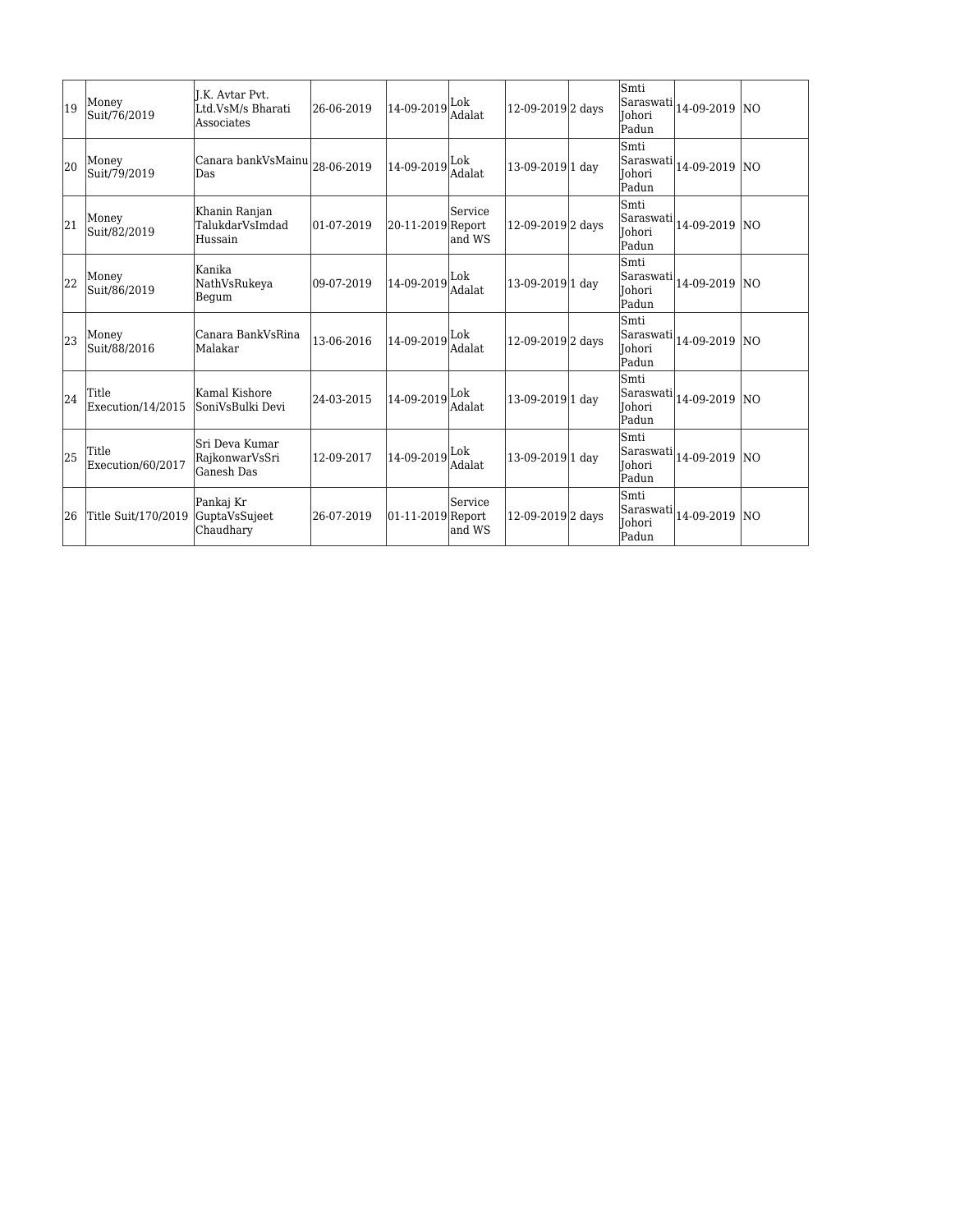| Sr.<br>No.     | Case No.                       | <b>Party Name</b>                                                                        | <b>Registration</b><br>date | <b>Next Date</b>         | <b>Purpose</b>                                  | Allocation Pending<br><b>Date</b> | <b>Since</b> | Panel                                 | <b>Date</b>     | Settlement Settlement |
|----------------|--------------------------------|------------------------------------------------------------------------------------------|-----------------------------|--------------------------|-------------------------------------------------|-----------------------------------|--------------|---------------------------------------|-----------------|-----------------------|
| $\overline{1}$ | ΝI<br>Act/1221/2018 [YOTI DAS  | <b>HDFC BankVsAMAR</b>                                                                   | 13-02-2018                  |                          | 27-11-2019 Appearance 12-09-2019 2 days         |                                   |              | Shri Tridip<br>Kumar<br>Bhattacharyya | 14-09-2019 YES  |                       |
| 2              |                                | <b>HDFC</b><br>Act/1262/2018 BankVsMOHESWAR                                              | 13-02-2018                  |                          | 23-09-2019 Appearance 12-09-2019 2 days         |                                   |              | Shri Tridip<br>Kumar<br>Bhattacharyya | 14-09-2019 YES  |                       |
| 3              | ΝI<br>Act/1585/2018 FORID      | <b>HDFC BankVsSHEKH</b>                                                                  | 26-02-2018                  |                          | 04-10-2019 Appearance 12-09-2019 2 days         |                                   |              | Shri Tridip<br>Kumar<br>Bhattacharyya | 14-09-2019 YES  |                       |
| 4              | ΝI<br>Act/1898/2019 Ingo       | HDFC BankVsKangam                                                                        | 15-05-2019                  |                          | 31-10-2019 Appearance 12-09-2019 2 days         |                                   |              | Shri Tridip<br>Kumar<br>Bhattacharyya | 14-09-2019 YES  |                       |
| 5              | ΝI<br>Act/1900/2019 Nega Tara  | HDFC BankVsTechi                                                                         | 15-05-2019                  |                          | 01-11-2019 Appearance 12-09-2019 2 days         |                                   |              | Shri Tridip<br>Kumar<br>Bhattacharyya | 14-09-2019  YES |                       |
| 6              | ΝI<br>Act/2011/2019            | HDFC<br>BankVsKHANDAKAR<br><b>ABDUL GAFUR</b>                                            | 23-05-2019                  | $ 08-11-2019 $ Necessary |                                                 | 13-09-2019 1 day                  |              | Shri Tridip<br>Kumar<br>Bhattacharyya | 14-09-2019 YES  |                       |
| 7              | ΝI<br>Act/2480/2018            | <b>HDFC</b><br>BankVsTYNGSHAIN<br>NONGBET                                                | 27-04-2018                  |                          | 23-09-2019 Appearance 13-09-2019 1 day          |                                   |              | Shri Tridip<br>Kumar<br>Bhattacharyya | 14-09-2019 YES  |                       |
| 8              | ΝI                             | HDFC BANK<br>Act/2574/2019 LTDVsTULU RAM DAS                                             | 27-06-2019                  | 07-11-2019               | Necessary<br>Order                              | 12-09-2019 <sub>2</sub> days      |              | Shri Tridip<br>Kumar<br>Bhattacharyya | 14-09-2019 YES  |                       |
| 9              | ΝI<br>Act/2661/2017            | <b>HDFC</b><br>BankVskakchingtabam 23-06-2017<br>radhamani devi                          |                             | 20-09-2019 Evidence      |                                                 | 12-09-2019 <sub>2</sub> days      |              | Shri Tridip<br>Kumar<br>Bhattacharyya | 14-09-2019 YES  |                       |
| 10             | N I<br>Act/2666/2018           | <b>HDFC</b><br>BankVsSOROKHAIBAM 07-05-2018<br><b>BIRJIT SINGH</b>                       |                             |                          | 08-11-2019 Appearance 12-09-2019 2 days         |                                   |              | Shri Tridip<br>Kumar<br>Bhattacharyya | 14-09-2019 YES  |                       |
| 11             | ΝI<br>Act/2686/2017 chanda     | <b>HDFC BankVssubal</b>                                                                  | 23-06-2017                  |                          | 24-09-2019 Appearance 14-09-2019 00:00:00 Kumar |                                   |              | Shri Tridip<br>Bhattacharyya          | 14-09-2019 YES  |                       |
| 12             | N I<br>Act/2763/2018           | HDFC<br>BankVsSUKANTA<br><b>NATH</b>                                                     | 09-05-2018                  |                          | 25-10-2019 Appearance 13-09-2019 1 day          |                                   |              | Shri Tridip<br>Kumar<br>Bhattacharyya | 14-09-2019 YES  |                       |
| 13             | N I<br>$Act/3051/2018$ darlong | HDFC BankVsvanga                                                                         | 19-05-2018                  |                          | 20-09-2019 Appearance 12-09-2019 2 days         |                                   |              | Shri Tridip<br>Kumar<br>Bhattacharyya | 14-09-2019      | <b>YES</b>            |
| 14             | ΝI<br>Act/3069/2017 ALI        | HDFC BankVsJAGIR                                                                         | 24-07-2017                  |                          | 01-11-2019 Appearance 12-09-2019 2 days         |                                   |              | Shri Tridip<br>kumar<br>Bhattacharyya | 14-09-2019 YES  |                       |
| 15             | N I<br>Act/4102/2018           | HDFC<br>BankVsMUWAZZIN<br><b>AHMED</b>                                                   | 07-07-2018                  |                          | 08-11-2019 Appearance 12-09-2019 2 days         |                                   |              | Shri Tridip<br>Kumar<br>Bhattacharyya | 14-09-2019 YES  |                       |
| 16             | ΝI                             | <b>HDFC</b><br>Act/4118/2018 BankVsINJAMUL<br><b>HUSSAIN</b>                             | 06-07-2018                  |                          | 29-10-2019 Appearance 13-09-2019 1 day          |                                   |              | Shri Tridip<br>Kumar<br>Bhattacharyya | 14-09-2019 YES  |                       |
| 17             | ΝI<br>Act/4120/2018 BOR GOHAIN | HDFC BankVsCHARU                                                                         | 05-07-2018                  |                          | 25-11-2019 Appearance 12-09-2019 2 days         |                                   |              | Shri Tridip<br>Kumar<br>Bhattacharyya | 14-09-2019 YES  |                       |
| 18             | ΝI<br>Act/4237/2017            | <b>TATA</b><br>MOTORSVsKUSHAL<br>MECH                                                    | 04-10-2017                  | 14-11-2019               | Necessary<br>Order                              | 14-09-2019 00:00:00 Kumar         |              | Shri Tridip<br>Bhattacharyya          | 14-09-2019 NO   |                       |
| 19             | N I                            | CHOLAMANDALAM<br><b>INVEST AND</b><br>Act/4769/2018 FINANCE COMPANY<br>LTDVsMINTU LASKAR | 02-08-2018                  |                          | 24-10-2019 Appearance 12-09-2019 2 days         |                                   |              | Shri Tridip<br>Kumar<br>Bhattacharyya | 14-09-2019 YES  |                       |
| 20             | N I<br>Act/5438/2017           | HDFC<br><b>BankVsMOHAMMED</b><br>TAZUR RAHMAN                                            | 21-12-2017                  |                          | 16-11-2019 Appearance 14-09-2019 00:00:00 Kumar |                                   |              | Shri Tridip<br>Bhattacharyya          | 14-09-2019 NO   |                       |
| 21             | ΝI<br>Act/5578/2018            | HDFC<br>BankVsDIBYAJYOTI<br><b>BORA</b>                                                  | 25-09-2018                  |                          | 08-11-2019 Appearance 13-09-2019 1 day          |                                   |              | Shri Tridip<br>Kumar<br>Bhattacharyya | 14-09-2019 NO   |                       |
| 22             | ΝI<br>Act/5939/2018 Deka       | HDFC BankVsSonmani                                                                       | 08-10-2018                  |                          | 15-11-2019 Appearance 12-09-2019 2 days         |                                   |              | Shri Tridip<br>Kumar<br>Bhattacharyya | 14-09-2019 YES  |                       |
| 23             | ΝI<br>Act/594/2019             | HDFC<br>BankVsANDRICK<br><b>SANGMA</b>                                                   | 21-02-2019                  |                          | 20-09-2019 Appearance 12-09-2019 2 days         |                                   |              | Shri Tridip<br>Kumar<br>Bhattacharyya | 14-09-2019 YES  |                       |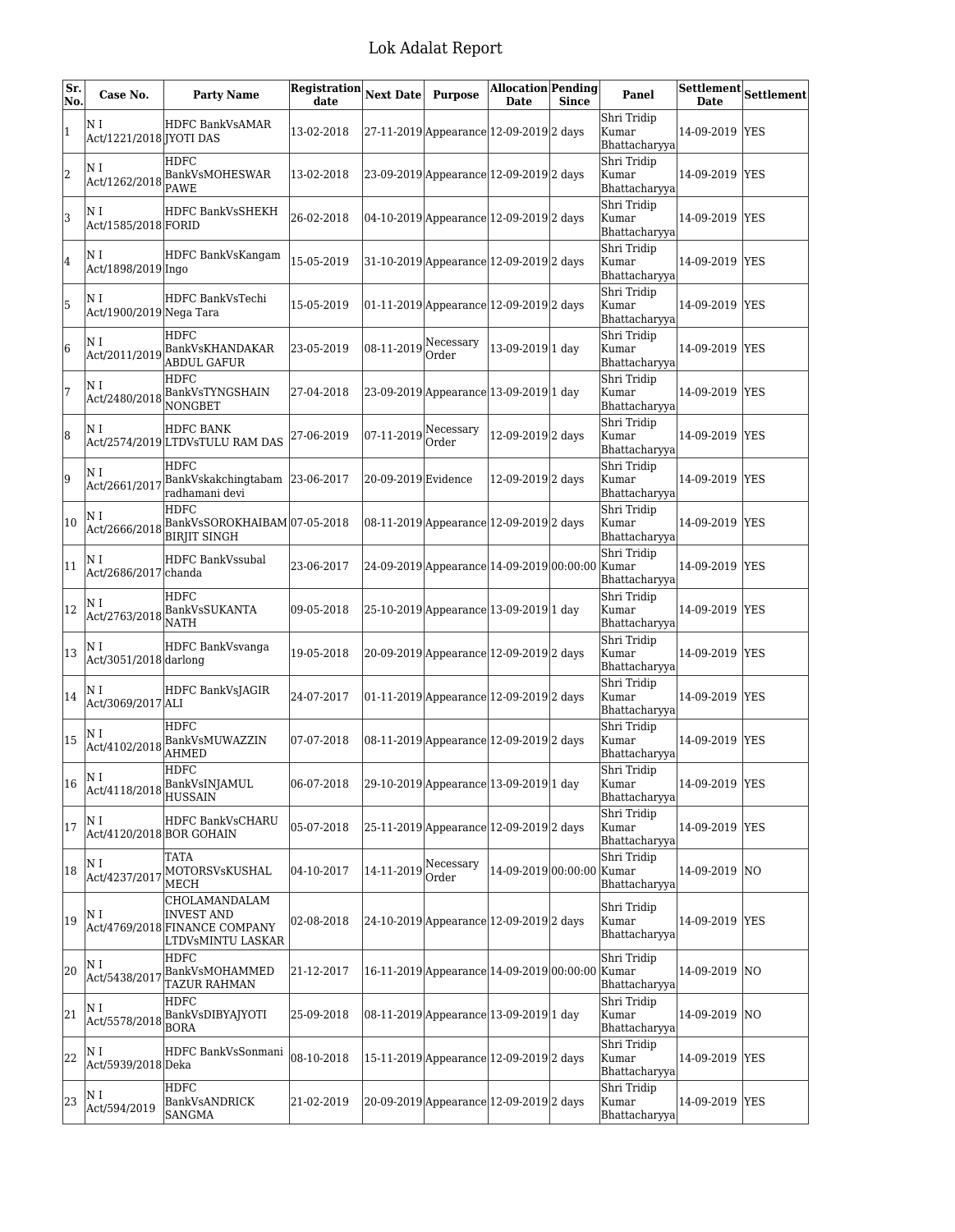| 24 | lΝ I<br>Act/600/2017  | <b>HDFC</b><br>BankVsHIMANTA<br><b>KONWAR</b>            | $ 04-02-2017$  |            | 25-10-2019 Appearance 13-09-2019 1 day     |                           | Shri Tridip<br> Kumar<br>Bhattacharyya  | 14-09-2019 YES  |  |
|----|-----------------------|----------------------------------------------------------|----------------|------------|--------------------------------------------|---------------------------|-----------------------------------------|-----------------|--|
| 25 | IN 1<br>Act/608/2019  | <b>HDFCVsBINA</b><br><b>SHARMA</b>                       | $ 05-03-2019 $ | 14-11-2019 | Necessary<br>Order                         | 14-09-2019 00:00:00 Kumar | Shri Tridip<br>Bhattacharyya            | 14-09-2019 YES  |  |
| 26 | N l<br>Act/680/2019   | HDFC BankVsRAHIM<br>lali                                 | $ 06-03-2019$  |            | 26-09-2019 Appearance 12-09-2019 2 days    |                           | Shri Tridip<br> Kumar<br>Bhattacharyyal | 14-09-2019  YES |  |
| 27 | IN 1<br>Act/6955/2018 | <b>HDFC</b><br><b>BankVsBHASKAR</b><br>IIYOTI BORA       | 20-12-2018     |            | $ 02-11-2019 $ Appearance 13-09-2019 1 day |                           | Shri Tridip<br>Kumar<br>Bhattacharyya   | 14-09-2019  YES |  |
| 28 | IN 1<br>Act/6968/2018 | <b>HDFC</b><br> BankVsRASHIDUL<br><b>HOQUE CHOUDHURY</b> | 24-12-2018     |            | 30-10-2019 Appearance 13-09-2019 1 day     |                           | Shri Tridip<br> Kumar<br>Bhattacharyya  | 14-09-2019 YES  |  |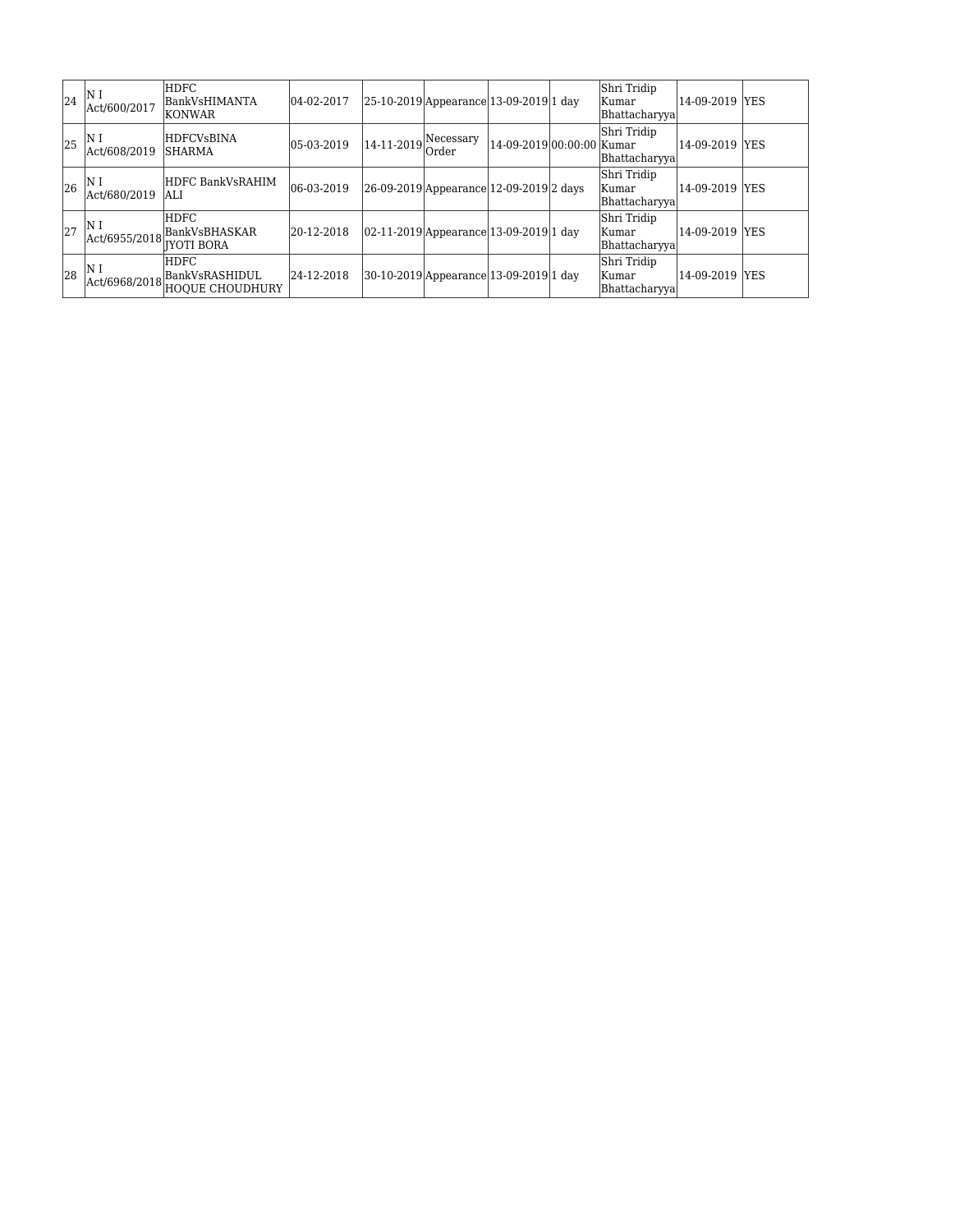| Sr.<br>No. | Case No.                                | <b>Party Name</b>                                                                             | <b>Registration</b><br>date | <b>Next Date</b> | <b>Purpose</b>                         | <b>Allocation Pending</b><br><b>Date</b> | <b>Since</b> | Panel                                  | Settlement<br><b>Date</b> | <b>Settlement</b> |
|------------|-----------------------------------------|-----------------------------------------------------------------------------------------------|-----------------------------|------------------|----------------------------------------|------------------------------------------|--------------|----------------------------------------|---------------------------|-------------------|
| 1          | Complaint Case<br>C.R./1300/2019        | HDFC<br>BankVsBRAJESH<br><b>KUMAR RAI</b>                                                     | 12-04-2019                  | 14-11-2019       | Necessary<br>Order                     | 13-09-2019 1 day                         |              | Shri Tridip<br>Kumar<br>Bhattacharyya  | 14-09-2019                | <b>YES</b>        |
| 2          | Complaint Case<br>C.R./1422/2018        | <b>HDFC</b><br>BankVsladiedaphirity 16-02-2018<br>syiem                                       |                             |                  | 29-10-2019 Appearance 13-09-2019 1 day |                                          |              | Shri Tridip<br>Kumar<br>Bhattacharyya  | 14-09-2019                | <b>YES</b>        |
| 3          | Complaint Case<br>C.R./1510/2018        | <b>HDFC</b><br>BankVsBASANTA<br>GOGOI                                                         | 21-02-2018                  |                  | 30-10-2019 Appearance 13-09-2019 1 day |                                          |              | Shri Tridip<br>Kumar<br>Bhattacharyya  | 14-09-2019 YES            |                   |
| 4          | Complaint Case<br>C.R./1511/2018        | HDFC<br>BankVsKANGAM<br><b>INGO</b>                                                           | 21-02-2018                  |                  | 28-11-2019 Appearance 13-09-2019 1 day |                                          |              | Shri Tridip<br>Kumar<br>Bhattacharyya  | 14-09-2019                | <b>YES</b>        |
| 5          | Complaint Case<br>C.R./1573/2018        | HDFC<br>BankVsABDUL<br><b>HAMID</b>                                                           | 22-02-2018                  |                  | 14-09-2019 Appearance 13-09-2019 1 day |                                          |              | Shri Tridip<br>Kumar<br>Bhattacharyya  | 14-09-2019 YES            |                   |
| 6          | Complaint Case<br>C.R./179/2019         | CHOLAMANDALAM<br>INVESTMENT AND<br><b>FINANCE</b><br>COMPANY<br><b>LTDVsHEMANTA</b><br>PHUKAN | 19-01-2019                  |                  | 01-11-2019 Appearance 13-09-2019 1 day |                                          |              | Shri Tridip<br>Kumar<br>Bhattacharyya  | 14-09-2019 YES            |                   |
| 7          | Complaint Case<br>C.R./1852/2018        | <b>HDFC BankVsRK</b><br>Makaohei Singh                                                        | 19-03-2018                  |                  | 14-10-2019 Appearance 13-09-2019 1 day |                                          |              | Shri Tridip<br>Kumar<br>Bhattacharyya  | 14-09-2019                | <b>YES</b>        |
| 8          | Complaint Case<br>C.R./2186/2015        | HDFC BankVsGigur<br>Hyrthong                                                                  | 10-09-2015                  |                  | 06-11-2019 Appearance 13-09-2019 1 day |                                          |              | Shri Tridip<br>Kumar<br>Bhattacharyya  | 14-09-2019                | <b>YES</b>        |
| 9          | Complaint Case<br>C.R./2411/2016        | <b>HDFC</b><br>BankVsKamrul Alam                                                              | 04-08-2016                  |                  | 28-11-2019 Appearance 13-09-2019 1 day |                                          |              | Shri Tridip<br>Kumar<br>Bhattacharyya  | 14-09-2019                | <b>YES</b>        |
| 10         | Complaint Case<br>C.R./2450/2016        | HDFC BankVsRumi<br>Teron                                                                      | 06-08-2016                  |                  | 28-11-2019 Appearance 13-09-2019 1 day |                                          |              | Shri Tridip<br>Kumar<br>Bhattacharyya  | 14-09-2019                | <b>YES</b>        |
| 11         | Complaint Case<br>C.R./2469/2018        | HDFC BankVsdhiraj<br>lahkar                                                                   | 26-04-2018                  |                  | 13-11-2019 Appearance 13-09-2019 1 day |                                          |              | Shri Tridip<br>Kumar<br>Bhattacharyya  | 14-09-2019 YES            |                   |
| 12         | Complaint Case<br>C.R./2492/2019        | HDFC BANK<br>LTDVsYANGBIU<br>TAKIK                                                            | 21-06-2019                  | 06-11-2019       | Necessary<br>Order                     | 13-09-2019 1 day                         |              | Shri Tridip<br>Kumar<br>Bhattacharyya  | 14-09-2019 YES            |                   |
| 13         | Complaint Case<br>C.R./2496/2019        | HDFC BANK<br><b>LTDVsPANKAJ</b><br><b>SARKAR</b>                                              | 21-06-2019                  | 06-11-2019       | Necessary<br>Order                     | 13-09-2019 1 day                         |              | Shri Tridip<br>Kumar<br>Bhattacharyya  | 14-09-2019 YES            |                   |
| 14         | Complaint Case<br>C.R.2725/2018         | <b>HDFC</b><br><b>BankVsDEBABRATA</b><br>SAHA                                                 | $ 09-05-2018$               |                  | 10-10-2019 Appearance 13-09-2019 1 day |                                          |              | Shri Tridip<br>Kumar<br>Bhattacharyya  | 14-09-2019 YES            |                   |
| 15         | Complaint Case<br>C.R./3046/2018        | HDFC<br>BankVsDongkhogin  19-05-2018<br>Guite                                                 |                             |                  | 17-10-2019 Appearance 13-09-2019 1 day |                                          |              | Shri Tridip<br> Kumar<br>Bhattacharyya | 14-09-2019 YES            |                   |
| 16         | Complaint Case<br>C.R./3594/2017        | HDFC<br>BankVsBodasha<br>Basumatary                                                           | 19-08-2017                  |                  | 03-10-2019 Appearance 13-09-2019 1 day |                                          |              | Shri Tridip<br>Kumar<br>Bhattacharyya  | 14-09-2019 YES            |                   |
| 17         | Complaint Case<br>C.R./3628/2016        | <b>HDFC BankVsSwaraj</b><br>Bora                                                              | 10-11-2016                  |                  | $21-11-2019$ Appearance                | $ 13-09-2019 1$ day                      |              | Shri Tridip<br>Kumar<br>Bhattacharyya  | 14-09-2019 YES            |                   |
| 18         | Complaint Case<br>C.R./3805/2018        | <b>HDFC</b><br>BankVsSONAK<br><b>BARMAN</b>                                                   | 26-06-2018                  |                  | 16-10-2019 Appearance 13-09-2019 1 day |                                          |              | Shri Tridip<br>Kumar<br>Bhattacharyya  | 14-09-2019                | <b>YES</b>        |
| 19         | <b>Complaint Case</b><br>C.R./3968/2018 | HDFC<br>BankVsMD.RABIJUL<br>ISLAM                                                             | $ 30-06-2018$               |                  | 04-11-2019 Appearance 13-09-2019 1 day |                                          |              | Shri Tridip<br>Kumar<br>Bhattacharyya  | 14-09-2019 YES            |                   |
| 20         | Complaint Case<br>C.R./401/2019         | HDFC BankVsKITTI<br>MARGARETH<br>SHULLAI                                                      | 04-02-2019                  |                  | $[21-10-2019]$ Appearance              | 13-09-2019 1 day                         |              | Shri Tridip<br>Kumar<br>Bhattacharyya  | 14-09-2019 YES            |                   |
| 21         | Complaint Case<br>C.R./4028/2018        | HDFC<br>BankVsMOHESWAR<br><b>PAWE</b>                                                         | $ 02-07-2018$               |                  | 19-09-2019 Appearance 13-09-2019 1 day |                                          |              | Shri Tridip<br>Kumar<br>Bhattacharyya  | 14-09-2019 YES            |                   |
| 22         | Complaint Case<br>C.R./4038/2018        | TATA MOTORS<br><b>FINANCE</b><br>LTDVsROFIQUL ALI                                             | 02-07-2018                  |                  | 17-09-2019 Appearance 13-09-2019 1 day |                                          |              | Shri Tridip<br>Kumar<br>Bhattacharyya  | 14-09-2019                | N0                |
| 23         | Complaint Case<br>C.R./405/2019         | <b>HDFC BankVsDILIP</b><br>KUMAR DUTTA                                                        | 04-02-2019                  |                  | 11-10-2019 Appearance 13-09-2019 1 day |                                          |              | Shri Tridip<br>Kumar<br>Bhattacharyya  | 14-09-2019 YES            |                   |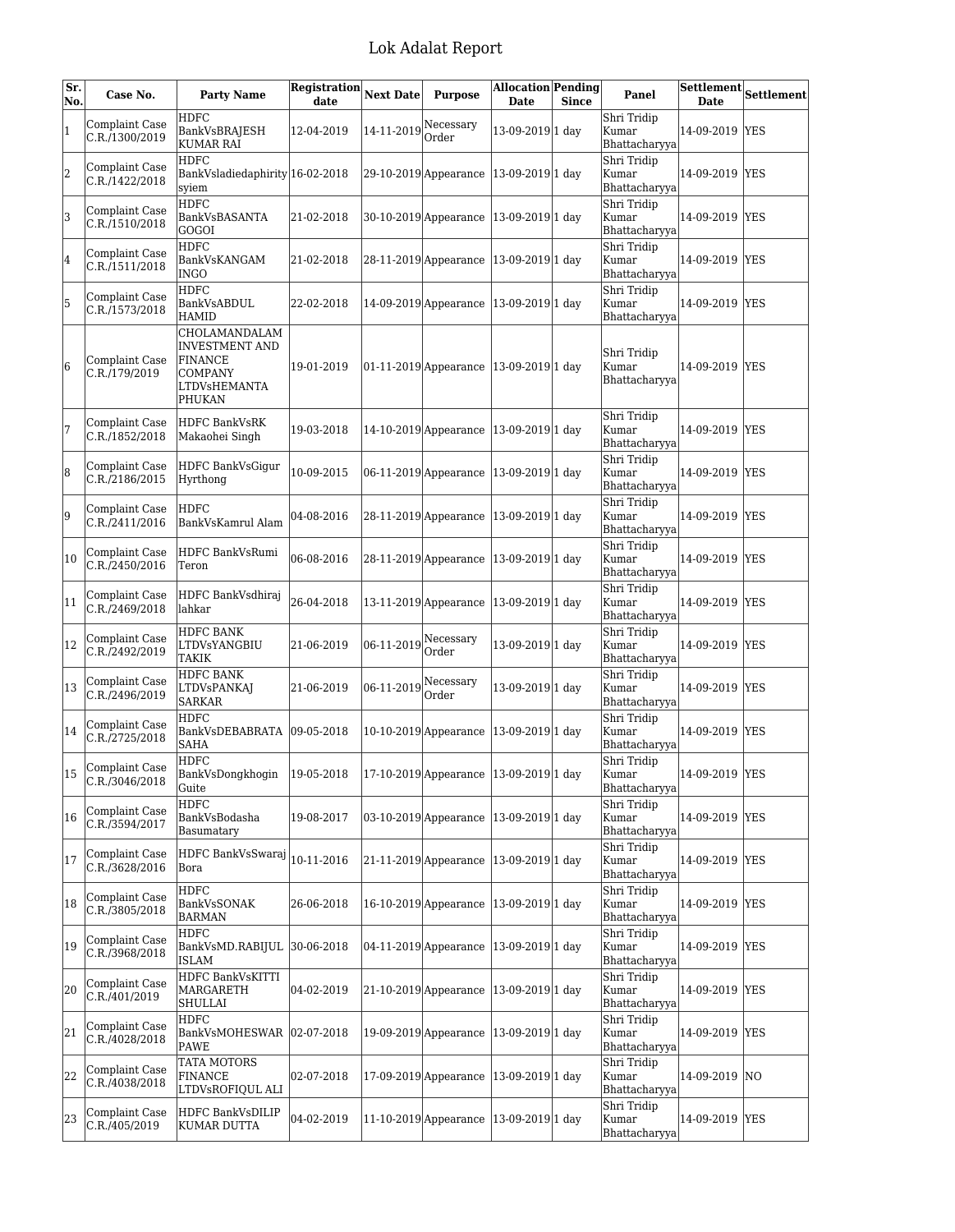| 24 | Complaint Case<br>C.R./476/2018                    | HDFC BankVsnikhil<br>ltalukdar                                                                               | 10-01-2018        |            | 10-10-2019 Appearance                  | 13-09-2019 1 day | Shri Tridip<br>Kumar<br>Bhattacharyya | 14-09-2019 YES |            |
|----|----------------------------------------------------|--------------------------------------------------------------------------------------------------------------|-------------------|------------|----------------------------------------|------------------|---------------------------------------|----------------|------------|
| 25 | Complaint Case<br>C.R./4927/2017                   | <b>HDFC</b><br>BankVsProsanta<br>lSarmah                                                                     | 18-11-2017        |            | $17-09-2019$ Appearance                | 13-09-2019 1 day | Shri Tridip<br>Kumar<br>Bhattacharyya | 14-09-2019 YES |            |
| 26 | Complaint Case<br>C.R./5219/2018                   | <b>HDFC</b><br>BankVsSHARAT<br> CHANDRA BHUYAN                                                               | $ 01 - 09 - 2018$ | 29-10-2019 | Necessary<br> Order                    | 13-09-2019 1 day | Shri Tridip<br>Kumar<br>Bhattacharyya | 14-09-2019     | INO.       |
| 27 | Complaint Case<br>C.R./5221/2018                   | HDFC BankVsPREM<br>KUMAR                                                                                     | 01-09-2018        |            | $30-10-2019$ Appearance                | 13-09-2019 1 day | Shri Tridip<br>Kumar<br>Bhattacharyya | 14-09-2019 YES |            |
| 28 | Complaint Case<br>C.R./522/2018                    | HDFC BankVsrohit<br>ldas                                                                                     | 11-01-2018        |            | 26-09-2019 Appearance                  | 13-09-2019 1 day | Shri Tridip<br>Kumar<br>Bhattacharyya | 14-09-2019 YES |            |
| 29 | Complaint Case<br>C.R./5267/2018                   | CHOLAMANDALAM<br><b>INVESTMENT AND</b><br>FINANCE<br><b>COMPANY</b><br><b>LTDVsMANOSH</b><br>PROTIM BORDOLOI | 06-09-2018        |            | 14-10-2019 Appearance 13-09-2019 1 day |                  | Shri Tridip<br>Kumar<br>Bhattacharyya | 14-09-2019 YES |            |
| 30 | Complaint Case<br>C.R./5935/2018                   | HDFC<br>BankVsKANGDI<br><b>RAINA</b>                                                                         | 08-10-2018        |            | $01-11-2019$ Appearance                | 13-09-2019 1 day | Shri Tridip<br>Kumar<br>Bhattacharyya | 14-09-2019 YES |            |
| 31 | Complaint Case<br>C.R./6350/2018                   | <b>HDFC</b><br>BankVsGUNINDRA<br>DAS                                                                         | 08-11-2018        | 29-10-2019 | Necessary<br> Order                    | 13-09-2019 1 day | Shri Tridip<br>Kumar<br>Bhattacharyya | 14-09-2019     | <b>YES</b> |
| 32 | IG R<br>$\text{Case}/10212/2015 \vert \text{DEKA}$ | State of<br>AssamVsNABAJIT                                                                                   | 17-09-2015        |            | 14-09-2019 LOKADALAT 13-09-2019 1 day  |                  | Shri Tridip<br>Kumar<br>Bhattacharyya | 14-09-2019 YES |            |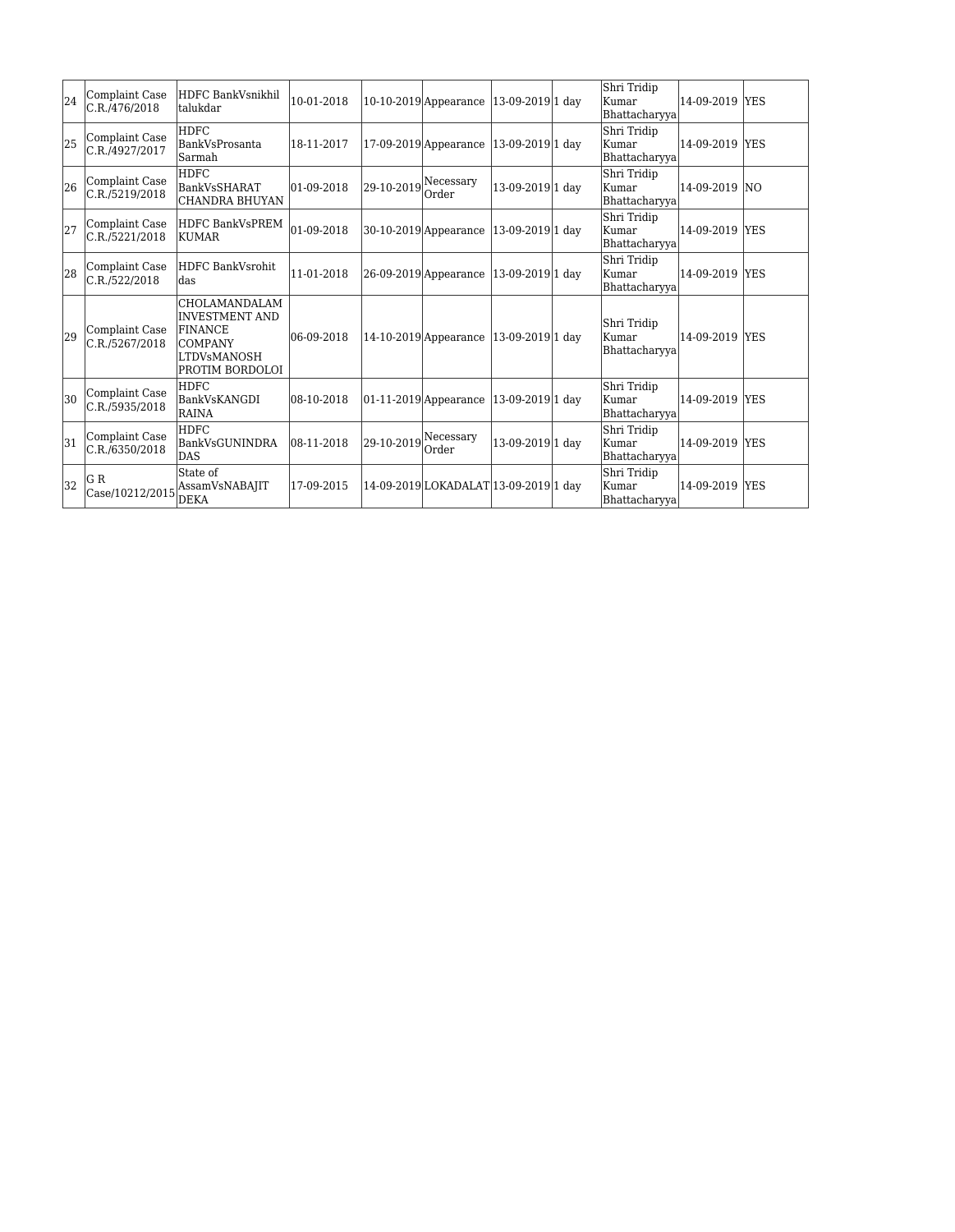| Sr.<br>No.     | Case No.                                          | <b>Party Name</b>                                                                       | Registration Next Date<br>date |                   | <b>Purpose</b>                                                            | Allocation Pending<br><b>Date</b>             | <b>Since</b> | Panel                           | <b>Date</b>    | $\overline{\mid}$ Settlement $\mid$ Settlement |
|----------------|---------------------------------------------------|-----------------------------------------------------------------------------------------|--------------------------------|-------------------|---------------------------------------------------------------------------|-----------------------------------------------|--------------|---------------------------------|----------------|------------------------------------------------|
| $\overline{1}$ | Death<br>Case( M A<br>СT<br>)/1005/2017           | PINKI TATI BHUMIJVsUnited<br>India Insurance Co Ltd                                     | 17-05-2017                     |                   | Cross<br>31-10-2019 Examination 14-09-2019 00:00:00<br>of Claimant        |                                               |              | Shri<br>Susil<br>Kumar<br>Sarma | 14-09-2019     | <b>IYES</b>                                    |
| 2              | Death<br>Case( M A<br>СT<br>)/1046/2017           | HEMANTI MUNDAVsNational<br>Insurance Co Ltd                                             | 19-05-2017                     | 24-09-2019 Report |                                                                           | 14-09-2019 00:00:00                           |              | Shri<br>Susil<br>Kumar<br>Sarma | 14-09-2019     | <b>IYES</b>                                    |
| 3              | Death<br>Case(MA<br>C T<br>)/1165/2018            | Smt. Shivdulari<br>DeviVsOriental Insurance Co<br>Ltd                                   | 11-06-2018                     | 26-09-2019 Report |                                                                           | 14-09-2019 00:00:00                           |              | Shri<br>Susil<br>Kumar<br>Sarma | 14-09-2019     | $\overline{NQ}$                                |
| 4              | Death<br>Case( M A<br>СT<br>)/1296/2017           | USHA RABHAVsTata A I G<br>Insurance Co Ltd                                              | 19-06-2017                     |                   | Cross<br>24-09-2019 Examination 14-09-2019 00:00:00<br>of Claimant        |                                               |              | Shri<br>Susil<br>Kumar<br>Sarma | 14-09-2019     | <b>IYES</b>                                    |
| 5              | Death<br>Case( M A<br>CТ<br>)/1610/2016           | LABANYA KAKATI<br>BAISHYAVsI C I C I General<br>Insurance Co. Ltd                       | 01-07-2016                     | 09-12-2019        | Claimants<br>Evidence                                                     | 14-09-2019 00:00:00                           |              | Shri<br>Susil<br>Kumar<br>Sarma | 14-09-2019 YES |                                                |
| 6              | Death<br>Case( M A<br>CТ<br>)/1610/2017           | ANUBALA DASVsOriental<br>Insurance Co Ltd                                               | 01-08-2017                     |                   | Cross<br>23-12-2019 Examination 14-09-2019 00:00:00<br>of Claimant        |                                               |              | Shri<br>Susil<br>Kumar<br>Sarma | 14-09-2019 YES |                                                |
| 7              | Death<br>Case(MA<br>СT<br>)/1611/2016             | RANJAN CHANDRA<br><b>BARMANVsNational</b><br>Insurance Co Ltd                           | 01-07-2016                     |                   | Cross<br>04-11-2019 Examination 14-09-2019 00:00:00<br>of Claimant        |                                               |              | Shri<br>Susil<br>Kumar<br>Sarma | 14-09-2019     | <b>NO</b>                                      |
| 8              | Death<br>Case( M A<br>CТ<br>)/1831/2017           | Radhika DeviVsUnited India<br>Insurance Co Ltd                                          | 28-08-2017                     | 20-09-2019        | Documents<br>and Issues                                                   | 14-09-2019 00:00:00                           |              | Shri<br>Susil<br>Kumar<br>Sarma | 14-09-2019     | <b>YES</b>                                     |
| 9              | Death<br>Case( M A<br>СT<br>)/2057/2017           | Pushpa DeviVsSBI General<br>Insurance Co. Ltd.                                          | 10-10-2017                     |                   | <b>Cross</b><br>04-11-2019 Examination 14-09-2019 00:00:00<br>of Claimant |                                               |              | Shri<br>Susil<br>Kumar<br>Sarma | 14-09-2019     | <b>YES</b>                                     |
| 10             | Death<br>Case(MA<br>C T<br>)/2107/2017            | Md. Dilnur AliVsNew India<br>Assurance Co. Ltd.                                         | 16-10-2017                     |                   | Cross<br>24-09-2019 Examination 14-09-2019 00:00:00<br>of Claimant        |                                               |              | Shri<br>Susil<br>Kumar<br>Sarma | 14-09-2019     | <b>YES</b>                                     |
| 11             | Death<br>Case(MA<br>CТ<br>)/2284/2016             | BULSING DEORIVSI C I C I<br>Lombard General Insurance<br>Co Ltd                         | 26-09-2016                     |                   | Cross<br>09-10-2019 Examination 14-09-2019 00:00:00<br>of Claimant        |                                               |              | Shri<br>Susil<br>Kumar<br>Sarma | 14-09-2019     | <b>YES</b>                                     |
| 12             | Death<br>$\vert$ Case( M A<br>IC T<br>)/2289/2016 | RIJULA BASUMATARYVSNew $ 27-09-2016$ $ 01-10-2019 $ Hearing<br>India Assurance Co. Ltd. |                                |                   |                                                                           | $ 14 - 09 - 2019 00 \cdot 00 \cdot 00 $ Susil |              | Shri<br>Kumar<br>Sarma          | 14-09-2019 YES |                                                |
| 13             | Death<br>Case(MA<br>C T<br>)/2508/2018            | Smti. Kunti LimbuVsSriram<br>General Insurance Co. Ltd                                  | 15-12-2018                     | 20-12-2019        | Claimants<br>Evidence                                                     | 14-09-2019 00:00:00                           |              | Shri<br>Susil<br>Kumar<br>Sarma | 14-09-2019     | <b>YES</b>                                     |
| 14             | Death<br>Case(MA<br>СT<br>)/2540/2016             | RITON BHADRAVsOriental<br>Insurance Co Ltd                                              | 07-11-2016                     | 24-10-2019        | Claimants<br>Evidence                                                     | 14-09-2019 00:00:00                           |              | Shri<br>Susil<br>Kumar<br>Sarma | 14-09-2019     | <b>YES</b>                                     |
| 15             | Death<br>Case(MA<br>СT<br>)/3000/2016             | RAJU BALA DASVsTata A I G<br>Insurance Co Ltd                                           | 20-12-2016                     | 04-10-2019        | Claimants<br>Evidence                                                     | 14-09-2019 00:00:00                           |              | Shri<br>Susil<br>Kumar<br>Sarma | 14-09-2019 YES |                                                |
| 16             | Death<br>Case( M A<br>CТ<br>)/423/2018            | Smt. Saraswati NathVsFuture<br>General India Insurance Co.<br>Ltd.                      | 05-03-2018                     | 26-09-2019 Report |                                                                           | 14-09-2019 00:00:00                           |              | Shri<br>Susil<br>Kumar<br>Sarma | 14-09-2019     | <b>YES</b>                                     |
| 17             | Death<br>Case(MA<br>CТ<br>)/522/2016              | PUSPA SARKARVsSHRI RAM<br>GIC CO LTD                                                    | 14-03-2016                     | 10-12-2019        | Further<br>Evidence                                                       | 14-09-2019 00:00:00                           |              | Shri<br>Susil<br>Kumar<br>Sarma | 14-09-2019     | <b>YES</b>                                     |
| 18             | Death<br>Case( M A<br>СT<br>)/523/2016            | SHOBHA RANI<br>SARKARVSSHRI RAM GIC CO   14-03-2016<br>LTD                              |                                | 03-12-2019        | Further<br>Evidence                                                       | 14-09-2019 00:00:00                           |              | Shri<br>Susil<br>Kumar<br>Sarma | 14-09-2019 YES |                                                |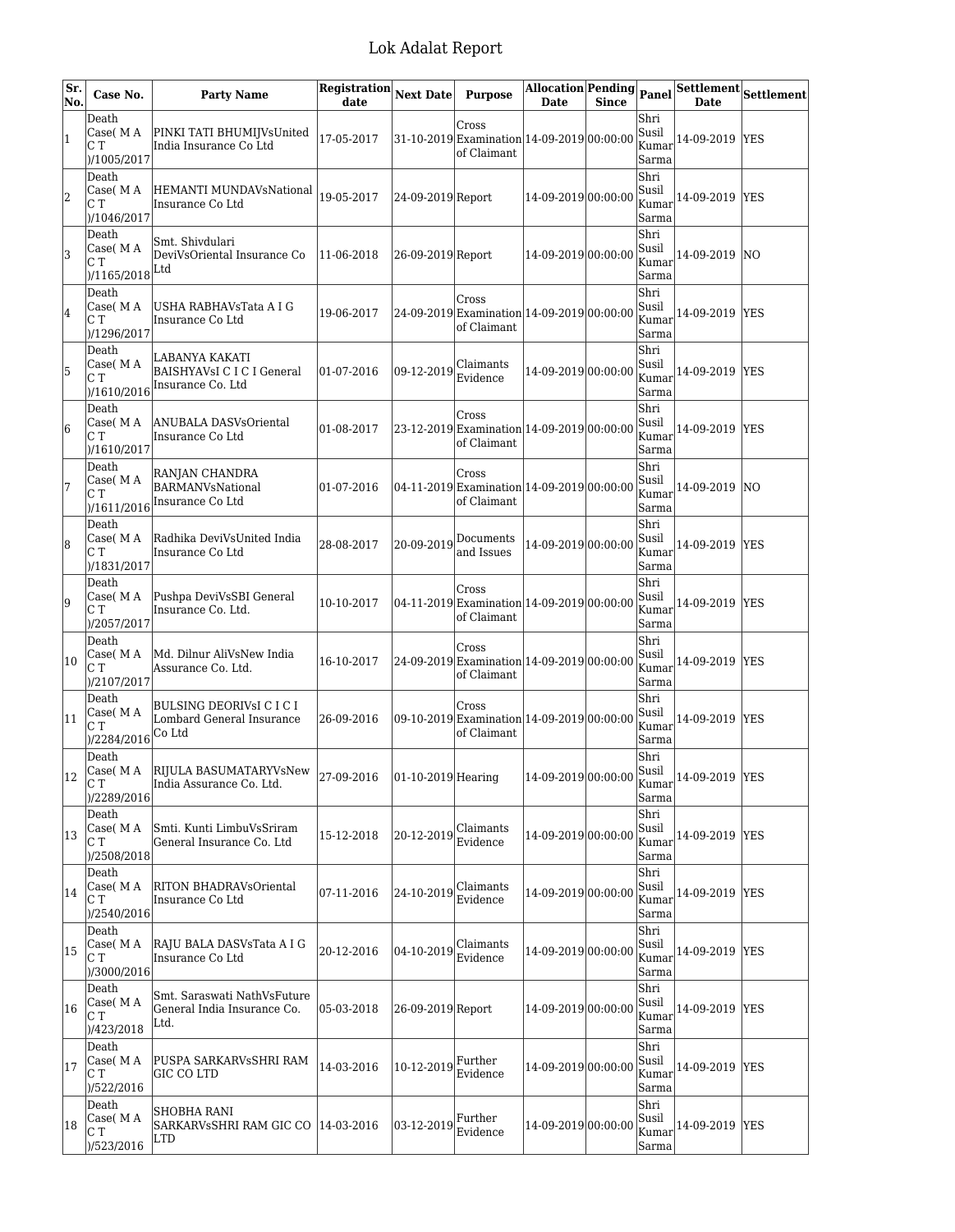| 19 | Death<br>Case( M A<br>CТ<br>)/591/2017   | MOMI KAKOTI SAIKIAVsNew<br>India Assurance Co. Ltd.                           | 23-03-2017 | 27-11-2019               | Claimants<br>Evidence                                              | 14-09-2019 00:00:00 | Shri<br>Susil<br>Kumar<br>Sarma | 14-09-2019     | lYES       |
|----|------------------------------------------|-------------------------------------------------------------------------------|------------|--------------------------|--------------------------------------------------------------------|---------------------|---------------------------------|----------------|------------|
| 20 | Death<br>Case( M A<br>C T<br>)/617/2018  | Smti. Nabanita DeviVsNew<br>India Assurance Co. Ltd.                          | 27-03-2018 | 06-11-2019               | Claimants<br>Evidence                                              | 14-09-2019 00:00:00 | Shri<br>Susil<br>Kumar<br>Sarma | 14-09-2019 YES |            |
| 21 | Death<br>Case(MA<br>CТ<br>)/66/2018      | Smti. Junu KhataniarVsNew<br>India Assurance Co. Ltd.                         | 09-01-2018 | 27-09-2019 Report        |                                                                    | 14-09-2019 00:00:00 | Shri<br>Susil<br>Kumar<br>Sarma | 14-09-2019 YES |            |
| 22 | Death<br>Case( M A<br>C T<br>)/831/2016  | PURABI DASVsORIENTAL INS 20-04-2016<br>CO LTD                                 |            | 09-10-2019               | Documents<br>and Issues                                            | 14-09-2019 00:00:00 | Shri<br>Susil<br>Kumar<br>Sarma | 14-09-2019 YES |            |
| 23 | Death<br>Case( M A<br>C T<br>)/932/2017  | MANU BIBIVsOriental<br>Insurance Co Ltd                                       | 12-05-2017 | 23-09-2019               | Defence<br>Witness                                                 | 14-09-2019 00:00:00 | Shri<br>Susil<br>Kumar<br>Sarma | 14-09-2019 YES |            |
| 24 | Injury<br>Case(MA<br>СT<br>)/1110/2015   | <b>REJINA</b><br>BEGUMVsCHOLAMANDALAM 26-05-2015<br>MS GENERAL INS CO LTD     |            | 22-10-2019               | Claimants<br>Evidence                                              | 14-09-2019 00:00:00 | Shri<br>Susil<br>Kumar<br>Sarma | 14-09-2019     | YES        |
| 25 | Injury<br>Case(MA<br>C T<br>)/1233/2018  | Md. Mukesh AliVsSriram<br>General Insurance Co. Ltd                           | 21-06-2018 | 19-09-2019               | Documents<br>and Issues                                            | 14-09-2019 00:00:00 | Shri<br>Susil<br>Kumar<br>Sarma | 14-09-2019 YES |            |
| 26 | Injury<br>Case( M A<br>CТ<br>)/1332/2018 | Sri Tapan TalukdarVsSBI<br>General Insurance Co. Ltd.                         | 04-07-2018 | 24-09-2019               | Written<br>Statement                                               | 14-09-2019 00:00:00 | Shri<br>Susil<br>Kumar<br>Sarma | 14-09-2019 YES |            |
| 27 | Injury<br>Case( M A<br>СT<br>)/1333/2018 | Sri Bhupen TalukdarVsSBI<br>General Insurance Co. Ltd.                        | 04-07-2018 | 24-09-2019               | Written<br>Statement                                               | 14-09-2019 00:00:00 | Shri<br>Susil<br>Kumar<br>Sarma | 14-09-2019 YES |            |
| 28 | Injury<br>Case(MA<br>CТ<br>)/1614/2018   | Mr. Anuram Chelleng<br>SonowalVsI C I C I Lombard<br>General Insurance Co Ltd | 07-08-2018 | 26-09-2019 Report        |                                                                    | 14-09-2019 00:00:00 | Shri<br>Susil<br>Kumar<br>Sarma | 14-09-2019 YES |            |
| 29 | Injury<br>Case( M A<br>СT<br>)/209/2017  | SANEKA BARMANVsNew<br>India Assurance Co. Ltd.                                | 06-02-2017 | 13-12-2019 Evidence      |                                                                    | 14-09-2019 00:00:00 | Shri<br>Susil<br>Kumar<br>Sarma | 14-09-2019 YES |            |
| 30 | Injury<br>Case( M A<br>CТ<br>)/2163/2016 | DINESH KALITAVsNew India<br>Assurance Co. Ltd.                                | 12-09-2016 | 27-11-2019               | Defence<br>Witness                                                 | 14-09-2019 00:00:00 | Shri<br>Susil<br>Kumar<br>Sarma | 14-09-2019 YES |            |
| 31 | Injury<br>Case( M A<br>CТ<br>)/2366/2017 | Sri Sindhu TantiVsNew India<br>Assurance Co. Ltd.                             | 21-11-2017 | 11-11-2019 $ $ Claimants | Evidence                                                           | 14-09-2019 00:00:00 | Shri<br>Susil<br>Kumar<br>Sarma | 14-09-2019 YES |            |
| 32 | Injury<br>Case(MA<br>СT<br>)/2541/2016   | LITON BHADRAVsOriental<br>Insurance Co Ltd                                    | 07-11-2016 |                          | Cross<br>27-09-2019 Examination 14-09-2019 00:00:00<br>of Claimant |                     | Shri<br>Susil<br>Kumar<br>Sarma | 14-09-2019 YES |            |
| 33 | Injury<br>Case(MA<br>C T<br>)/320/2016   | KHAGEN DASVsNATIONAL<br>INS CO LTD                                            | 09-02-2016 | 05-12-2019               | Claimants<br>Evidence                                              | 14-09-2019 00:00:00 | Shri<br>Susil<br>Kumar<br>Sarma | 14-09-2019 YES |            |
| 34 | Injury<br>Case(MA<br>СT<br>)/363/2018    | Sri Nirupama DekaVsOriental<br>Insurance Co Ltd                               | 20-02-2018 |                          | Cross<br>30-11-2019 Examination 14-09-2019 00:00:00<br>of Claimant |                     | Shri<br>Susil<br>Kumar<br>Sarma | 14-09-2019     | <b>YES</b> |
| 35 | Injury<br>Case( M A<br>СT<br>)/425/2018  | Smt. Saraswati NathVsFuture<br>General India Insurance Co.<br>Ltd.            | 05-03-2018 | 26-09-2019 Report        |                                                                    | 14-09-2019 00:00:00 | Shri<br>Susil<br>Kumar<br>Sarma | 14-09-2019 YES |            |
| 36 | Injury<br>Case(MA<br>СT<br>)/615/2018    | Sri Sajal Paul @ Sri Sajan<br>PaulVsSriram General<br>Insurance Co. Ltd       | 27-03-2018 | 30-11-2019               | Claimants<br>Evidence                                              | 13-09-2019 1 day    | Shri<br>Susil<br>Kumar<br>Sarma | 14-09-2019 NO  |            |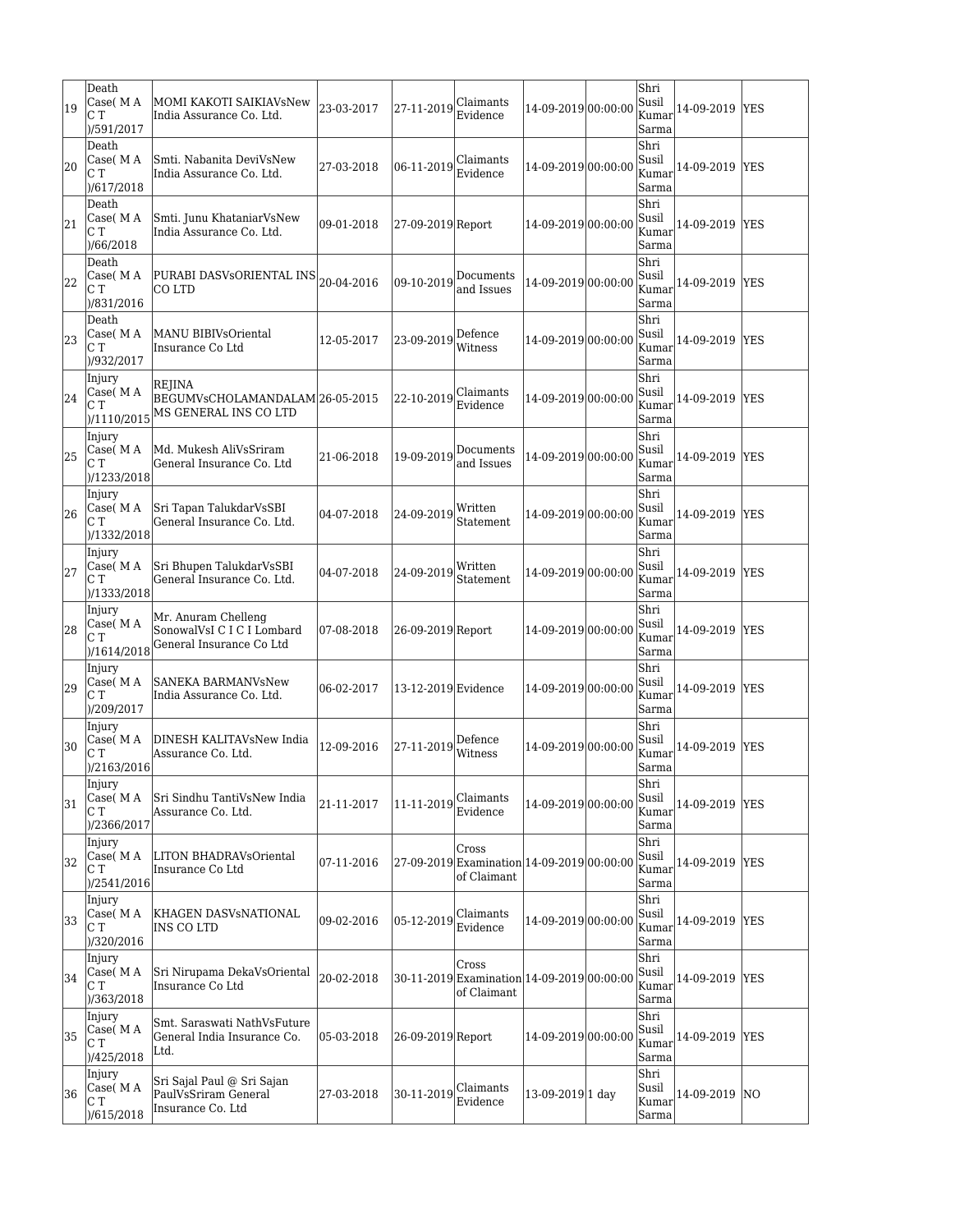| 137 | <b>Injury</b><br> Case(MA) <br> C <br>1/731/2017 | DHANESWARI<br>KUMARIVsNational Insurance 106-04-2017<br>ICo Ltd                   |            | 24-12-2019            | Claimants <br>Evidence | 14-09-2019 00:00:00 | lShri<br>Susil<br>Kumar<br> Sarma  | 14-09-2019 YES |  |
|-----|--------------------------------------------------|-----------------------------------------------------------------------------------|------------|-----------------------|------------------------|---------------------|------------------------------------|----------------|--|
| 38  | Injury<br> Case(M A<br>IC T<br>)/863/2018        | <b>Sri Pabitra</b><br>BardhanVsCholamandalam<br>MS General InSurance Co.<br>ILtd. | 03-05-2018 | $ 25-09-2019 $ Report |                        | 14-09-2019 00:00:00 | lShri<br>Susil<br> Kumar<br> Sarma | 14-09-2019 YES |  |
| 39  | Injury<br>Case( M A<br>IC T<br>1)/864/2018       | Sri Bijay<br>TantiVsCholamandalam MS<br> General InSurance Co. Ltd.               | 03-05-2018 | 25-09-2019 Report     |                        | 14-09-2019 00:00:00 | lShri<br>Susil<br> Kumar<br>lSarma | 14-09-2019 YES |  |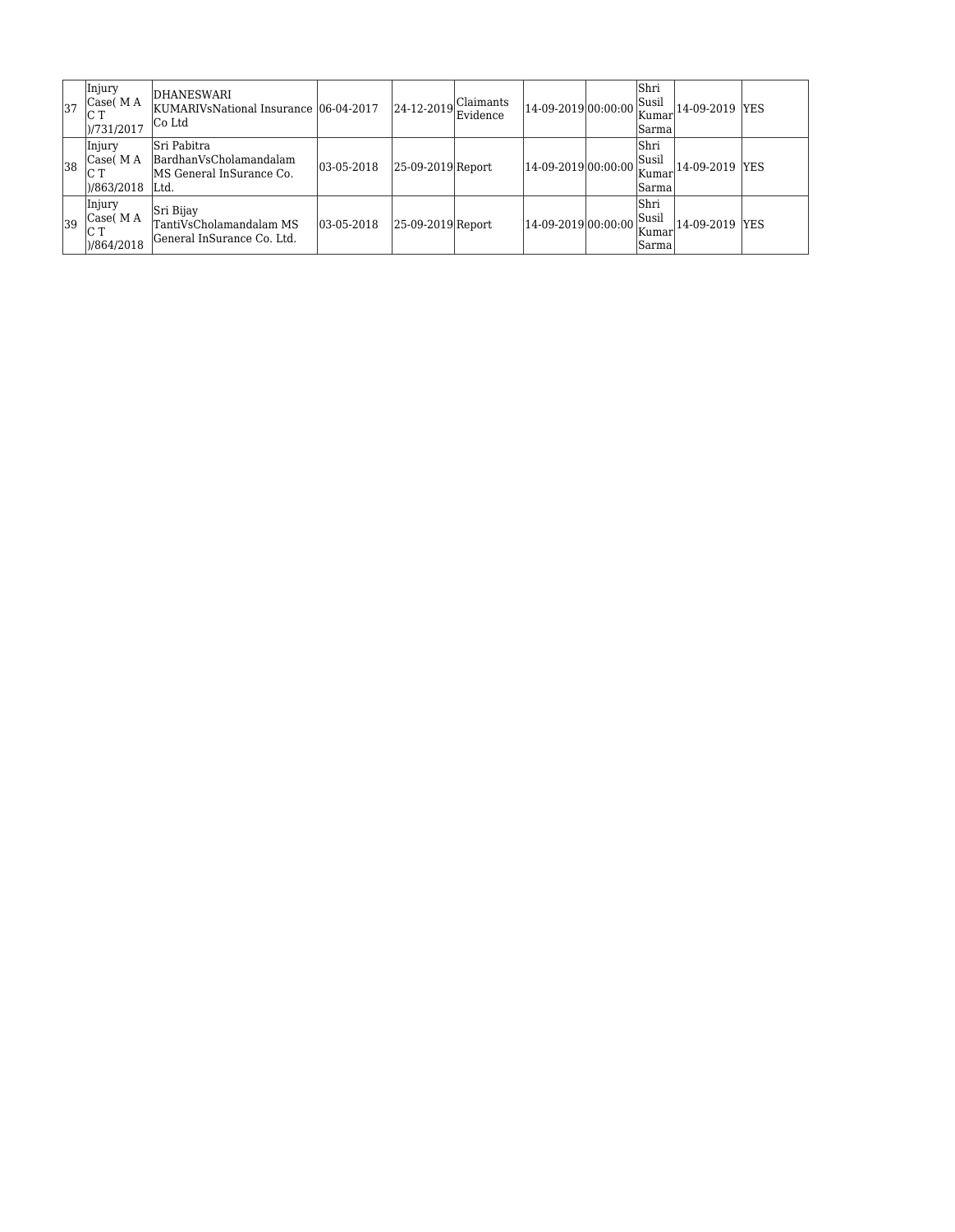| Sr.<br>No. | Case No.                                                               | <b>Party Name</b>                                                                                                          | Registration<br>date | <b>Next Date</b>     | <b>Purpose</b>                                                       | <b>Allocation Pending</b><br>Date | <b>Since</b> | Panel         | Settlement Settlement<br><b>Date</b>         |            |
|------------|------------------------------------------------------------------------|----------------------------------------------------------------------------------------------------------------------------|----------------------|----------------------|----------------------------------------------------------------------|-----------------------------------|--------------|---------------|----------------------------------------------|------------|
| $\vert$ 1  | Claims U.S<br>166 M V<br>Act/1015/2019                                 | KANAK DASVsS.B.I                                                                                                           | 13-05-2019           |                      | 24-09-2019 Service Report                                            | 13-09-2019 1 day                  |              | Sri<br>kalita | Thaneswar 14-09-2019                         | <b>YES</b> |
| 2          | Claims U.S<br>166 M V<br>Act/104/2018                                  | Binanda DekaVsTATA AIG<br>Life Insurance                                                                                   | 20-02-2018           | 30-09-2019           | Service Report<br>and WS                                             |                                   |              | Sri<br>kalita | 14-09-2019 00:00:00 Thaneswar 14-09-2019     | <b>YES</b> |
| 3          | Claims U.S<br>166 M V<br>Act/1058/2016                                 | parash moni baishyaVsNew<br>India Insurance                                                                                | 09-05-2016           | 16-09-2019 Arguments |                                                                      |                                   |              | Sri<br>kalita | 14-09-2019 00:00:00 Thaneswar 14-09-2019     | <b>NO</b>  |
| 4          | Claims U.S<br>166 M V<br>$\frac{\text{Act}}{1151/2017}$ Life Insurance | SIMA MAJHIVSTATA AIG                                                                                                       | 29-06-2017           | 31-10-2019 Evidence  |                                                                      |                                   |              | Sri<br>kalita | 14-09-2019 00:00:00 Thaneswar 14-09-2019     | <b>YES</b> |
| 5          | Claims U.S<br>166 M V<br>Act/1251/2017 TOKIO G.I.C.                    | MARSHAL<br>KR.BAGLARYVsIFFCO                                                                                               | 12-06-2017           | 12-12-2019           | Service Report<br>and WS                                             | 13-09-2019 1 day                  |              | Sri<br>kalita | Thaneswar 14-09-2019                         | <b>YES</b> |
| 6          | Claims U.S<br>166 M V<br>Act/135/2018                                  | Nazmina KhatoonVsUnited<br>Insurance                                                                                       | 22-02-2018           | 04-12-2019           | Service Report<br>and WS                                             | 14-09-2019 00:00:00               |              | Sri<br>kalita | Thaneswar 14-09-2019  YES                    |            |
| 7          | Claims U.S<br>166 M V<br>Act/1380/2017 Insurance                       | nisha dasVsI.C.I.C.I<br>Lombard General                                                                                    | 02-08-2017           |                      | 31-10-2019 Necessary Order 14-09-2019 00:00:00                       |                                   |              | Sri<br>kalita | Thaneswar 14-09-2019 YES                     |            |
| 8          | Claims U.S<br>166 M V<br>Act/138/2019                                  | NIYAMAT ALIVSTATA AIG<br> GENERAL Insurance                                                                                | 28-01-2019           | 23-09-2019           | Service Report<br>and WS                                             | 14-09-2019 00:00:00               |              | Sri<br>kalita | Thaneswar 14-09-2019 YES                     |            |
| 9          | Claims U.S<br>166 M V<br>Act/1437/2018 Insurance                       | Md Habibur<br>RahmanVsTATA AIG Life                                                                                        | 16-07-2018           | 21-09-2019           | Service Report<br>and WS                                             |                                   |              | Sri<br>kalita | 14-09-2019 00:00:00 Thaneswar 14-09-2019     | <b>NO</b>  |
| 10         | Claims U.S<br>166 M V<br>Act/1465/2017                                 | Tilak BoroVsFuture<br>Generali Insurance Co. Ltd                                                                           | 19-08-2017           |                      | 02-11-2019 Further Evidence 14-09-2019 00:00:00                      |                                   |              | Sri<br>kalita | Thaneswar 14-09-2019   YES                   |            |
| 11         | Claims U.S                                                             | <b>CHANDRA</b><br>BARUAHVsCholamandelam <br>20-07-2018<br>$ {\rm Act}/1475/2018 $ $\rm M.S.$ General Insurance Co.<br>Ltd. |                      |                      | 04-12-2019 Service Report                                            | 13-09-2019 1 day                  |              | Sri<br>kalita | $\text{Thaneswar} 14-09-2019$                | <b>YES</b> |
| 12         | Claims U.S<br>166 M V                                                  | Jiban Das MandalVsTATA<br>Act/1491/2018 AIG Life Insurance                                                                 | 23-07-2018           | 24-09-2019           | Service Report<br>and WS                                             |                                   |              | Sri<br>kalita | 14-09-2019 00:00:00 Thaneswar 14-09-2019 YES |            |
| 13         | Claims U.S<br>166 M V                                                  | Nazira KhatunVsNew India<br>Act/1505/2018 Assurance Co. Ltd.                                                               | 24-07-2018           |                      | 28-11-2019 Necessary Order  14-09-2019 00:00:00 Thaneswar 14-09-2019 |                                   |              | Sri<br>kalita |                                              | <b>YES</b> |
| 14         | Claims U.S<br>166 M V<br>Act/1556/2018                                 | KAJALI KHATUNVsIFFCO<br>TOKIO G.I.C.                                                                                       | 31-07-2018           |                      | 20-09-2019 Service Report                                            | 13-09-2019 1 day                  |              | Sri<br>kalita | Thaneswar 14-09-2019                         | <b>YES</b> |
| 15         | Claims U.S<br>166 M V<br>Act/1575/2018                                 | Pradip HaloiVsICICI<br>Lombard GIC Ltd                                                                                     | 02-08-2018           | 11-12-2019           | Service Report<br>and WS                                             | 14-09-2019 00:00:00               |              | Sri<br>kalita | Thaneswar 14-09-2019                         | <b>NO</b>  |
| 16         | Claims U.S<br> 166 M V                                                 | Sri Lakhyadhar<br>SarmaVsI.C.I.C.I Lombard 30-08-2017<br>Act/1589/2017 General Insurance                                   |                      | 17-10-2019 Evidence  |                                                                      |                                   |              | Sri<br>kalita | 14-09-2019 00:00:00 Thaneswar 14-09-2019 YES |            |
| 17         | Claims U.S<br>166 M V<br>Act/1598/201                                  | Rita<br>HazarikaVsCholamandelam<br>M.S. General Insurance Co.<br>Ltd.                                                      | 06-09-2017           | 24-09-2019           | Service Report<br>and WS                                             |                                   |              | Sri<br>kalita | 14-09-2019 00:00:00 Thaneswar 14-09-2019     | <b>YES</b> |
| 18         | Claims U.S<br>166 M V<br>Act/1607/2017 Co. Ltd                         | Md Fukarul<br>IslamVsOriental insurance                                                                                    | 06-09-2017           |                      | 23-09-2019 Defense Witness                                           |                                   |              | Sri<br>kalita | 14-09-2019 00:00:00 Thaneswar 14-09-2019     | <b>YES</b> |
| 19         | Claims U.S<br> 166 M V<br>$ Act/1651/2018 $ G.I.C.                     | Alaka DasVsIFFCO TOKIO                                                                                                     | 09-08-2018           | 18-11-2019           | Service Report<br>and WS                                             | 14-09-2019 00:00:00               |              | Sri<br>kalita | Thaneswar 14-09-2019                         | <b>YES</b> |
| 20         | Claims U.S<br>166 M V                                                  | Mitali<br>DasVsCholamandelam M.S. 30-08-2017<br>Act/1658/2017 General Insurance Co. Ltd.                                   |                      |                      | 16-11-2019 Necessary Order   14-09-2019 00:00:00                     |                                   |              | Sri<br>kalita | Thaneswar 14-09-2019                         | <b>YES</b> |
| 21         | Claims U.S<br>166 M V<br>$ \text{Act}/1713/2018 $ Allainz G.I.C.       | FAZILA KHATUNVsBajaj                                                                                                       | 20-08-2018           | 21-01-2020           | Written<br>Statement                                                 | 13-09-2019 1 day                  |              | Sri<br>kalita | Thaneswar 14-09-2019                         | <b>YES</b> |
| 22         | Claims U.S<br>166 M V<br>Act/1720/2017                                 | Dipika Deka KalitaVsNew<br>India Assurance Co. Ltd.                                                                        | 08-09-2017           | 16-12-2019           | Service Report<br>and WS                                             |                                   |              | Sri<br>kalita | 14-09-2019 00:00:00 Thaneswar 14-09-2019  NO |            |
| 23         | Claims U.S<br>166 M V<br>Act/173/2018                                  | Haramala NathVsOriental<br>insurance Co. Ltd                                                                               | 23-02-2018           | 28-11-2019           | Service Report<br>and WS                                             |                                   |              | Sri<br>kalita | 14-09-2019 00:00:00 Thaneswar 14-09-2019     | <b>YES</b> |
| 24         | Claims U.S<br>166 M V<br>Act/1743/2017                                 | SULTANA BEGUMVsS.B.I                                                                                                       | 12-09-2017           | 18-11-2019           | Service Report<br>and WS                                             | 13-09-2019 1 day                  |              | Sri<br>kalita | Thaneswar 14-09-2019                         | <b>YES</b> |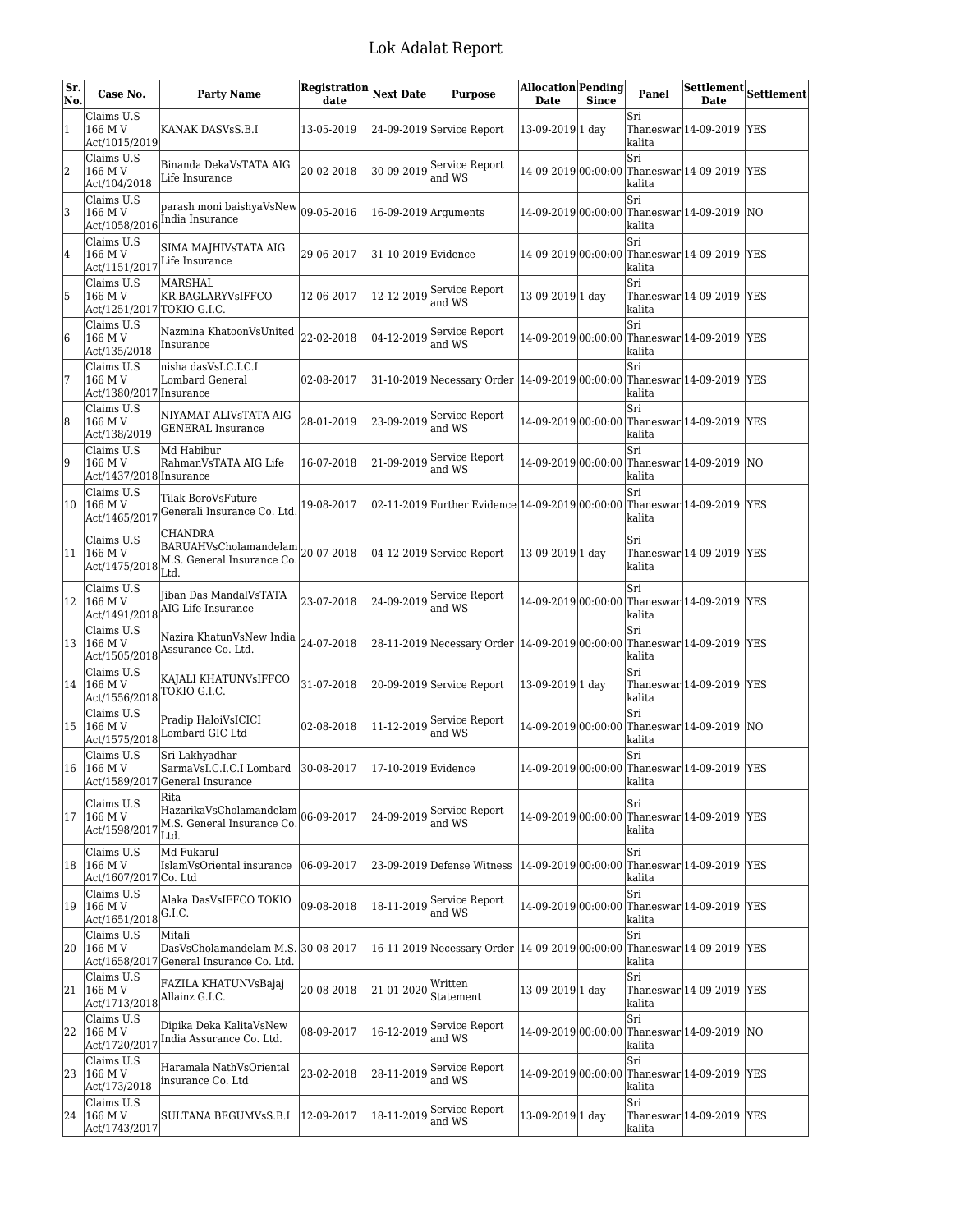| 25 | Claims U.S<br>166 M V<br>Act/1825/2018                | Rahul BarmanVsICICI<br>Lombard GIC Co Ltd                             | 06-09-2018 | 23-09-2019          | Service Report<br>and WS                                              |                     | Sri<br>kalita  | 14-09-2019 00:00:00 Thaneswar 14-09-2019 NO  |            |
|----|-------------------------------------------------------|-----------------------------------------------------------------------|------------|---------------------|-----------------------------------------------------------------------|---------------------|----------------|----------------------------------------------|------------|
| 26 | Claims U.S<br>166 M V<br>Act/1835/2018                | Mamoni<br>PanikaVsCholamandelam<br>M.S. General Insurance Co.<br>Ltd. | 06-09-2018 |                     | 24-09-2019 Service Report                                             | 14-09-2019 00:00:00 | Sri<br>kalita  | Thaneswar 14-09-2019                         | <b>YES</b> |
| 27 | Claims U.S<br>166 M V<br>Act/1845/2017                | Rabin KalitaVsNew India<br>Assurance Co. Ltd.                         | 21-09-2017 | 16-12-2019          | Service Report<br>and WS                                              | 14-09-2019 00:00:00 | Sri<br>kalita  | Thaneswar 14-09-2019                         | <b>NO</b>  |
| 28 | Claims U.S<br>166 M V<br>Act/187/2019                 | Ritu DasVsICICI Lombard<br>GIC Ltd                                    | 02-02-2019 |                     | $25-10-2019$ Service Report<br>and WS                                 | 14-09-2019 00:00:00 | Sri<br>kalita  | Thaneswar 14-09-2019 NO                      |            |
| 29 | Claims U.S<br>166 M V<br>Act/1876/2018                | Rita PahariaVsNew India<br>Assurance Co. Ltd.                         | 14-09-2018 |                     | $ 20-11-2019 $ Service Report<br>and WS                               | 13-09-2019 1 day    | Sri<br>kalita  | Thaneswar 14-09-2019  YES                    |            |
| 30 | Claims U.S<br>166 M V<br>Act/189/2019                 | Manashi SinghVsICICI<br>Lombard GIC Ltd                               | 02-02-2019 |                     | 25-10-2019 Service Report<br>and WS                                   | 13-09-2019 1 day    | Sri<br>kalita  | Thaneswar 14-09-2019 YES                     |            |
| 31 | Claims U.S<br>$166$ M V<br>Act/1901/2016              | PURNIMA<br>DASVsSHRIRAM G.I.C.                                        | 09-08-2016 |                     | 19-10-2019 Further Evidence 13-09-2019 1 day                          |                     | Sri<br>lkalita | Thaneswar 14-09-2019 YES                     |            |
| 32 | Claims U.S<br>166 M V<br>Act/1910/2016 Co. Ltd.       | New India Assurance Co.<br>Ltd.VsNew India Assurance 10-08-2016       |            |                     | 27-09-2019 Further Evidence 14-09-2019 00:00:00                       |                     | Sri<br>kalita  | Thaneswar 14-09-2019 YES                     |            |
| 33 | Claims U.S<br>166 M V<br>Act/1935/2017                | Hitesh KalitaVsNew India<br>Assurance Co. Ltd.                        | 09-11-2017 |                     | 10-12-2019 Necessary Order 13-09-2019 1 day                           |                     | Sri<br>kalita  | Thaneswar 14-09-2019 NO                      |            |
| 34 | Claims U.S<br>166 M V<br>Act/1957/2017                | Smt Mamoni GogoiVsNew<br>India Assurance Co. Ltd.                     | 15-11-2017 | 04-11-2019          | Service Report<br>and WS                                              | 14-09-2019 00:00:00 | Sri<br>kalita  | Thaneswar 14-09-2019 NO                      |            |
| 35 | Claims U.S<br>166 M V                                 | Smt Pallabi<br>ChangmaiVsNational<br>Act/1971/2017 Insurance Co. Ltd. | 13-11-2017 | 09-12-2019 Evidence |                                                                       | 14-09-2019 00:00:00 | Sri<br>kalita  | Thaneswar 14-09-2019                         | <b>YES</b> |
| 36 | Claims U.S<br>166 M V                                 | Pallabi<br>ChangmaiVsNational<br>Act/1972/2017 Insurance Co. Ltd.     | 16-11-2017 | 09-12-2019 Evidence |                                                                       | 14-09-2019 00:00:00 | Sri<br>kalita  | Thaneswar 14-09-2019                         | <b>YES</b> |
| 37 | Claims U.S<br>166 M V                                 | Tonkeswor<br>BordoloiVsNational<br>Act/1973/2017 Insurance Co. Ltd.   | 14-11-2017 | 14-10-2019 Evidence |                                                                       |                     | Sri<br>kalita  | 14-09-2019 00:00:00 Thaneswar 14-09-2019 YES |            |
| 38 | Claims U.S<br>166 M V<br>Act/2011/2018 Allainz G.I.C. | MANGALATI<br>BASUMATARYVsBajaj                                        | 03-10-2018 | 06-12-2019          | Written<br>Statement                                                  | 13-09-2019 1 day    | Sri<br>kalita  | Thaneswar 14-09-2019                         | <b>YES</b> |
| 39 | Claims U.S<br>166 M V<br>Act/2012/2018 Allainz G.I.C. | <b>MANGALATI</b><br>BASUMATARYVsBajaj                                 | 03-10-2018 | 06-12-2019          | Written<br>Statement                                                  | 13-09-2019 1 day    | Sri<br>kalita  | Thaneswar 14-09-2019                         | <b>YES</b> |
| 40 | Claims U.S<br>166 M V<br>Act/2027/2017                | Smt Dalimon<br>BegumVsSHRIRAM G.I.C.                                  | 07-11-2017 |                     | 23-10-2019 Issue Document                                             | 14-09-2019 00:00:00 | Sri<br>kalita  | Thaneswar 14-09-2019 NO                      |            |
|    | Claims U.S<br>41   166 M V<br>Act/2031/2017           | Smt Kundalay<br>DeviVsUnited Insurance                                | 07-11-2017 |                     | Cross<br>$26-09-2019$ examination of<br>Plaintiff/Claimant<br>Witness |                     | Sri<br>kalita  | 14-09-2019 00:00:00 Thaneswar 14-09-2019 YES |            |
| 42 | Claims U.S<br>166 M V<br>Act/2036/2018                | Sonjit KonwarVsICICI<br>Lombard GIC Ltd                               | 04-10-2018 | 21-10-2019          | Cross<br>examination of<br>Plaintiff/Claimant<br>Witness              | 14-09-2019 00:00:00 | Sri<br>kalita  | Thaneswar 14-09-2019 NO                      |            |
| 43 | Claims U.S<br>166 M V<br>Act/207/2017                 | URMILA BOROVsI.C.I.C.I<br>Lombard General<br>Insurance                | 06-02-2017 | 31-10-2019          | Cross<br>examination of<br>Plaintiff/Claimant<br>Witness              | 14-09-2019 00:00:00 | Sri<br>kalita  | Thaneswar 14-09-2019 NO                      |            |
|    | Claims U.S<br>44   166 M V<br>Act/2110/2017           | Rubul DekaVsFuture<br>Generali Insurance Co. Ltd.                     | 15-11-2017 | 24-09-2019 Evidence |                                                                       | 14-09-2019 00:00:00 | Sri<br>kalita  | Thaneswar 14-09-2019                         | <b>YES</b> |
| 45 | Claims U.S<br>$166$ M V<br>Act/2110/2018              | Malati DekaVsUnited<br>Insurance                                      | 12-10-2018 |                     | 24-10-2019 Service Report<br>and WS                                   | 14-09-2019 00:00:00 | Sri<br>kalita  | Thaneswar 14-09-2019 NO                      |            |
|    | Claims U.S<br>46 166 M V<br>Act/2111/2018             | Pradip Kumar<br>KalitaVsIFFCO GIC Ltd                                 | 12-10-2018 | 11-10-2019          | Service Report<br>and WS                                              | 14-09-2019 00:00:00 | Sri<br>kalita  | Thaneswar 14-09-2019 YES                     |            |
| 47 | Claims U.S<br>166 M V<br>Act/2174/2018                | Chunti DasVsNational<br>Insurance Co. Ltd.                            | 02-11-2018 |                     | 13-12-2019 Service Report<br>and WS                                   | 14-09-2019 00:00:00 | Sri<br>kalita  | Thaneswar 14-09-2019 YES                     |            |
| 48 | Claims U.S<br>166 M V<br>Act/2183/2018                | Partha Sarathi NathVsTata<br>AIG General Ins. Co. Ltd.                | 03-11-2018 | 21-09-2019          | Written<br>Statement                                                  | 13-09-2019 1 day    | Sri<br>kalita  | Thaneswar 14-09-2019   YES                   |            |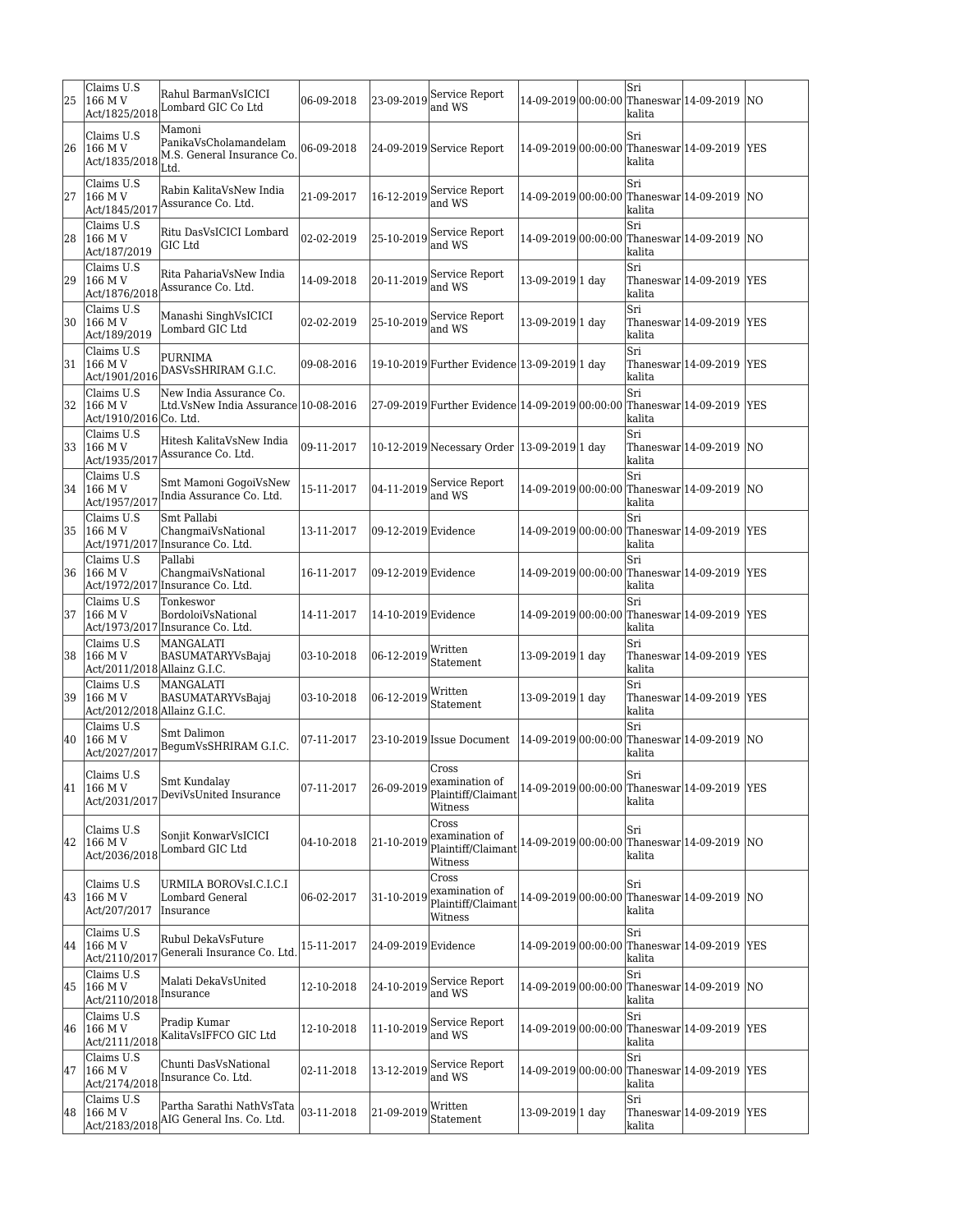| 49 | Claims U.S<br>166 M V<br>$Act/2195/2018$ <sup>G.I.C.</sup> | Kartik DasVsSHRIRAM                                                                                 | 05-11-2018 | 16-10-2019            | Service Report<br>and WS                                               |                     | Sri<br>kalita | 14-09-2019 00:00:00 Thaneswar 14-09-2019     | <b>YES</b> |
|----|------------------------------------------------------------|-----------------------------------------------------------------------------------------------------|------------|-----------------------|------------------------------------------------------------------------|---------------------|---------------|----------------------------------------------|------------|
| 50 | Claims U.S                                                 | Hamida<br>Act/2196/2018 KhatunVsSHRIRAM G.I.C.                                                      | 05-11-2018 | 16-10-2019            | Service Report<br>and WS                                               | 14-09-2019 00:00:00 | Sri<br>kalita | Thaneswar 14-09-2019 YES                     |            |
| 51 | Claims U.S<br>166 M V<br>Act/221/2017                      | ABIDUR ALIVsS.B.I                                                                                   | 07-02-2017 | 23-12-2019            | Service Report<br>and WS                                               |                     | Sri<br>kalita | 14-09-2019 00:00:00 Thaneswar 14-09-2019 YES |            |
| 52 | Claims U.S<br>166 M V<br>Act/2249/2018 Co. Ltd             | Smt. Ganga BoroVsThe<br>Shriram General Insurance   14-11-2018                                      |            |                       | 15-10-2019 Service Report                                              | 13-09-2019 1 day    | Sri<br>kalita | Thaneswar 14-09-2019                         | <b>YES</b> |
| 53 | Claims U.S.<br>166 M V<br>Act/2264/2018                    | Karuna KalitaVsTATA AIG<br>Life Insurance                                                           | 15-11-2018 | 15-10-2019            | Service Report<br>and WS                                               | 14-09-2019 00:00:00 | Sri<br>kalita | Thaneswar 14-09-2019 YES                     |            |
| 54 | Claims U.S<br>166 M V<br>Act/2317/2018                     | Gautam DasVsNational<br>Insurance Co. Ltd.                                                          | 26-11-2018 | 01-10-2019 Evidence   |                                                                        | 14-09-2019 00:00:00 | Sri<br>kalita | Thaneswar 14-09-2019                         | <b>YES</b> |
| 55 | Claims U.S<br>166 M V<br>$Act/2324/2018$ G.I.C.            | Baharul AliVsSHRIRAM                                                                                | 26-11-2018 | 06-12-2019            | Service Report<br>and WS                                               | 14-09-2019 00:00:00 | Sri<br>kalita | Thaneswar 14-09-2019   YES                   |            |
| 56 | Claims U.S<br>166 M V<br>Act/2344/2018 Allainz G.I.C.      | CHARUBALA DASVsBajaj                                                                                | 27-11-2018 |                       | 21-01-2020 Service Report                                              | 13-09-2019 1 day    | Sri<br>kalita | Thaneswar 14-09-2019                         | <b>NO</b>  |
| 57 | Claims U.S                                                 | Jyotshna MandalVsTATA<br>Act/2354/2018 AIG Life Insurance                                           | 28-11-2018 |                       | 12-12-2019 Necessary Order 14-09-2019 00:00:00                         |                     | Sri<br>kalita | Thaneswar 14-09-2019 YES                     |            |
| 58 | Claims U.S                                                 | Pinki<br>DeviVsCholamandelam<br>$\text{Act}/2378/2018$ <sub>r+3</sub> General Insurance Co.<br>Ltd. | 29-11-2018 | 20-12-2019            | Service Report<br>and WS                                               | 14-09-2019 00:00:00 | Sri<br>kalita | Thaneswar 14-09-2019 NO                      |            |
| 59 | Claims U.S<br>166 M V<br>Act/2387/2018 GIC Ltd             | Monumati SutradharVsSBI                                                                             | 29-11-2018 | 22-10-2019 Evidence   |                                                                        |                     | Sri<br>kalita | 14-09-2019 00:00:00 Thaneswar 14-09-2019     | <b>NO</b>  |
| 60 | Claims U.S                                                 | <b>MOMINA</b><br>Act/2430/2018 BEGUMVsSHRIRAM G.I.C.                                                | 07-12-2018 |                       | 21-09-2019 Service Report                                              | 13-09-2019 1 day    | Sri<br>kalita | Thaneswar 14-09-2019                         | <b>YES</b> |
| 61 | Claims U.S<br>166 M V<br>Act/2432/2018                     | USHA MOHANVsS.B.I                                                                                   | 07-12-2018 |                       | 13-12-2019 Service Report                                              | 13-09-2019 1 day    | Sri<br>kalita | Thaneswar 14-09-2019  YES                    |            |
| 62 | Claims U.S<br>166 M V<br>Act/244/2018                      | Nigar<br>AhmedVsCholamandelam<br>M.S. General Insurance Co.<br>Ltd.                                 | 27-02-2018 |                       | 01-11-2019 Necessary Order 14-09-2019 00:00:00 Thaneswar 14-09-2019 NO |                     | Sri<br>kalita |                                              |            |
| 63 | Claims U.S<br>166 M V<br>Act/2485/2017                     | Yang Chen PadeVsOriental<br>insurance Co. Ltd                                                       | 27-12-2017 |                       | 15-10-2019 Defense Witness                                             | 14-09-2019 00:00:00 | Sri<br>kalita | Thaneswar 14-09-2019                         | <b>NO</b>  |
| 64 | Claims U.S<br>166 M V                                      | MD.SAHURUDDINVsTATA<br>Act/2488/2018 AIG Life Insurance                                             | 13-12-2018 | 24-10-2019            | Written<br>Statement                                                   | 13-09-2019 1 day    | Sri<br>kalita | Thaneswar 14-09-2019 YES                     |            |
| 65 | Claims U.S<br>166 M V<br>Act/2564/2015                     | SABITA RAIVsReliance<br>Insurance                                                                   | 17-10-2015 | 16-09-2019 Cross      |                                                                        | 13-09-2019 1 day    | Sri<br>kalita | Thaneswar 14-09-2019   YES                   |            |
| 66 | Claims U.S<br>166 M V                                      | Rebati DekaVsNew India<br>Act/2586/2018 Assurance Co. Ltd.                                          | 20-12-2018 | 21-11-2019 Evidence   |                                                                        | 14-09-2019 00:00:00 | Sri<br>kalita | Thaneswar 14-09-2019 YES                     |            |
| 67 | Claims U.S                                                 | Bhabesh DekaVsNew India<br>Act/2587/2018 Assurance Co. Ltd.                                         | 20-12-2018 | 21-11-2019 Evidence   |                                                                        |                     | Sri<br>kalita | 14-09-2019 00:00:00 Thaneswar 14-09-2019 YES |            |
| 68 | Claims U.S<br>166 M V<br>Act/2591/2016 G.I.C.              | kapildev<br>choudharyVsSHRIRAM                                                                      | 11-11-2016 | 16-09-2019            | Defence<br>Evidence                                                    | 14-09-2019 00:00:00 | Sri<br>kalita | Thaneswar $14-09-2019$ NO                    |            |
| 69 | Claims U.S<br>166 M V<br>Act/2629/2017 Co. Ltd             | Smt Anupama Roy<br>NathVsOriental insurance                                                         | 28-12-2017 | 04-11-2019 Evidence   |                                                                        |                     | Sri<br>kalita | 14-09-2019 00:00:00 Thaneswar 14-09-2019 NO  |            |
| 70 | Claims U.S<br>166 M V                                      | Aktara KhatunVsOriental<br>$ \text{Act}/2712/2018 $ insurance Co. Ltd                               | 28-12-2018 | 24-01-2020            | Service Report<br>and WS                                               | 14-09-2019 00:00:00 | Sri<br>kalita | Thaneswar 14-09-2019                         | <b>YES</b> |
| 71 | Claims U.S<br>166 M V<br>Act/2766/2016 Insurance           | <b>MAHINI</b><br><b>GAYARIVsReliance</b>                                                            | 29-11-2016 | 19-09-2019 Evidence   |                                                                        | 13-09-2019 1 day    | Sri<br>kalita | Thaneswar 14-09-2019  YES                    |            |
| 72 | Claims U.S<br>166 M V<br>Act/2835/2016                     | JONALI GOGOIVsS.B.I                                                                                 | 06-12-2016 | 07-11-2019            | Cross<br>examination of<br>Plaintiff/Claimant<br>Witness               | 13-09-2019 1 day    | Sri<br>kalita | Thaneswar 14-09-2019   YES                   |            |
| 73 | Claims U.S<br>166 M V<br>Act/2837/2016                     | BANSHI HALOIVsS.B.I                                                                                 | 06-12-2016 | 14-09-2019 Lok Adalat |                                                                        | 13-09-2019 1 day    | Sri<br>kalita | Thaneswar $14-09-2019$ YES                   |            |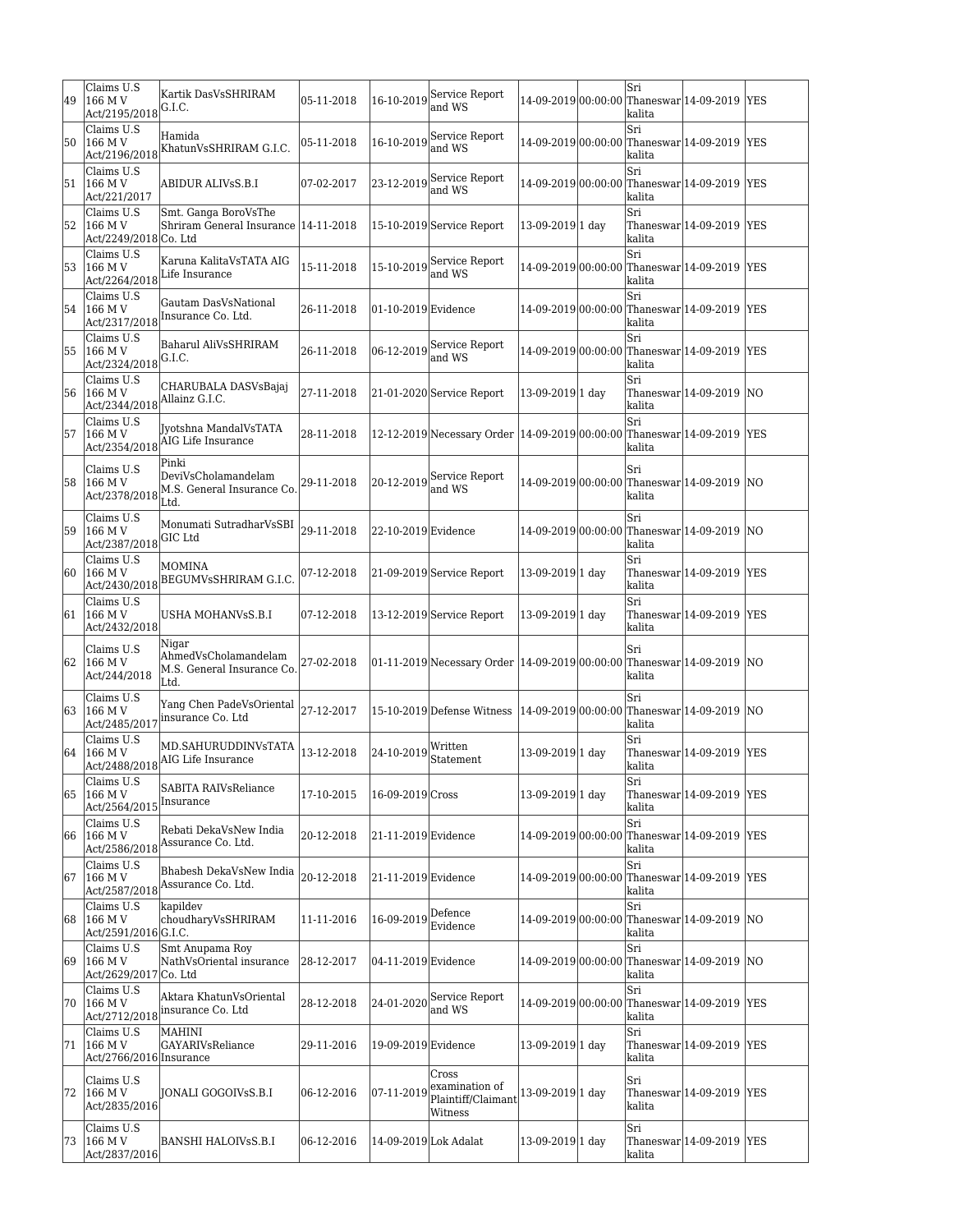| 74 | Claims U.S<br>166 M V<br>Act/2934/2016 G.I.C. | <b>KARABI</b><br><b>HAZARIKAVSSHRIRAM</b>                                     | 15-12-2016 | 04-10-2019 Evidence |                                                     | 13-09-2019 1 day    | Sri<br>lkalita | Thaneswar 14-09-2019   YES                    |            |
|----|-----------------------------------------------|-------------------------------------------------------------------------------|------------|---------------------|-----------------------------------------------------|---------------------|----------------|-----------------------------------------------|------------|
| 75 | Claims U.S<br>166 M V                         | RUPALI TANTI<br>Act/2935/2016 TASHAVSSHRIRAM G.I.C.                           | 15-12-2016 | 04-10-2019 Evidence |                                                     | 13-09-2019 1 day    | Sri<br>kalita  | Thaneswar 14-09-2019 YES                      |            |
| 76 | Claims U.S<br>166 M V<br>Act/31/2019          | Rubi KalitaVsTATA AIG<br>Life Insurance                                       | 07-01-2019 |                     | 25-09-2019 Service Report<br>and WS                 |                     | Sri<br>kalita  | 14-09-2019 00:00:00 Thaneswar 14-09-2019 NO   |            |
| 77 | Claims U.S<br>166 M V<br>Act/313/2019         | Rupam GowalaVsSHRIRAM $\vert_{15\text{-}02\text{-}2019}$<br>G.I.C.            |            |                     | 04-11-2019 Service Report                           |                     | Sri<br>kalita  | 14-09-2019 00:00:00 Thaneswar 14-09-2019 YES  |            |
| 78 | Claims U.S<br>166 M V<br>Act/32/2019          | Mirja BegumVsNew India<br>Assurance Co. Ltd.                                  | 07-01-2019 |                     | $25-09-2019$ Service Report<br>land WS              |                     | Sri<br>kalita  | 14-09-2019 00:00:00 Thaneswar 14-09-2019  NO  |            |
| 79 | Claims U.S<br>166 M V<br>Act/340/2016         | PRANJIT BORAVsBAJAJ<br>ALLIANZ GENERAL<br><b>INSURANCE</b>                    | 10-02-2016 | 27-09-2019 Evidence |                                                     | 13-09-2019 1 day    | Sri<br>kalita  | Thaneswar 14-09-2019                          | <b>YES</b> |
| 80 | Claims U.S<br>166 M V<br>Act/342/2019         | Manika DasVsOriental<br>insurance Co. Ltd                                     | 20-02-2019 |                     | $ 07-12-2019 $ Service Report                       |                     | Sri<br>kalita  | 14-09-2019 00:00:00 Thaneswar 14-09-2019 YES  |            |
| 81 | Claims U.S<br>166 M V<br>Act/354/2017         | THANDA BALA<br>DASVsCholamandelam<br>M.S. General Insurance Co.<br>Ltd.       | 21-02-2017 | 03-12-2019          | Service Report<br>and WS                            |                     | Sri<br>kalita  | 14-09-2019 00:00:00 Thaneswar 14-09-2019 YES  |            |
| 82 | Claims U.S<br>166 M V<br>Act/367/2019         | <b>HARE KRISHNA</b><br>DEBNATHVsI.C.I.C.I<br>Lombard General<br>Insurance     | 21-02-2019 |                     | 14-09-2019 Necessary Order 13-09-2019 1 day         |                     | Sri<br>lkalita | Thaneswar 14-09-2019  YES                     |            |
| 83 | Claims U.S<br>166 M V<br>Act/387/2019         | Bipul BhagabatiVsICICI<br>Lombard GIC Ltd                                     | 22-02-2019 |                     | $ 01-10-2019 $ Service Report<br>and WS             |                     | Sri<br>kalita  | 14-09-2019 00:00:00 Thaneswar 14-09-2019 YES  |            |
| 84 | Claims U.S<br>166 M V<br>Act/42/2018          | Anima SaikiaVsNew India<br>Assurance Co. Ltd.                                 | 08-02-2018 | 26-09-2019 Evidence |                                                     |                     | Sri<br>kalita  | 14-09-2019 00:00:00 Thaneswar 14-09-2019 NO   |            |
| 85 | Claims U.S<br>166 M V<br>Act/472/2019         | Shahida BegumVsTATA<br>AIG Life Insurance                                     | 01-03-2019 |                     | $ 20-11-2019 $ Service Report<br>and WS             |                     | Sri<br>kalita  | 14-09-2019 00:00:00 Thaneswar 14-09-2019 YES  |            |
| 86 | Claims U.S<br>166 M V<br>Act/50/2019          | NILIMA DASVsSHRIRAM<br>G.I.C.                                                 | 10-01-2019 | 24-09-2019          | Written<br>Statement                                | 13-09-2019 1 day    | Sri<br>kalita  | Thaneswar 14-09-2019 NO                       |            |
| 87 | Claims U.S<br>166 M V<br>Act/582/2019         | Najya BegumVsThe<br>Shriram General Insurance 14-03-2019<br>Co. Ltd           |            |                     | 23-09-2019 Service Report                           | 14-09-2019 00:00:00 | Sri<br>kalita  | Thaneswar 14-09-2019 NO                       |            |
| 88 | Claims U.S<br>166 M V<br>Act/593/2019         | Padma<br>BoroVsCholamandelam<br>M.S. General Insurance Co.<br>Ltd.            | 16-03-2019 |                     | 25-09-2019 Service Report                           |                     | Sri<br>kalita  | 14-09-2019 00:00:00 Thaneswar 14-09-2019 NO   |            |
| 89 | Claims U.S<br> 166 M V<br>Act/605/2019        | Sushil SharmaVsTATA AIG<br>Life Insurance                                     | 19-03-2019 |                     | 25-09-2019 Service Report                           |                     | Sri<br>kalita  | 14-09-2019 00:00:00 Thaneswar 14-09-2019 NO   |            |
| 90 | Claims U.S<br>166 M V<br>Act/66/2019          | Lakhimani DasVsOriental<br>insurance Co. Ltd                                  | 11-01-2019 |                     | 23-09-2019 Service Report<br>and WS                 | 14-09-2019 00:00:00 | Sri<br>kalita  | Thaneswar 14-09-2019 NO                       |            |
| 91 | Claims U.S<br>166 M V<br>Act/67/2019          | Dharmeswari<br>KalitaVsOriental insurance  11-01-2019<br> Co. Ltd             |            |                     | 23-09-2019 Service Report<br>and WS                 |                     | Sri<br>kalita  | 14-09-2019 00:00:00 Thaneswar 14-09-2019 NO   |            |
| 92 | Claims U.S<br> 166 M V<br>Act/680/2018        | Idrish AliVsTATA AIG Life<br>Insurance                                        | 04-04-2018 | 02-11-2019 Evidence |                                                     |                     | Sri<br>kalita  | 14-09-2019 00:00:00 Thaneswar 14-09-2019  YES |            |
| 93 | Claims U.S<br> 166 M V<br>Act/682/2017        | <b>AZIM SAIKIAVsNational</b><br>Insurance Co. Ltd.                            | 30-03-2017 | 08-11-2019 Evidence |                                                     |                     | Sri<br>kalita  | 14-09-2019 00:00:00 Thaneswar 14-09-2019 YES  |            |
| 94 | Claims U.S<br>166 M V<br>Act/685/2019         | MUKUL<br>CH.PATHAKVsSHRIRAM<br>G.I.C.                                         | 27-03-2019 |                     | 19-09-2019 Service Report                           | 13-09-2019 1 day    | Sri<br>kalita  | Thaneswar $14-09-2019$ YES                    |            |
| 95 | Claims U.S<br>166 M V<br>Act/703/2018         | Purnima BegumVsOriental<br>insurance Co. Ltd                                  | 06-04-2018 |                     | $\vert$ 19-10-2019 $\vert$ Service Report<br>and WS | 13-09-2019 1 day    | Sri<br>kalita  | Thaneswar 14-09-2019   YES                    |            |
| 96 | Claims U.S<br>166 M V<br>Act/711/2018         | <b>SADANANDA</b><br>GOGOIVsI.C.I.C.I Lombard  09-04-2018<br>General Insurance |            | 22-11-2019          | Service Report<br>and WS                            | 13-09-2019 1 day    | Sri<br>kalita  | Thaneswar 14-09-2019   YES                    |            |
| 97 | Claims U.S<br>166 M V<br>Act/72/2019          | Biki DasVsThe Shriram<br>General Insurance Co. Ltd                            | 11-01-2019 |                     | 16-09-2019 Service Report<br>and WS                 | 14-09-2019 00:00:00 | Sri<br>kalita  | Thaneswar 14-09-2019  YES                     |            |
| 98 | Claims U.S<br>166 M V<br>Act/73/2016          | RKHARANI PALVsRoyal<br>Sundaram Alliance<br>Insurance Co. Ltd.                | 08-01-2016 | 04-12-2019 Evidence |                                                     | 13-09-2019 1 day    | Sri<br>kalita  | Thaneswar 14-09-2019  YES                     |            |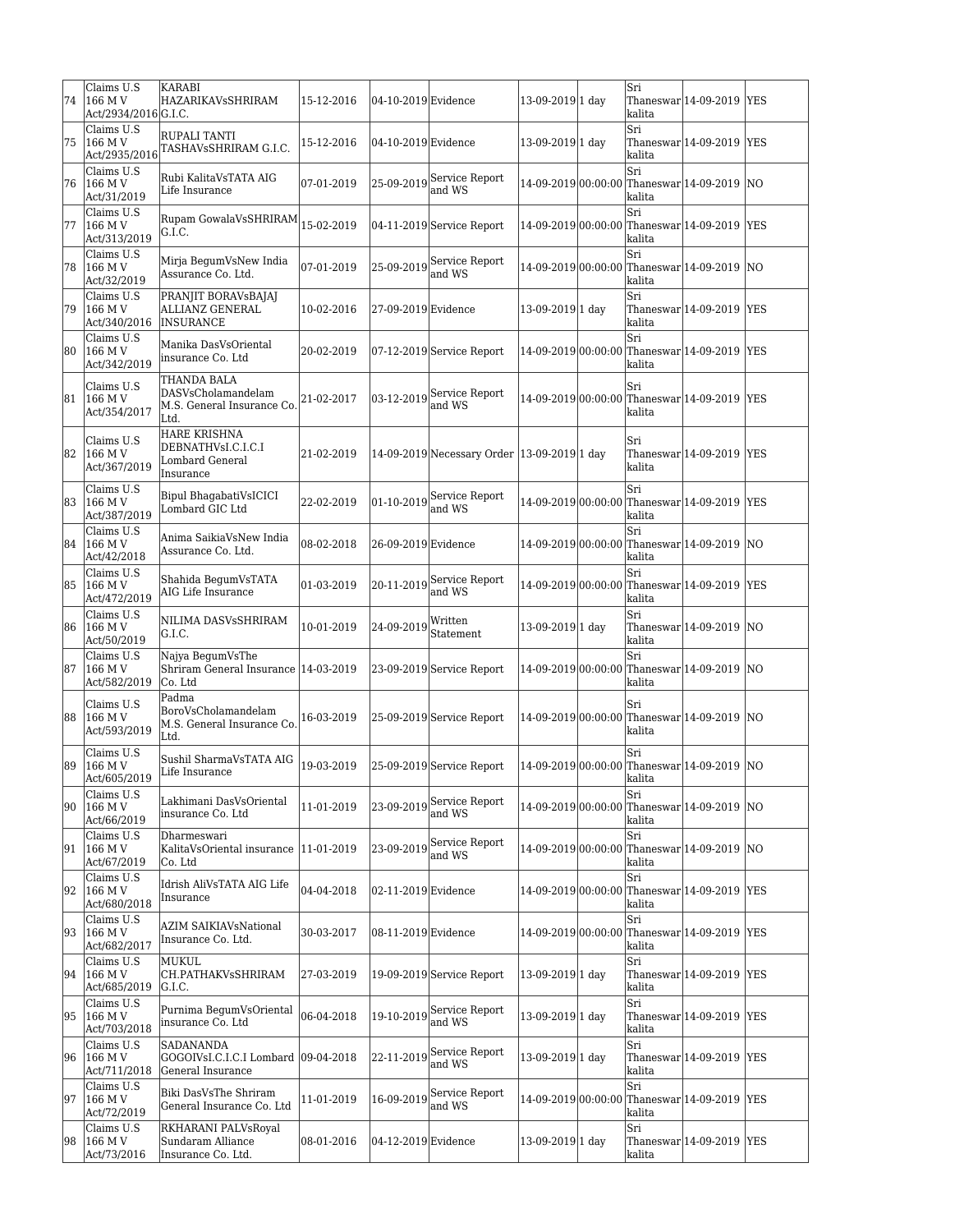| 199 | Claims U.S<br> 166 M V<br>Act/75/2019       | Bimala DekaVsNew India<br> Assurance Co. Ltd.                                | 11-01-2019     |                     | 23-09-2019 Service Report<br>land WS         |                  | lSri<br>lkalita | 14-09-2019 00:00:00 Thaneswar 14-09-2019  YES |  |
|-----|---------------------------------------------|------------------------------------------------------------------------------|----------------|---------------------|----------------------------------------------|------------------|-----------------|-----------------------------------------------|--|
|     | Claims U.S<br>100 166 M V<br>Act/901/2018   | Nabanita Dihingia<br>ChutiaVsOriental insurance007-05-2018<br>ICo. Ltd       |                |                     | $ 10-01-2020 $ Service Report<br>land WS     |                  | lSri<br>lkalita | 14-09-2019 00:00:00 Thaneswar 14-09-2019 NO   |  |
|     | lClaims U.S.<br>101 166 M V<br>Act/947/2015 | SUCHITA JHAVsS.B.I GEN<br><b>INSURANCE</b>                                   | $ 07-05-2015 $ |                     | 25-11-2019 Further Evidence 13-09-2019 1 day |                  | Sri<br>kalita   | Thaneswar 14-09-2019  YES                     |  |
|     | Claims U.S<br>102 166 M V<br>Act/948/2017   | SUSHIL BARMANVsRoyal<br> Sundaram Alliance<br>Insurance Co. Ltd.             | 12-05-2017     | 16-09-2019 Evidence |                                              | 13-09-2019 1 day | lSri<br>lkalita | Thaneswar 14-09-2019  YES                     |  |
|     | Claims U.S<br>103 166 M V<br>Act/949/2017   | <b>TARAKA</b><br>UPADHYAYVsRoyal<br> Sundaram Alliance<br>Insurance Co. Ltd. | 12-05-2017     | 16-09-2019 Evidence |                                              | 13-09-2019 1 day | Sri<br>lkalita  | Thaneswar 14-09-2019  YES                     |  |
|     | Claims U.S<br>104 166 M V<br>Act/957/2018   | Hachna BhanuVsBajaj<br>Allainz G.I.C.                                        | 15-05-2018     | $ 24-10-2019 $      | Written<br>Statement                         | 13-09-2019 1 day | Sri<br>lkalita  | Thaneswar 14-09-2019  YES                     |  |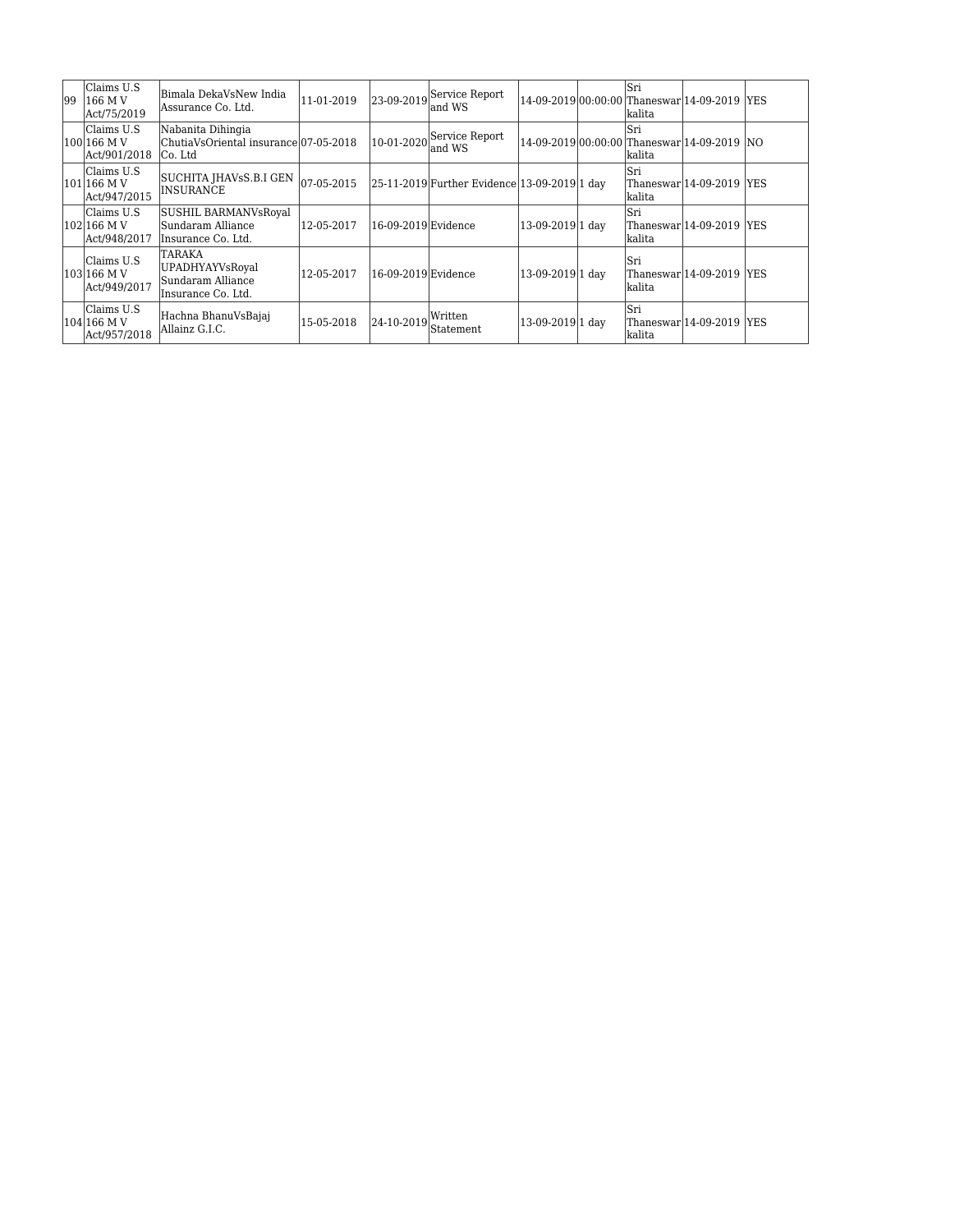| Sr.<br>No. | Case No.               | <b>Party Name</b>                                       | Registration<br>date | <b>Next Date</b>      | <b>Purpose</b>                              | Allocation Pending<br><b>Date</b> | <b>Since</b> | Panel        | <b>Date</b>                                                      | $\overline{\text{Settlement}}\big  \text{Settlement} \big $ |
|------------|------------------------|---------------------------------------------------------|----------------------|-----------------------|---------------------------------------------|-----------------------------------|--------------|--------------|------------------------------------------------------------------|-------------------------------------------------------------|
| 1          | F.C.(<br>Crl)/106/2019 | Champa<br>BibiVsMajibor<br>Rahman                       | 20-02-2019           | 23-10-2019            | Written<br>Statement                        | 14-09-2019 00:00:00               |              | Smti.<br>Das | Anubha 14-09-2019 NO                                             |                                                             |
| 2          | F.C.(<br>Crl)/116/2019 | Layla<br>KhatunVsWahab Ali                              | 21-02-2019           | 14-09-2019 Lok Adalat |                                             |                                   |              | Smti.<br>Das | 14-09-2019 00:00:00 Anubha 14-09-2019                            | <b>YES</b>                                                  |
| 3          | F.C.(<br>Crl)/183/2019 | Ranjita<br>BaishyaVsKishor<br>Baishya                   | 29-03-2019           | 14-09-2019 Lok Adalat |                                             | $14-09-2019 00:00:00$             |              | Smti.<br>Das | Anubha 14-09-2019                                                | <b>IYES</b>                                                 |
| 4          | F.C.(<br>Crl)/222/2019 | <b>MORIAM</b><br><b>BEGUMVsAMJAD</b><br>ALI             | 18-04-2019           | 14-09-2019 Lok Adalat |                                             | 14-09-2019 00:00:00               |              | Smti.<br>Das | Anubha 14-09-2019                                                | <b>NO</b>                                                   |
| 5          | F.C.(<br>Crl)/313/2019 | Arjuma<br>BegumVsNurul Ali                              | 30-05-2019           | 14-09-2019 Lok Adalat |                                             | $14-09-2019 00:00:00$             |              | Smti.<br>Das | Anubha 14-09-2019                                                | <b>IYES</b>                                                 |
| 6          | F.C.(<br>Crl)/338/2018 | Hajera<br>NessaVsNaba Ali<br>@Naba Sarma                | 14-06-2018           | 14-09-2019 Lok Adalat |                                             | 14-09-2019 00:00:00               |              | Smti.<br>Das | Anubha 14-09-2019                                                | <b>IYES</b>                                                 |
| 7          | F.C.(<br>Crl)/341/2018 | Nirmali<br>PatowaryVsBimal<br>Das                       | 20-06-2018           | 06-12-2019 Evidence   |                                             | 14-09-2019 00:00:00               |              | Smti.<br>Das | Anubha 14-09-2019                                                | $\overline{NQ}$                                             |
| 8          | F.C.(<br>Crl)/47/2019  | Sikendar<br>SahVsSanjay Kumar                           | 25-01-2019           | 04-11-2019            | Written<br>Statement                        | 14-09-2019 00:00:00               |              | Smti.<br>Das | Anubha 14-09-2019                                                | <b>NO</b>                                                   |
| 9          | F.C.(<br>Crl)/554/2017 | <b>BEAUTY</b><br>HUSSAINVsAYEARU 27-10-2017<br>RAHMAN   |                      | 09-12-2019            | Defendant<br>Evidence                       | 14-09-2019 00:00:00               |              | Smti.<br>Das | Anubha 14-09-2019                                                | $\overline{NQ}$                                             |
| 10         | F.C.(<br>Crl)/56/2019  | Rina KalitaVsHamen<br>Kalita                            | 01-02-2019           | 14-09-2019 Lok Adalat |                                             | 14-09-2019 00:00:00               |              | Smti.<br>Das | Anubha 14-09-2019                                                | <b>IYES</b>                                                 |
| 11         | F.C.(<br>Crl)/570/2018 | Debajani<br>NathVsBilbeswar<br>Nath                     | 03-10-2018           |                       | 22-11-2019 Conciliation 14-09-2019 00:00:00 |                                   |              | Smti.<br>Das | Anubha 14-09-2019                                                | $\overline{NQ}$                                             |
| 12         | F.C.(<br>Crl)/582/2018 | Anu<br>SharmaVsSanjay<br>Thakur                         | 05-10-2018           | 30-10-2019            | Written<br>Statement                        | 14-09-2019 00:00:00               |              | Smti.<br>Das | Anubha 14-09-2019 NO                                             |                                                             |
| 13         | F.C.(<br>Crl)/614/2018 | <b>Ionali</b><br>HazarikaVsBishwajit 30-10-2018<br>Das  |                      | 14-09-2019 Lok Adalat |                                             | 14-09-2019 00:00:00               |              | Smti.<br>Das | Anubha 14-09-2019 YES                                            |                                                             |
| 14         | F.C.(<br>Crl)/72/2019  | Gitanjali<br>DasVsBiplab Das                            | 05-02-2019           | 07-12-2019            | Plantiff<br>Evidence                        | 14-09-2019 00:00:00               |              | Smti.<br>Das | Anubha 14-09-2019 NO                                             |                                                             |
|            | 15 Misc./3/2019        | Satya Ram<br>DasVsBimala Das                            | 02-01-2019           |                       |                                             |                                   |              | Smti.<br>Das | 14-09-2019 Lok Adalat   14-09-2019 00:00:00 Anubha 14-09-2019 NO |                                                             |
| 16         | Misc./470/2019         | Anju BegumVsDildar<br>Hussain                           | 03-08-2019           | 14-09-2019 Lok Adalat |                                             |                                   |              | Smti.<br>Das | 14-09-2019 00:00:00 Anubha 14-09-2019 YES                        |                                                             |
| 17         |                        | Bhulakshmi<br>Misc./663/2018 SwainVsAjit Kumar<br>Swain | 20-11-2018           |                       | 24-10-2019 Conciliation 14-09-2019 00:00:00 |                                   |              | Smti.<br>Das | Anubha 14-09-2019  NO                                            |                                                             |
| 18         | Misc./67/2019          | Ira<br>MedhiVsSadananda<br>Medhi                        | 05-02-2019           | 28-11-2019            | Necessary<br>Order                          |                                   |              | Smti.<br>Das | 14-09-2019 00:00:00 Anubha 14-09-2019 NO                         |                                                             |
| 19         | Misc./87/2019          | Rupali<br>BaishyaVsKakil<br>Baishya                     | 11-02-2019           | 14-09-2019 Lok Adalat |                                             |                                   |              | Smti.<br>Das | 14-09-2019 00:00:00 Anubha 14-09-2019 YES                        |                                                             |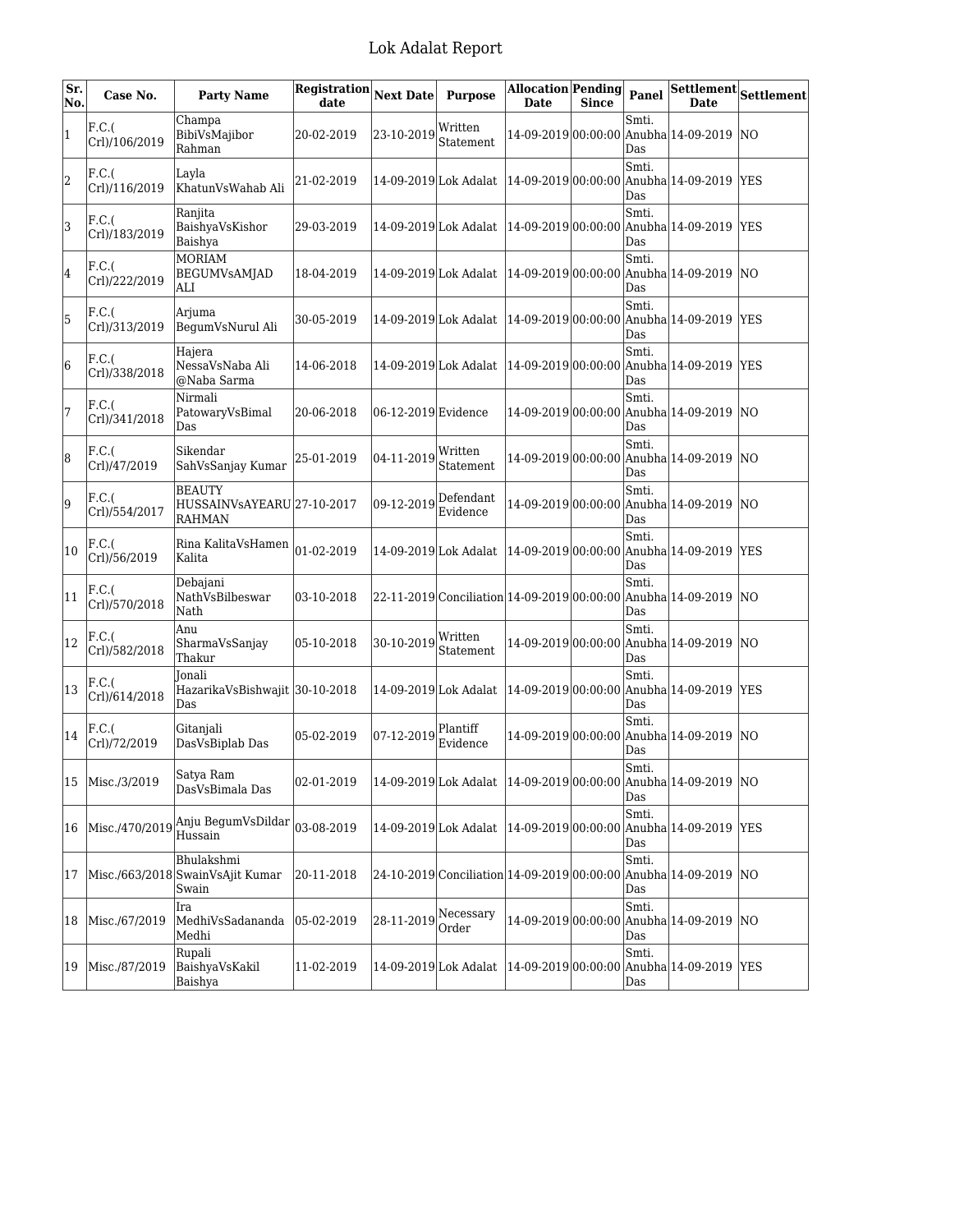| Sr.<br>No.   | Case No.                       | <b>Party Name</b>                                                                             | Registration Next Date Purpose |            |               | <b>Allocation Pending</b><br><b>Date</b> | <b>Since</b> | Panel                              |                | $[{\bf Set element}] {\bf Set element}$ |
|--------------|--------------------------------|-----------------------------------------------------------------------------------------------|--------------------------------|------------|---------------|------------------------------------------|--------------|------------------------------------|----------------|-----------------------------------------|
| $\mathbf{1}$ | F.C.(<br>Crl)/102/2017         | NARZINA<br>SULTANAVsMUKTAR<br><b>HUSSAIN</b>                                                  | 03-03-2017                     | 14-09-2019 | Lok<br>Adalat | 12-09-2019 <sub>2</sub> days             |              | Smti<br>Suchandra<br>Bhattacharjee | 14-09-2019 NO  |                                         |
| 2            | F.C.(<br>Crl)/107/2017 RABHA   | SANGITA RABHAVSSAILEN                                                                         | 06-03-2017                     | 14-09-2019 | Lok<br>Adalat | 12-09-2019 <sub>2</sub> days             |              | Smti<br>Suchandra<br>Bhattacharjee | 14-09-2019  NO |                                         |
| 3            | F.C.(<br>Crl)/129/2017 PATHAK  | LAVITA KALITAVsJUGAL                                                                          | 20-03-2017                     | 14-09-2019 | Lok<br>Adalat | 12-09-2019 <sub>2</sub> days             |              | Smti<br>Suchandra<br>Bhattacharjee | 14-09-2019     | INO.                                    |
| 4            | F.C.(<br>Crl)/133/2018         | AYESHA<br>KHANVsDIJUMONI<br><b>HUSSAIN</b>                                                    | 14-03-2018                     | 14-09-2019 | Lok<br>Adalat | 12-09-2019 <sub>2</sub> days             |              | Smti<br>Suchandra<br>Bhattacharjee | 14-09-2019 NO  |                                         |
| 5            | F.C.(                          | $\vert \text{Crl} \rangle/134/2019 \vert$ AHMED ALIVSSAFIT ALI                                | 27-02-2019                     | 14-09-2019 | Lok<br>Adalat | 12-09-2019 2 days                        |              | Smti<br>Suchandra<br>Bhattacharjee | 14-09-2019 NO  |                                         |
| 6            | F.C.(                          | <b>NAZMA</b><br>Crl)/143/2017 YESMINEVsRAFIKUL<br><b>ISLAM</b>                                | 23-03-2017                     | 14-09-2019 | Lok<br>Adalat | 12-09-2019 2 days                        |              | Smti<br>Suchandra<br>Bhattacharjee | 14-09-2019 NO  |                                         |
| 7            | F.C.(<br>Crl)/144/2019 DUTTA   | MANMITA DASVsHEMEN                                                                            | 05-03-2019                     | 14-09-2019 | Lok<br>Adalat | 12-09-2019 <sub>2</sub> days             |              | Smti<br>Suchandra<br>Bhattacharjee | 14-09-2019     | <b>NO</b>                               |
| 8            | F.C.(                          | $\vert {\rm Crl}\rangle/160/2019\vert$ LAKHI DASVsPRADIP DAS                                  | 13-03-2019                     | 14-09-2019 | Lok<br>Adalat | 12-09-2019 <sub>2</sub> days             |              | Smti<br>Suchandra<br>Bhattacharjee | 14-09-2019 NO  |                                         |
| 9            | F.C.(<br>Crl)/161/2019 ALI     | LATIFUL NESSAVsKADIR                                                                          | 14-03-2019                     | 14-09-2019 | Lok<br>Adalat | 12-09-2019 <sub>2</sub> days             |              | Smti<br>Suchandra<br>Bhattacharjee | 14-09-2019 NO  |                                         |
| 10           | F.C.(                          | SIMI PAULVsPRADIP<br>Crl)/163/2019 KUMAR PAUL                                                 | 16-03-2019                     | 14-09-2019 | Lok<br>Adalat | 12-09-2019 2 days                        |              | Smti<br>Suchandra<br>Bhattacharjee | 14-09-2019 NO  |                                         |
| 11           | F.C.(                          | Crl)/176/2018 ALIZA BEGUMVSSAFIK ALI 05-04-2018                                               |                                | 14-09-2019 | Lok<br>Adalat | 12-09-2019 2 days                        |              | Smti<br>Suchandra<br>Bhattacharjee | 14-09-2019 YES |                                         |
| 12           | F.C.(<br>Crl)/181/2019 KALITA  | <b>BHUPALI DASVsRITU</b>                                                                      | 28-03-2019                     | 14-09-2019 | Lok<br>Adalat | 12-09-2019 <sub>2</sub> days             |              | Smti<br>Suchandra<br>Bhattacharjee | 14-09-2019 YES |                                         |
| 13           | F.C.(                          | <b>JINNAT ARA</b><br>Crl)/187/2018 BEGUMVsSHIRAJUDDIN<br><b>AHMED</b>                         | 11-04-2018                     | 14-09-2019 | Lok<br>Adalat | 12-09-2019 2 days                        |              | Smti<br>Suchandra<br>Bhattacharjee | 14-09-2019 NO  |                                         |
| 14           | F.C.(<br>Crl)/190/2018         | <b>DULUMANI</b><br>KALITAVsDURGARAM<br>KALITA                                                 | 11-04-2018                     | 14-09-2019 | Lok<br>Adalat | 12-09-2019 <sub>2</sub> days             |              | Smti<br>Suchandra<br>Bhattacharjee | 14-09-2019 NO  |                                         |
| 15           | F.C.(                          | MINAKSHI<br>Crl)/195/2019 DASVsHARANKANTA DAS                                                 | 03-04-2019                     | 14-09-2019 | Lok<br>Adalat | 12-09-2019 2 days                        |              | Smti<br>Suchandra<br>Bhattacharjee | 14-09-2019  NO |                                         |
| 16           | F.C.(<br>Crl)/198/2019 BAISHYA | ANITA BAISHYAVSSANKAR $\vert_{04\text{-}04\text{-}2019} \vert_{14\text{-}09\text{-}2019}$ Lok |                                |            | Adalat        | 12-09-2019 <sub>2</sub> days             |              | Smti<br>Suchandra<br>Bhattacharjee | 14-09-2019 YES |                                         |
| 17           | F.C.(<br>Crl)/2/2019           | LEENA<br>LAHKARVsTHIRMAL<br><b>TALUKDAR</b>                                                   | 02-01-2019                     | 14-09-2019 | Lok<br>Adalat | 12-09-2019 <sub>2</sub> days             |              | Smti<br>Suchandra<br>Bhattacharjee | 14-09-2019 NO  |                                         |
| 18           | F.C.(                          | MRS. RAFIDA<br>Crl)/229/2018 BEGUMVsSYED ANJUR ALI                                            | 05-05-2018                     | 14-09-2019 | Lok<br>Adalat | 12-09-2019 <sub>2</sub> days             |              | Smti<br>Suchandra<br>Bhattacharjee | 14-09-2019     | NO                                      |
| 19           | F.C.(                          | SAJIA BEGUM @ SAJIA<br>Crl)/244/2018 BIBIVsMOHIBUR ALI                                        | 10-05-2018                     | 14-09-2019 | Lok<br>Adalat | 12-09-2019 <sub>2</sub> days             |              | Smti<br>Suchandra<br>Bhattacharjee | 14-09-2019 NO  |                                         |
| 20           | F.C.(<br>Crl)/250/2018 DEWAN   | <b>JENIFER SULTANAVSRAJIB</b>                                                                 | 11-05-2018                     | 14-09-2019 | Lok<br>Adalat | 12-09-2019 <sub>2</sub> days             |              | Smti<br>Suchandra<br>Bhattacharjee | 14-09-2019 NO  |                                         |
| 21           | F.C.(<br>Crl)/278/2016         | <b>IHULAN</b><br>MALLICKVsANAJIT<br><b>MALLIK</b>                                             | 08-06-2016                     | 14-09-2019 | Lok<br>Adalat | 12-09-2019 <sub>2</sub> days             |              | Smti<br>Suchandra<br>Bhattacharjee | 14-09-2019     | NO                                      |
| 22           | F.C.(<br>Crl)/282/2019         | NIDHI JHURIA                                                                                  | 16-05-2019                     | 14-09-2019 | Lok<br>Adalat | 12-09-2019 <sub>2</sub> days             |              | Smti<br>Suchandra<br>Bhattacharjee | 14-09-2019 NO  |                                         |
| 23           | F.C.(<br>Crl)/283/2019         | ANKITA<br>CHAKRABARTYVsBISWAJIT 16-05-2019<br>CHAKRABARTY                                     |                                | 14-09-2019 | Lok<br>Adalat | 12-09-2019 <sub>2</sub> days             |              | Smti<br>Suchandra<br>Bhattacharjee | 14-09-2019 NO  |                                         |
| 24           | F.C.(<br>Crl)/289/2017 SATTAR  | ANIMA BEGUMVsABDUS                                                                            | 12-06-2017                     | 14-09-2019 | Lok<br>Adalat | 12-09-2019 <sub>2</sub> days             |              | Smti<br>Suchandra<br>Bhattacharjee | 14-09-2019 NO  |                                         |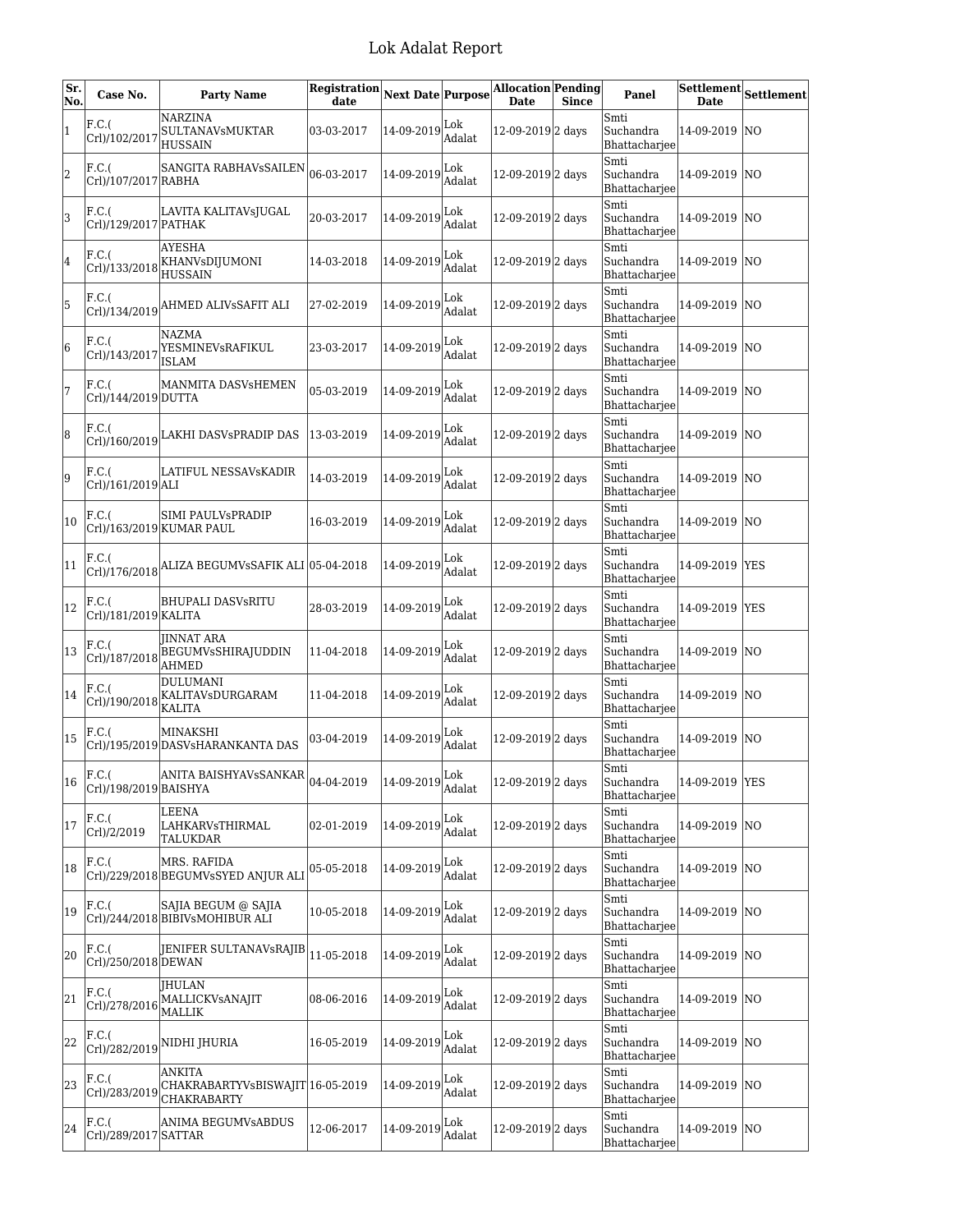| 25 | F.C.(                            | LILLY HALAM<br>Crl)/290/2017 BOROVsBRAJEN BORO                 | 12-06-2017 | $14 - 09 - 2019$ Lok                          | Adalat        | 12-09-2019 2 days            | Smti<br>Suchandra<br>Bhattacharjee | 14-09-2019     | ΙNΟ |
|----|----------------------------------|----------------------------------------------------------------|------------|-----------------------------------------------|---------------|------------------------------|------------------------------------|----------------|-----|
| 26 | F.C.(<br>Crl)/290/2019           | SUSHMITA DAS<br>TALUKDARVsTRIDIB DAS<br>TALUKDAR               | 21-05-2019 | $ 14-09-2019 _{\lambda}^{\text{Lok}}$         | Adalat        | 12-09-2019 2 days            | Smti<br>Suchandra<br>Bhattacharjee | 14-09-2019 YES |     |
| 27 | F.C.(<br>Crl)/294/2018 PASOWAN   | RINA DEVIVSPRADIP                                              | 31-05-2018 | 14-09-2019                                    | Lok<br>Adalat | 12-09-2019 2 days            | Smti<br>Suchandra<br>Bhattacharjee | 14-09-2019     | lΝO |
| 28 | F.C.(                            | EVA HALDARVsDHIREN<br>Crl)/296/2019 KUMAR HALDAR               | 23-05-2019 | 14-09-2019 $\big _{\lambda}^{\text{Lok}}$ .   | Adalat        | 12-09-2019 2 days            | Smti<br>Suchandra<br>Bhattacharjee | 14-09-2019     | lΝO |
| 29 | F.C.(<br>Crl)/299/2017 NATH      | <b>BHARATI DEVIVSSARAT</b>                                     | 15-06-2017 | $ 14-09-2019 $ Lok                            | Adalat        | 12-09-2019 <sub>2</sub> days | Smti<br>Suchandra<br>Bhattacharjee | 14-09-2019     | lΝO |
| 30 | F.C.(                            | SABITA DEKAVsUTPAL<br>Crl)/305/2018 KUMAR SARMA                | 04-06-2018 | 14-09-2019                                    | Lok<br>Adalat | 12-09-2019 2 days            | Smti<br>Suchandra<br>Bhattacharjee | 14-09-2019 NO  |     |
| 31 | F.C.(<br>Crl)/309/2018 DAS       | JONALI DASVsHEMANGO                                            | 06-06-2018 | 14-09-2019 Lok                                | Adalat        | 12-09-2019 <sup>2</sup> days | Smti<br>Suchandra<br>Bhattacharjee | 14-09-2019 NO  |     |
| 32 | F.C.(<br>Crl)/317/2018 ISLAM     | SUMI BEGUMVsSAFIKUL                                            | 07-06-2018 | 14-09-2019                                    | Lok<br>Adalat | 12-09-2019 <sup>2</sup> days | Smti<br>Suchandra<br>Bhattachariee | 14-09-2019     | NΟ  |
| 33 | F.C.(                            | MUNU BHARALIVsPRADIP<br>Crl)/326/2018 KUMAR BISWAS             | 08-06-2018 | 14-09-2019                                    | Lok<br>Adalat | 12-09-2019 <sub>2</sub> days | Smti<br>Suchandra<br>Bhattachariee | 14-09-2019 NO  |     |
| 34 | F.C.(<br>Crl)/333/2016 DAS       | ANUPAMA DUTTAVsDIPAK                                           | 12-07-2016 | 14-09-2019 Lok                                | Adalat        | 12-09-2019 <sup>2</sup> days | Smti<br>Suchandra<br>Bhattacharjee | 14-09-2019 NO  |     |
| 35 | F.C.(                            | NAHID PARVIN<br>Crl)/334/2018 NISHATVsSABIR NISHAT             | 13-06-2018 | $14 - 09 - 2019$ Lok                          | Adalat        | 12-09-2019 <sub>2</sub> days | Smti<br>Suchandra<br>Bhattacharjee | 14-09-2019     | NΟ  |
| 36 | F.C.(<br>Crl)/34/2019            | SAJARATUN<br>NESSAVsMOKSHET ALI                                | 21-01-2019 | 14-09-2019                                    | Lok<br>Adalat | 12-09-2019 2 days            | Smti<br>Suchandra<br>Bhattacharjee | 14-09-2019 NO  |     |
| 37 | F.C.(<br>Crl)/349/2017 BRATA DEY | SANGHITA DEYVsSATYA                                            | 12-07-2017 | 14-09-2019                                    | Lok<br>Adalat | 12-09-2019 2 days            | Smti<br>Suchandra<br>Bhattacharjee | 14-09-2019 NO  |     |
| 38 | F.C.(                            | SALMA<br>Crl)/355/2018 AKHTARVsJAHEDUL<br><b>ISLAM</b>         | 26-06-2018 | 14-09-2019                                    | Lok<br>Adalat | 12-09-2019 <sub>2</sub> days | Smti<br>Suchandra<br>Bhattacharjee | 14-09-2019     | lΝO |
| 39 | F.C.(<br>Crl)/360/2018           | RUPA NANDI<br>LASKARVsJHARAN KUMAR 27-06-2018<br><b>LASKAR</b> |            | 14-09-2019                                    | Lok<br>Adalat | 12-09-2019 <sup>2</sup> days | Smti<br>Suchandra<br>Bhattacharjee | 14-09-2019     | NΟ  |
| 40 | F.C.(<br>Crl)/399/2018           | KARISHMA<br>BEGUMVsJASIMUDDIN<br>AHMED                         | 12-07-2018 | 14-09-2019                                    | Lok<br>Adalat | 12-09-2019 <sup>2</sup> days | Smti<br>Suchandra<br>Bhattacharjee | 14-09-2019     | lΝO |
| 41 | F.C.(                            | MAFIDA BEGUMVsMD<br>Crl)/402/2017 JAIRUL ISLAM                 | 01-08-2017 | 14-09-2019                                    | Lok<br>Adalat | 12-09-2019 2 days            | Smti<br>Suchandra<br>Bhattacharjee | 14-09-2019 NO  |     |
| 42 | F.C.(<br>Crl)/409/2017           | RASHMI REKHA<br>CHAKRAVARTYVsSUBIR<br><b>MAITRA</b>            | 04-08-2017 | $14-09-2019$ $\Big _{\Lambda}^{L 0 k}$        | Adalat        | 12-09-2019 <sup>2</sup> days | Smti<br>Suchandra<br>Bhattacharjee | 14-09-2019 NO  |     |
| 43 | F.C.(<br>Crl)/409/2019           | GEETIKA<br>KUMARVSSANCHIT<br>KUMAR                             | 09-07-2019 | $ 14-09-2019 $ <sub>A,3</sub> ,               | Adalat        | 12-09-2019 <sup>2</sup> days | Smti<br>Suchandra<br>Bhattacharjee | 14-09-2019 NO  |     |
| 44 | F.C.(<br>Crl)/415/2017           | GOURI<br>MANDALVsJALLADHAR<br>MANDAL                           | 08-08-2017 | 14-09-2019                                    | Lok<br>Adalat | 12-09-2019 <sub>2</sub> days | Smti<br>Suchandra<br>Bhattacharjee | 14-09-2019 NO  |     |
| 45 | F.C.(<br>Crl)/417/2016           | PINKI<br>CHOUDHURYVsRAJIB<br>CHOUDHURY                         | 20-08-2016 | $14 - 09 - 2019$ Lok                          | Adalat        | 12-09-2019 <sub>2</sub> days | Smti<br>Suchandra<br>Bhattacharjee | 14-09-2019 NO  |     |
| 46 | F.C.(<br>Crl)/42/2018            | HAJERA<br>BEGUMVsMAJNUR ALI                                    | 24-01-2018 | $ 14-09-2019 $                                | Adalat        | 12-09-2019 <sub>2</sub> days | Smti<br>Suchandra<br>Bhattacharjee | 14-09-2019 NO  |     |
| 47 | F.C.(<br>Crl)/428/2018 ALI       | RAHIMA KHATUNVSJAHAN                                           | 26-07-2018 | $14-09-2019$ $\Big _{\Lambda}^{L 0 k}$ .      | Adalat        | 12-09-2019 2 days            | Smti<br>Suchandra<br>Bhattacharjee | 14-09-2019 YES |     |
| 48 | F.C.(<br>Crl)/437/2017 MOHAMMAD  | ASARUN BIBIVsNOOR                                              | 17-08-2017 | $14-09-2019$ $\Big _{\Lambda}^{\text{Lok}}$ . | Adalat        | 12-09-2019 2 days            | Smti<br>Suchandra<br>Bhattacharjee | 14-09-2019 NO  |     |
| 49 | $ F.C.(\$                        | <b>HIRAMONI</b><br>Crl)/452/2017 KALITAVsRANJAN BORO           | 21-08-2017 | $14 - 09 - 2019$ Lok                          | Adalat        | 12-09-2019 <sub>2</sub> days | Smti<br>Suchandra<br>Bhattacharjee | 14-09-2019 NO  |     |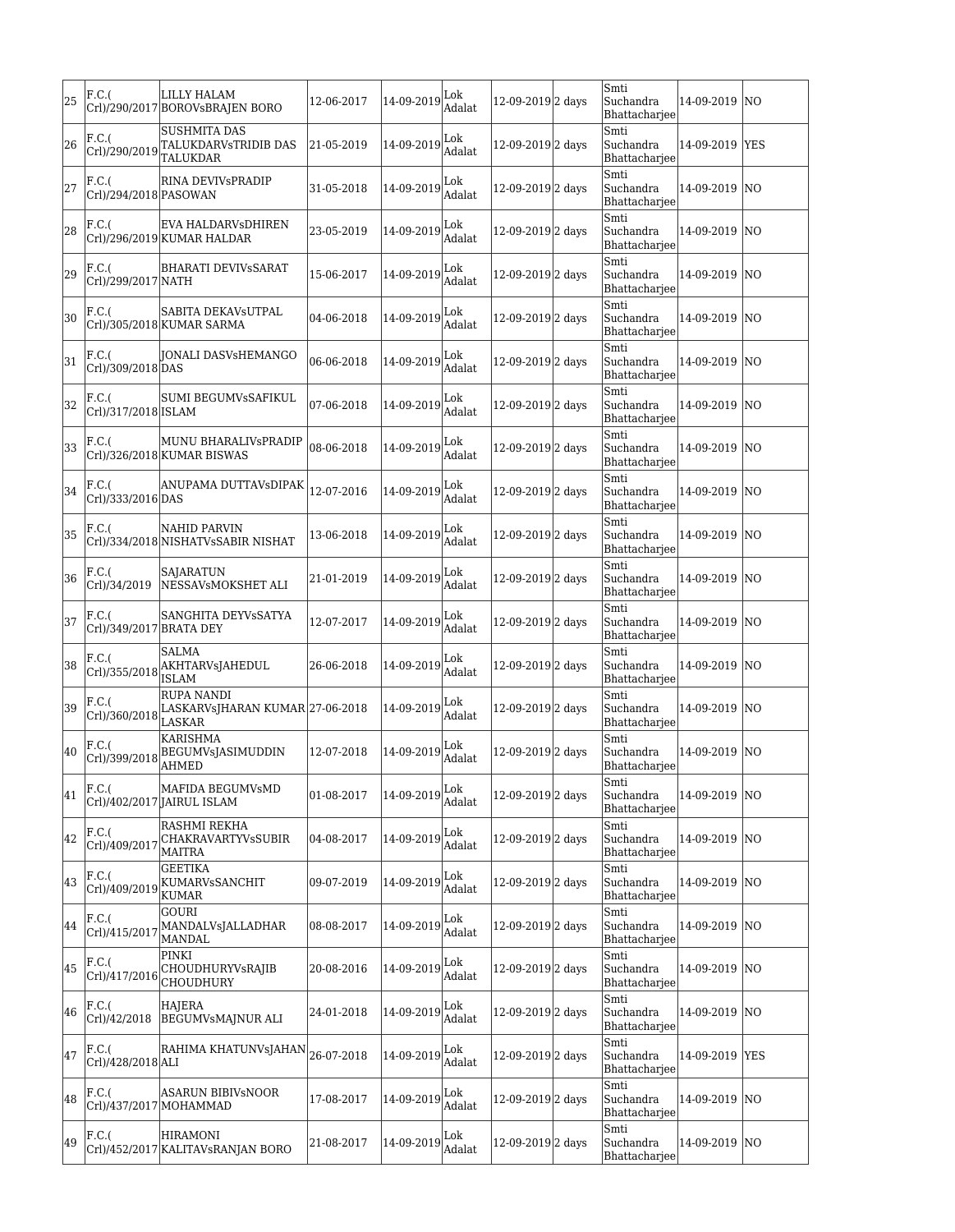| 50 | F.C.(<br>Crl)/454/2018 NEOG      | SANGITA DASVsBIKASH                                       | 04-08-2018 | 14-09-2019 | Lok<br>Adalat | 12-09-2019 2 days            | Smti<br>Suchandra<br>Bhattacharjee | 14-09-2019     | INO            |
|----|----------------------------------|-----------------------------------------------------------|------------|------------|---------------|------------------------------|------------------------------------|----------------|----------------|
| 51 | F.C.(                            | ASHIMA<br>Crl)/456/2018 BEGUMVsBAHARUL<br><b>ISLAM</b>    | 06-08-2018 | 14-09-2019 | Lok<br>Adalat | 12-09-2019 2 days            | Smti<br>Suchandra<br>Bhattacharjee | 14-09-2019 YES |                |
| 52 | F.C.(<br>Crl)/465/2014           | <b>MARIYAM</b><br><b>BEGUMVsHAFIZUR</b><br><b>RAHMAN</b>  | 22-08-2014 | 14-09-2019 | Lok<br>Adalat | 12-09-2019 2 days            | Smti<br>Suchandra<br>Bhattacharjee | 14-09-2019 YES |                |
| 53 | F.C.(<br>Crl)/475/2018           | <b>RUPANJALI</b><br>MAHANTAVSAMULYA CH<br><b>BEZ</b>      | 10-08-2018 | 14-09-2019 | Lok<br>Adalat | 12-09-2019 2 days            | Smti<br>Suchandra<br>Bhattacharjee | 14-09-2019 NO  |                |
| 54 | F.C.(<br>Crl)/49/2019            | <b>SWARASWATI</b><br>KARMAKARVsGUNESWAR<br><b>BORO</b>    | 28-01-2019 | 14-09-2019 | Lok<br>Adalat | 12-09-2019 <sub>2</sub> days | Smti<br>Suchandra<br>Bhattacharjee | 14-09-2019     | NO             |
| 55 | F.C.(<br>Crl)/496/2018 ALI       | ARFRUZA BIBIVSAMJED                                       | 20-08-2018 | 14-09-2019 | Lok<br>Adalat | 12-09-2019 2 days            | Smti<br>Suchandra<br>Bhattacharjee | 14-09-2019 NO  |                |
| 56 | F.C.(                            | TARA DASVsNIPU<br>Crl)/508/2018 CHOUDHURY                 | 28-08-2018 | 14-09-2019 | Lok<br>Adalat | 12-09-2019 2 days            | Smti<br>Suchandra<br>Bhattacharjee | 14-09-2019 NO  |                |
| 57 | F.C.(<br>Crl)/511/2018 ANSARY    | JAYNAFA BEGUMVsUMAR                                       | 28-08-2018 | 14-09-2019 | Lok<br>Adalat | 12-09-2019 2 days            | Smti<br>Suchandra<br>Bhattacharjee | 14-09-2019     | INO.           |
| 58 | F.C.(<br>Crl)/5/2018             | MITALI ROYVsPROTAP<br>ROY                                 | 03-01-2018 | 14-09-2019 | Lok<br>Adalat | 12-09-2019 2 days            | Smti<br>Suchandra<br>Bhattacharjee | 14-09-2019 NO  |                |
| 59 | F.C.(<br>Crl)/522/2018 Kumar Das | Indrani SarmaVsUttam                                      | 05-09-2018 | 14-09-2019 | Lok<br>Adalat | 12-09-2019 2 days            | Smti<br>Suchandra<br>Bhattacharjee | 14-09-2019 NO  |                |
| 60 | F.C.(<br>Crl)/545/2018 ALI       | MAMONI BEGUMVsSAMIR                                       | 20-09-2018 | 14-09-2019 | Lok<br>Adalat | 12-09-2019 2 days            | Smti<br>Suchandra<br>Bhattacharjee | 14-09-2019  NO |                |
| 61 | F.C.(                            | ALPANA<br>Crl)/552/2016 BEGUMVsSHAHJAHAN ALI              | 11-11-2016 | 14-09-2019 | Lok<br>Adalat | 12-09-2019 <sub>2</sub> days | Smti<br>Suchandra<br>Bhattacharjee | 14-09-2019     | N <sub>0</sub> |
| 62 | F.C.(<br>Crl)/554/2018           | <b>MANISHA</b><br>TALUKDARVsBABLU<br><b>AHMED</b>         | 26-09-2018 | 14-09-2019 | Lok<br>Adalat | 12-09-2019 2 days            | Smti<br>Suchandra<br>Bhattacharjee | 14-09-2019 NO  |                |
| 63 | F.C.(                            | RUNUWARA<br>Crl)/556/2018 BEGUMVsCHAHAR ALI               | 27-09-2018 | 14-09-2019 | Lok<br>Adalat | 12-09-2019 2 days            | Smti<br>Suchandra<br>Bhattacharjee | 14-09-2019 YES |                |
| 64 | F.C.(<br>Crl)/576/2018 ALI       | RANJU BEGUMVsHUSSAIN                                      | 05-10-2018 | 14-09-2019 | Lok<br>Adalat | 12-09-2019 2 days            | Smti<br>Suchandra<br>Bhattacharjee | 14-09-2019 NO  |                |
| 65 | F.C.(<br>Crl)/583/2017           | Pratima DasVsRajeswar Das 07-11-2017                      |            | 14-09-2019 | Lok<br>Adalat | 12-09-2019 2 days            | Smti<br>Suchandra<br>Bhattacharjee | 14-09-2019     | <b>NO</b>      |
| 66 | F.C.(                            | KADBHANU<br>Crl)/584/2017 BHANUVsSOMER ALI                | 07-11-2017 | 14-09-2019 | Lok<br>Adalat | 12-09-2019 2 days            | Smti<br>Suchandra<br>Bhattacharjee | 14-09-2019 NO  |                |
| 67 | F.C.(<br>Crl)/588/2017 Kalita    | Sabita KalitaVsJyotish                                    | 07-11-2017 | 14-09-2019 | Lok<br>Adalat | 12-09-2019 2 days            | Smti<br>Suchandra<br>Bhattachariee | 14-09-2019 YES |                |
| 68 | F.C.(<br>Crl)/594/2018 RAHMAN    | RINA BEGUMVsAZIZUR                                        | 09-10-2018 | 14-09-2019 | Lok<br>Adalat | 12-09-2019 <sub>2</sub> days | Smti<br>Suchandra<br>Bhattacharjee | 14-09-2019 NO  |                |
| 69 | F.C.(<br>Crl)/597/2018 PATHAK    | JURI DEVIVsPULAK                                          | 10-10-2018 | 14-09-2019 | Lok<br>Adalat | 12-09-2019 <sub>2</sub> days | Smti<br>Suchandra<br>Bhattacharjee | 14-09-2019 NO  |                |
| 70 | F.C.(                            | MOMITA RAHMANVsSYED<br>Crl)/600/2015 BASIT AMIRUL HUSSAIN | 07-12-2015 | 14-09-2019 | Lok<br>Adalat | 12-09-2019 <sub>2</sub> days | Smti<br>Suchandra<br>Bhattacharjee | 14-09-2019 NO  |                |
| 71 | F.C.(<br>Crl)/601/2017 ALI       | AJIRON BEGUMVsSAHED                                       | 13-11-2017 | 14-09-2019 | Lok<br>Adalat | 12-09-2019 2 days            | Smti<br>Suchandra<br>Bhattacharjee | 14-09-2019 NO  |                |
| 72 | F.C.(<br>Crl)/626/2017           | NURJAHAN<br>BEGUMVsRAIHANUDDIN<br><b>AHMED</b>            | 22-11-2017 | 14-09-2019 | Lok<br>Adalat | 12-09-2019 <sub>2</sub> days | Smti<br>Suchandra<br>Bhattacharjee | 14-09-2019 NO  |                |
| 73 | F.C.(<br>Crl)/63/2018            | <b>SAMARTO</b><br><b>BHANUVSSAHAT ALOM</b>                | 07-02-2018 | 14-09-2019 | Lok<br>Adalat | 12-09-2019 2 days            | Smti<br>Suchandra<br>Bhattacharjee | 14-09-2019 NO  |                |
| 74 | F.C.(<br>Crl)/650/2018 BEGUM     | JAHAR ALIVsJAMINA                                         | 15-11-2018 | 14-09-2019 | Lok<br>Adalat | 12-09-2019 <sub>2</sub> days | Smti<br>Suchandra<br>Bhattacharjee | 14-09-2019  NO |                |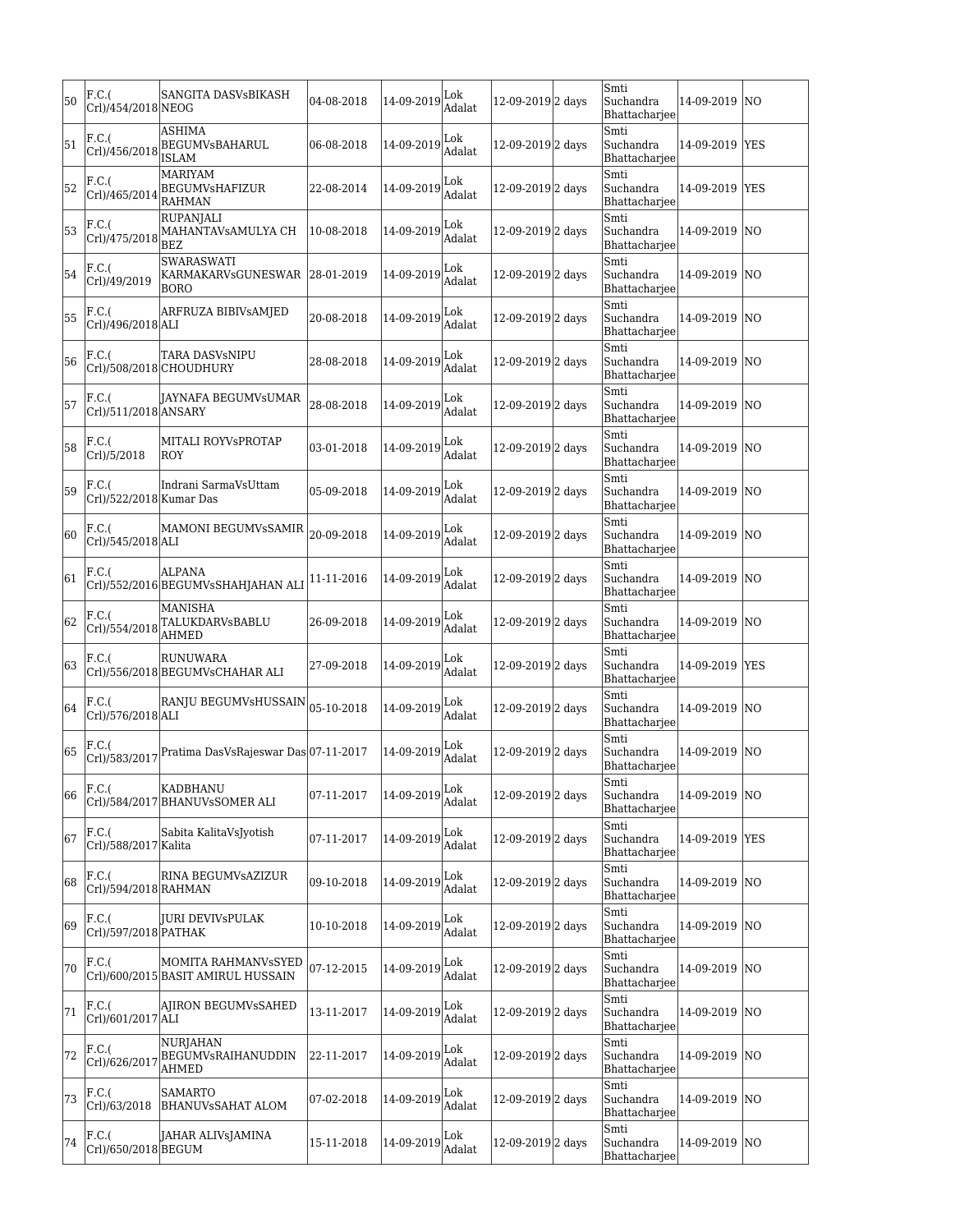| 75  | F.C.(<br>Crl)/660/2018     | RUNUMA<br> CHOUDHURYVsTARIFUL<br> CHOUDHURY                  | 19-11-2018 | 14-09-2019 | Lok<br>Adalat | 12-09-2019 2 days | Smti<br>Suchandra<br>Bhattacharjee        | 14-09-2019    | <b>INO</b>      |
|-----|----------------------------|--------------------------------------------------------------|------------|------------|---------------|-------------------|-------------------------------------------|---------------|-----------------|
| 76  | F.C.(<br>Crl)/693/2018     | ANAMIKA DEY<br><b>PRAMANIKVsSUBHASISH</b><br><b>PRAMANIK</b> | 10-12-2018 | 14-09-2019 | Lok<br>Adalat | 12-09-2019 2 days | Smti<br>Suchandra<br><b>Bhattacharjee</b> | 14-09-2019    | IN <sub>O</sub> |
| 77  | F.C.(<br>Crl)/697/2018 ALI | <b>SARIFUL NESSAVsKASED</b>                                  | 10-12-2018 | 14-09-2019 | Lok<br>Adalat | 12-09-2019 2 days | Smti<br>Suchandra<br>Bhattacharjee        | 14-09-2019 NO |                 |
| 78  | F.C.(<br>Crl)/7/2017       | <b>ARJINA</b><br> BEGUMVsSABURUDDIN<br>lALI                  | 03-01-2017 | 14-09-2019 | Lok<br>Adalat | 12-09-2019 2 days | Smti<br>Suchandra<br>Bhattacharjee        | 14-09-2019    | <b>NO</b>       |
| 79  | F.C.(<br>Crl)/75/2019      | <b>NAZIA</b><br>BEGUMVsAZAHARUL<br><b>ISLAM</b>              | 06-02-2019 | 14-09-2019 | Lok<br>Adalat | 12-09-2019 2 days | Smti<br>Suchandra<br>Bhattacharjee        | 14-09-2019    | IN <sub>O</sub> |
| lan | F.C.(<br>Crl)/82/2019      | MUNU BARMANVsTINKU<br><b>DAS</b>                             | 08-02-2019 | 14-09-2019 | Lok<br>Adalat | 12-09-2019 2 days | Smti<br>Suchandra<br>Bhattacharjee        | 14-09-2019    | <b>NO</b>       |
| 81  | F.C.(<br>Crl)/90/2019      | MONIKA DASVsNIRMAL<br><b>DAS</b>                             | 12-02-2019 | 14-09-2019 | Lok<br>Adalat | 12-09-2019 2 days | Smti<br>Suchandra<br>Bhattacharjee        | 14-09-2019    | <b>NO</b>       |
| 82  | F.C.(<br>Crl)/9/2017       | ILU BEGUMVsFARUK<br>ISEIKH                                   | 04-01-2017 | 14-09-2019 | Lok<br>Adalat | 12-09-2019 2 days | Smti<br>Suchandra<br>Bhattacharjee        | 14-09-2019    | <b>NO</b>       |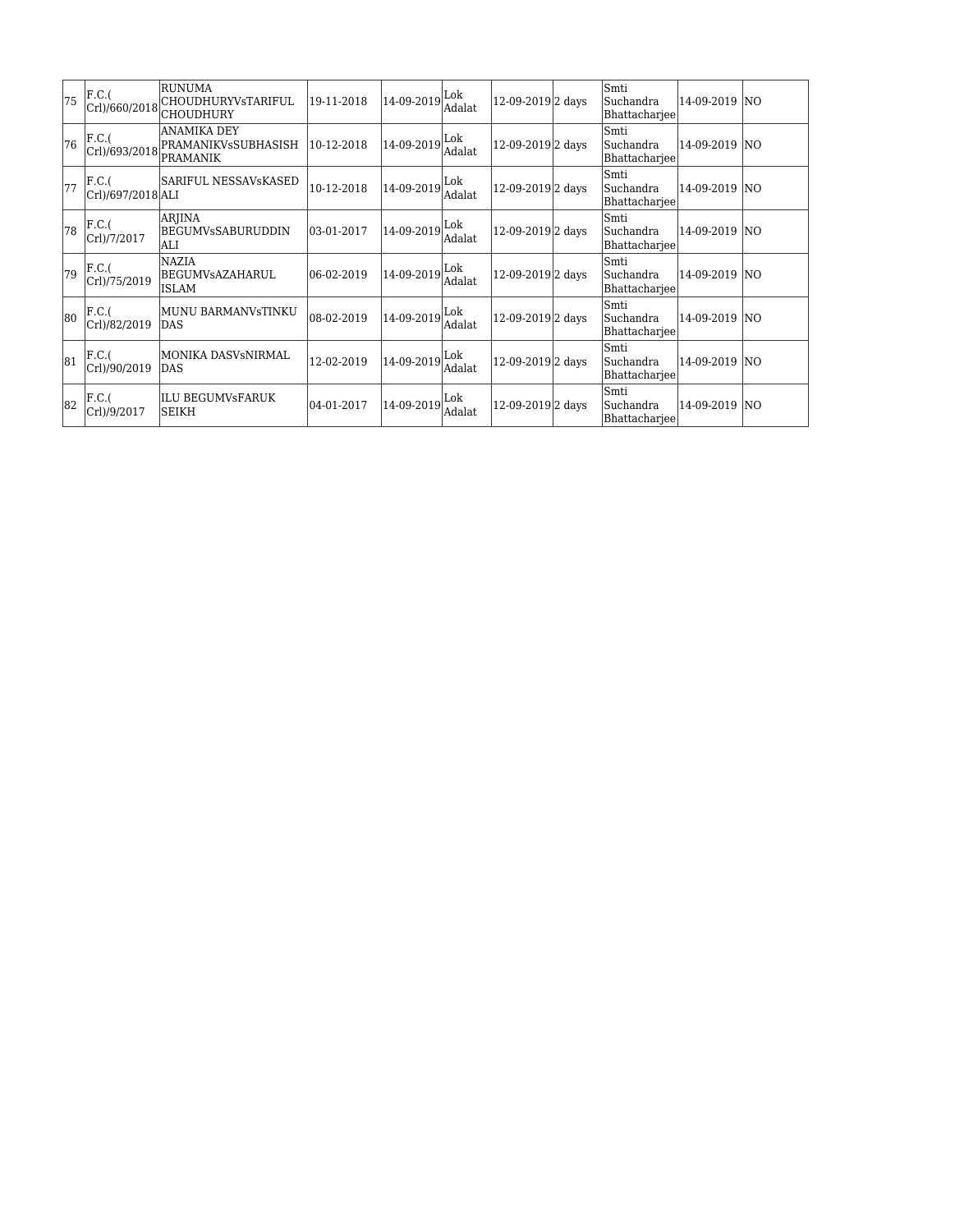| Sr.<br>No.   | Case No.                                                  | <b>Party Name</b>                          | Registration Next Date<br>date |            | <b>Purpose</b>                            | <b>Allocation Pending</b><br><b>Date</b> | <b>Since</b> | Panel       | Settlement<br><b>Date</b>               | Settlement |
|--------------|-----------------------------------------------------------|--------------------------------------------|--------------------------------|------------|-------------------------------------------|------------------------------------------|--------------|-------------|-----------------------------------------|------------|
| $\mathbf{1}$ | Complaint<br>Case<br>C.R./1056/2018                       | HDFC BankVsbikash das                      | 02-02-2018                     | 15-10-2019 | Necessary<br>Order                        | 13-09-2019 1 day                         |              | Shri<br>Ala | Akhtabul 14-09-2019                     | <b>YES</b> |
| 2            | Complaint<br>Case<br>C.R./1057/2018                       | HDFC BankVsmoheswar pawe                   | 02-02-2018                     |            | 07-11-2019 Appearance 13-09-2019 1 day    |                                          |              | Shri<br>Ala | Akhtabul 14-09-2019                     | <b>YES</b> |
| 3            | Complaint<br>Case<br>C.R./1084/2019                       | HDFC BankVsGHANASHYAM<br>DAS               | 28-03-2019                     |            | 03-10-2019 Appearance 13-09-2019 1 day    |                                          |              | Shri<br>Ala | Akhtabul 14-09-2019                     | YES        |
| 4            | Complaint<br>Case<br>C.R./1251/2018                       | HDFC BankVshemanti das                     | 12-02-2018                     |            | 24-09-2019 Appearance 12-09-2019 2 days   |                                          |              | Shri<br>Ala | Akhtabul 14-09-2019                     | lΝO        |
| 5            | Complaint<br>Case<br>C.R./1258/2018                       | HDFC BankVsgakul bezbaruah                 | 12-02-2018                     |            | 03-12-2019 Appearance 13-09-2019 1 day    |                                          |              | Shri<br>Ala | Akhtabul 14-09-2019                     | YES        |
| 6            | Complaint<br>Case<br>C.R./1312/2018                       | HDFC BankVsuttam kumar roy                 | 13-02-2018                     |            | 24-09-2019 Appearance 12-09-2019 2 days   |                                          |              | Shri<br>Ala | Akhtabul 14-09-2019                     | <b>YES</b> |
| 17           | Complaint<br>Case<br>C.R./1507/2018                       | HDFC BankVsNOWSHAD ALI<br>SK               | 21-02-2018                     |            | 04-11-2019 Appearance 13-09-2019 1 day    |                                          |              | Shri<br>Ala | Akhtabul 14-09-2019                     | <b>YES</b> |
| 8            | Complaint<br>Case<br>C.R./1535/2016                       | HDFC BankVsSibu Rai                        | 18-05-2016                     |            | 24-10-2019 Appearance 12-09-2019 2 days   |                                          |              | Shri<br>Ala | Akhtabul 14-09-2019                     | <b>YES</b> |
| 19           | Complaint<br>Case<br>C.R./1845/2018                       | HDFC BankVsMoheswar Pawe                   | 19-03-2018                     |            | 24-09-2019 Appearance 13-09-2019 1 day    |                                          |              | Shri<br>Ala | Akhtabul 14-09-2019                     | <b>YES</b> |
| 10           | Complaint<br>Case<br>C.R./1968/2017                       | Tata Motor FinanceVsRakesh<br>Boro         | 11-05-2017                     |            | 14-11-2019 Appearance 13-09-2019 1 day    |                                          |              | Shri<br>Ala | Akhtabul 14-09-2019                     | <b>NO</b>  |
| 11           | Complaint<br>Case<br>C.R./2028/2019                       | HDFC LTD.VsDWIPEN HALOI                    | 24-05-2019                     | 01-11-2019 | Necessary<br>Order                        |                                          |              | Shri<br>Ala | 14-09-2019 00:00:00 Akhtabul 14-09-2019 | <b>YES</b> |
| 12           | Complaint<br>Case<br>C.R./2034/2018                       | HDFC BankVssamser ali                      | 29-03-2018                     |            | 13-11-2019 Appearance 13-09-2019 1 day    |                                          |              | Shri<br>Ala | Akhtabul 14-09-2019                     | <b>YES</b> |
| 13           | Complaint<br>Case<br>C.R./204/2017                        | HDFC BankVsNarayan Narzary                 | $ 07-01-2017$                  |            | 26-09-2019 Appearance 14-09-2019 00:00:00 |                                          |              | Shri<br>Ala | Akhtabul 14-09-2019 YES                 |            |
| 14           | Complaint<br>Case<br>C.R./21/2018                         | HDFC BankVshriday das                      | 02-01-2018                     |            | 06-11-2019 Appearance 14-09-2019 00:00:00 |                                          |              | Shri<br>Ala | Akhtabul 14-09-2019  YES                |            |
| 15           | Complaint<br> Case<br>C.R./2449/2017                      | HDFC BankVsMinarul Islam                   | 09-06-2017                     |            | 07-11-2019 Appearance 13-09-2019 1 day    |                                          |              | Shri<br>Ala | Akhtabul 14-09-2019 YES                 |            |
| 16           | Complaint<br>Case<br>$\big $ C.R./2473/2018 $\big $ marak | HDFC BankVschegrikwar ch                   | 26-04-2018                     |            | 23-10-2019 Appearance 13-09-2019 1 day    |                                          |              | Shri<br>Ala | Akhtabul 14-09-2019  YES                |            |
| 17           | Complaint<br>Case<br>C.R./2787/2018                       | HDFC BankVsNADIM ABBAS<br><b>BARLASKAR</b> | 10-05-2018                     |            | 25-11-2019 Appearance 12-09-2019 2 days   |                                          |              | Shri<br>Ala | Akhtabul 14-09-2019  YES                |            |
| 18           | Complaint<br>Case<br>C.R./2788/2018                       | HDFC BankVsSHYMAL PAUL                     | 10-05-2018                     |            | 25-11-2019 Appearance 12-09-2019 2 days   |                                          |              | Shri<br>Ala | Akhtabul 14-09-2019                     | <b>YES</b> |
| 19           | Complaint<br>Case<br>C.R./2872/2018                       | HDFC BankVsSHYAMAL<br>DUARAH               | 16-05-2018                     |            | 09-10-2019 Appearance 13-09-2019 1 day    |                                          |              | Shri<br>Ala | Akhtabul 14-09-2019 YES                 |            |
| 20           | Complaint<br>Case<br>C.R./289/2018                        | HDFC BankVskrishna bhandur<br>chetry       | 08-01-2018                     |            | 26-09-2019 Appearance 14-09-2019 00:00:00 |                                          |              | Shri<br>Ala | Akhtabul 14-09-2019                     | YES        |
| 21           | Complaint<br>Case<br>C.R./2925/2017                       | HDFC BankVsHemanti Das                     | 11-07-2017                     |            | 17-10-2019 Appearance 13-09-2019 1 day    |                                          |              | Shri<br>Ala | Akhtabul 14-09-2019 YES                 |            |
| 22           | Complaint<br>Case<br>C.R./2997/2019                       | CHOLAMANDALAMVsSATYAJIT<br>SINHA           | 05-08-2019                     | 30-09-2019 | Necessary<br>Order                        | 13-09-2019 1 day                         |              | Shri<br>Ala | Akhtabul 14-09-2019                     | YES        |
| 23           | Complaint<br>Case<br>C.R./3019/2018                       | HDFC BankVsW PEMMI                         | 19-05-2018                     |            | 19-12-2019 Appearance 13-09-2019 1 day    |                                          |              | Shri<br>Ala | Akhtabul 14-09-2019                     | <b>YES</b> |
| 24           | Complaint<br>Case<br>C.R./3153/2018                       | HDFC BankVsShyamkanu<br>Gayan              | 24-05-2018                     |            | 14-10-2019 Appearance 13-09-2019 1 day    |                                          |              | Shri<br>Ala | Akhtabul 14-09-2019  YES                |            |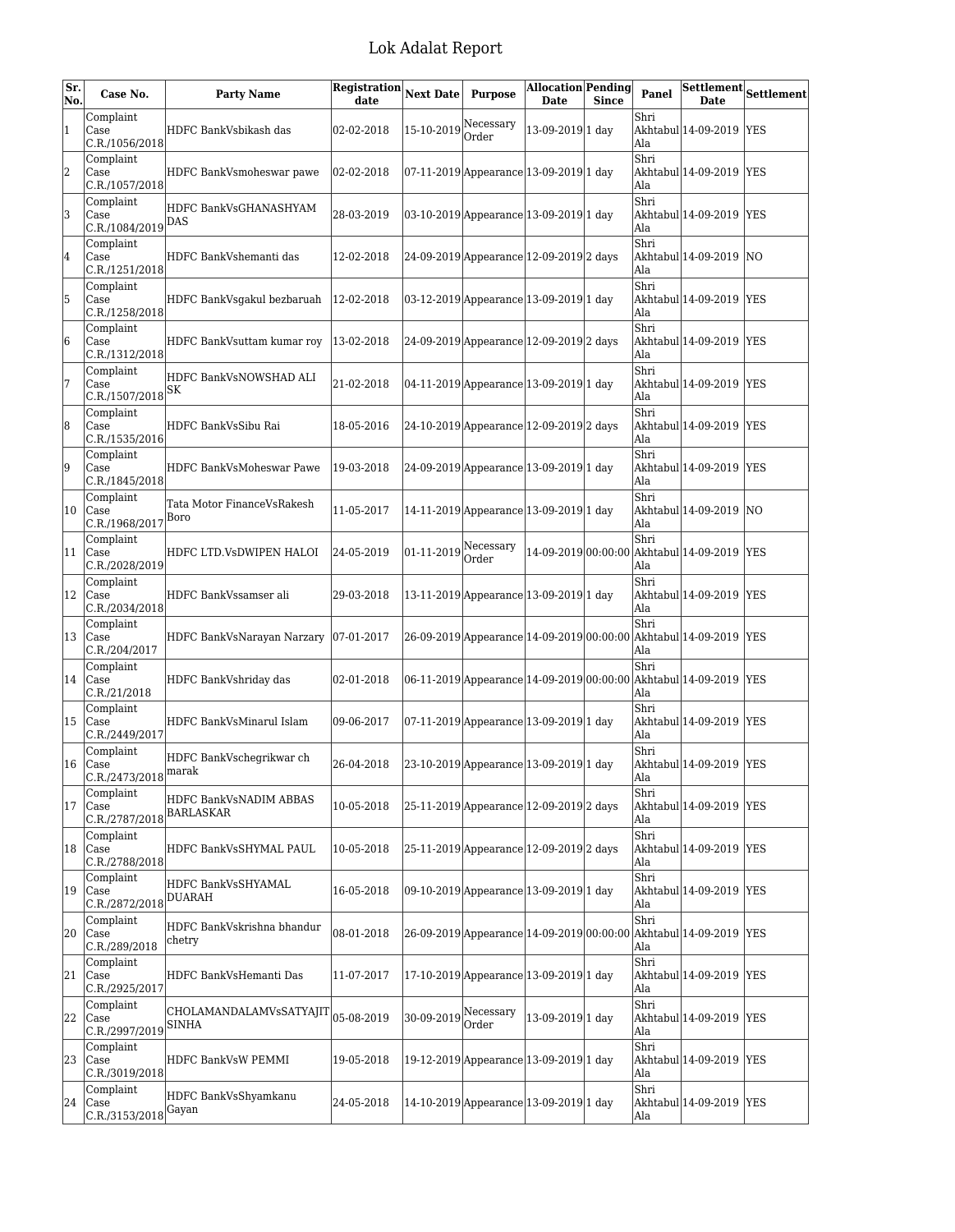| 25 | Complaint<br>Case<br>C.R./3157/2013                     | HDFC BankVsGobinda Chndra<br>Das            | 13-09-2013 | 25-09-2019                        | Necessary<br>Order                      | 13-09-2019 1 day  | Shri<br>Ala | Akhtabul 14-09-2019                                               | <b>YES</b> |
|----|---------------------------------------------------------|---------------------------------------------|------------|-----------------------------------|-----------------------------------------|-------------------|-------------|-------------------------------------------------------------------|------------|
| 26 | Complaint<br>Case<br>C.R./367/2019                      | HDFC BankVsBISWAJIT<br><b>CHOUDHURY</b>     | 02-02-2019 |                                   | 03-10-2019 Appearance 13-09-2019 1 day  |                   | Shri<br>Ala | Akhtabul 14-09-2019                                               | <b>YES</b> |
| 27 | Complaint<br>Case<br>C.R./392/2018                      | HDFC BankVsshanti sharma                    | 09-01-2018 | 24-09-2019                        | Necessary<br>Order                      |                   | Shri<br>Ala | 14-09-2019 00:00:00 Akhtabul 14-09-2019                           | <b>YES</b> |
| 28 | Complaint<br> Case<br>C.R./3945/2018                    | HDFC BankVsAHMMAD ALI                       | 30-06-2018 | 25-09-2019                        | Necessary<br>Order                      | 13-09-2019 1 day  | Shri<br>Ala | Akhtabul 14-09-2019                                               | <b>YES</b> |
| 29 | Complaint<br> Case<br>C.R./3947/2018                    | HDFC BankVsSAITENDRA<br><b>NATH DAS</b>     | 30-06-2018 |                                   | 14-11-2019 Appearance 13-09-2019 1 day  |                   | Shri<br>Ala | Akhtabul 14-09-2019  YES                                          |            |
| 30 | Complaint<br>Case<br>C.R./4109/2017                     | HDFC BankVsRITURAJ CHETIA  20-09-2017       |            |                                   | 17-10-2019 Appearance 12-09-2019 2 days |                   | Shri<br>Ala | Akhtabul 14-09-2019  YES                                          |            |
| 31 | Complaint<br>Case<br>C.R./426/2019                      | HDFC BankVsRANJIT KUMAR<br><b>ROY</b>       | 05-02-2019 | $15-10-2019$ <sup>Necessary</sup> | Order                                   | 12-09-2019 2 days | Shri<br>Ala | Akhtabul 14-09-2019                                               | <b>YES</b> |
| 32 | Complaint<br>Case<br>C.R./4271/2018                     | HDFC BankVsDEBRAJ RAI                       | 10-07-2018 |                                   | 20-09-2019 Appearance 13-09-2019 1 day  |                   | Shri<br>Ala | Akhtabul 14-09-2019                                               | <b>YES</b> |
| 33 | Complaint<br>Case<br>C.R./4273/2018                     | HDFC BankVsCHANDAN<br><b>SARMA</b>          | 10-07-2018 |                                   | 23-10-2019 Appearance 13-09-2019 1 day  |                   | Shri<br>Ala | Akhtabul 14-09-2019                                               | NO         |
| 34 | Complaint<br>$\overline{\text{Case}}$<br>C.R./4726/2018 | HDFC BankVsBIMAL CH DAS                     | 02-08-2018 |                                   | 11-10-2019 Appearance 13-09-2019 1 day  |                   | Shri<br>Ala | Akhtabul 14-09-2019                                               | <b>YES</b> |
| 35 | Complaint<br>Case<br>C.R./5214/2018                     | HDFC BankVsBAKUL RONGPI                     | 01-09-2018 |                                   | 27-09-2019 Appearance 13-09-2019 1 day  |                   | Shri<br>Ala | Akhtabul 14-09-2019                                               | <b>YES</b> |
| 36 | Complaint<br>Case<br>C.R./5657/2018                     | HDFC BankVsANOWAR<br><b>HUSSAIN</b>         | 29-09-2018 |                                   | 16-10-2019 Appearance 13-09-2019 1 day  |                   | Shri<br>Ala | Akhtabul 14-09-2019                                               | <b>YES</b> |
| 37 | Complaint<br>Case<br>C.R./592/2019                      | <b>HDFC BankVsSYED</b><br>MAHAMMAD MUSTAFA  | 20-02-2019 |                                   | 04-12-2019 Appearance 13-09-2019 1 day  |                   | Shri<br>Ala | Akhtabul 14-09-2019                                               | <b>YES</b> |
| 38 | Complaint<br>Case<br>C.R./611/2019                      | <b>HDFC BankVsFUL</b><br>MAHAMMAD SHEIKH    | 21-02-2019 | 05-11-2019                        | Necessary<br>Order                      | 13-09-2019 1 day  | Shri<br>Ala | Akhtabul 14-09-2019 YES                                           |            |
| 39 | Complaint<br>Case<br>C.R./6471/2018                     | HDFC BANK LTDVsSAMUEL<br>LALBIAKHLUA        | 14-11-2018 |                                   | 06-11-2019 Appearance 13-09-2019 1 day  |                   | Shri<br>Ala | Akhtabul 14-09-2019                                               | NO         |
| 40 | Complaint<br>Case<br>C.R./666/2019                      | HDFC BankVsMANOJ<br>SWARGIARY               | 26-02-2019 |                                   | 27-09-2019 Appearance 13-09-2019 1 day  |                   | Shri<br>Ala | Akhtabul 14-09-2019                                               | <b>YES</b> |
| 41 | Complaint<br>lCase<br>C.R./668/2019                     | HDFC BankVsDINESH<br>THAKURIA               | 26-02-2019 |                                   | 24-09-2019 Appearance 13-09-2019 1 day  |                   | Shri<br>Ala | Akhtabul 14-09-2019  YES                                          |            |
| 42 | Complaint<br>Case<br>C.R./669/2019                      | HDFC BankVsRIBANROILANG<br>LYNGDOH          | 26-02-2019 |                                   | 23-09-2019 Appearance 13-09-2019 1 day  |                   | Shri<br>Ala | Akhtabul 14-09-2019 YES                                           |            |
| 43 | Complaint<br>Case<br>C.R./6873/2018                     | HDFC BankVsLALBIAKDIKI<br><b>MANHLIRA</b>   | 20-12-2018 |                                   | 06-11-2019 Appearance 13-09-2019 1 day  |                   | Shri<br>Ala | Akhtabul 14-09-2019 YES                                           |            |
| 44 | Complaint<br>Case<br>C.R./6921/2018                     | HDFC BankVsUTTAM<br>CHANDRA DAS             | 24-12-2018 |                                   |                                         |                   | Shri<br>Ala | 26-11-2019 Appearance 14-09-2019 00:00:00 Akhtabul 14-09-2019 YES |            |
| 45 | Complaint<br>Case<br>C.R./699/2018                      | HDFC BankVsanalyan<br>basaiawmoit           | 17-01-2018 |                                   | 04-12-2019 Appearance 13-09-2019 1 day  |                   | Shri<br>Ala | Akhtabul 14-09-2019                                               | <b>YES</b> |
| 46 | Complaint<br>Case<br>C.R./6995/2018                     | HDFC BANK LTDVsJAYANT<br><b>BORAH</b>       | 26-12-2018 |                                   | 28-11-2019 Appearance 12-09-2019 2 days |                   | Shri<br>Ala | Akhtabul 14-09-2019                                               | <b>YES</b> |
| 47 | Complaint<br>Case<br>C.R./7064/2018                     | HDFC BankVsJMM EASTERN<br><b>ASSOCIATES</b> | 27-12-2018 | 18-11-2019                        | Necessary<br>Order                      | 13-09-2019 1 day  | Shri<br>Ala | Akhtabul 14-09-2019                                               | <b>YES</b> |
| 48 | Complaint<br>Case<br>C.R./987/2018                      | HDFC BankVsariginesh narzary 01-02-2018     |            |                                   | 21-10-2019 Appearance 13-09-2019 1 day  |                   | Shri<br>Ala | Akhtabul 14-09-2019 YES                                           |            |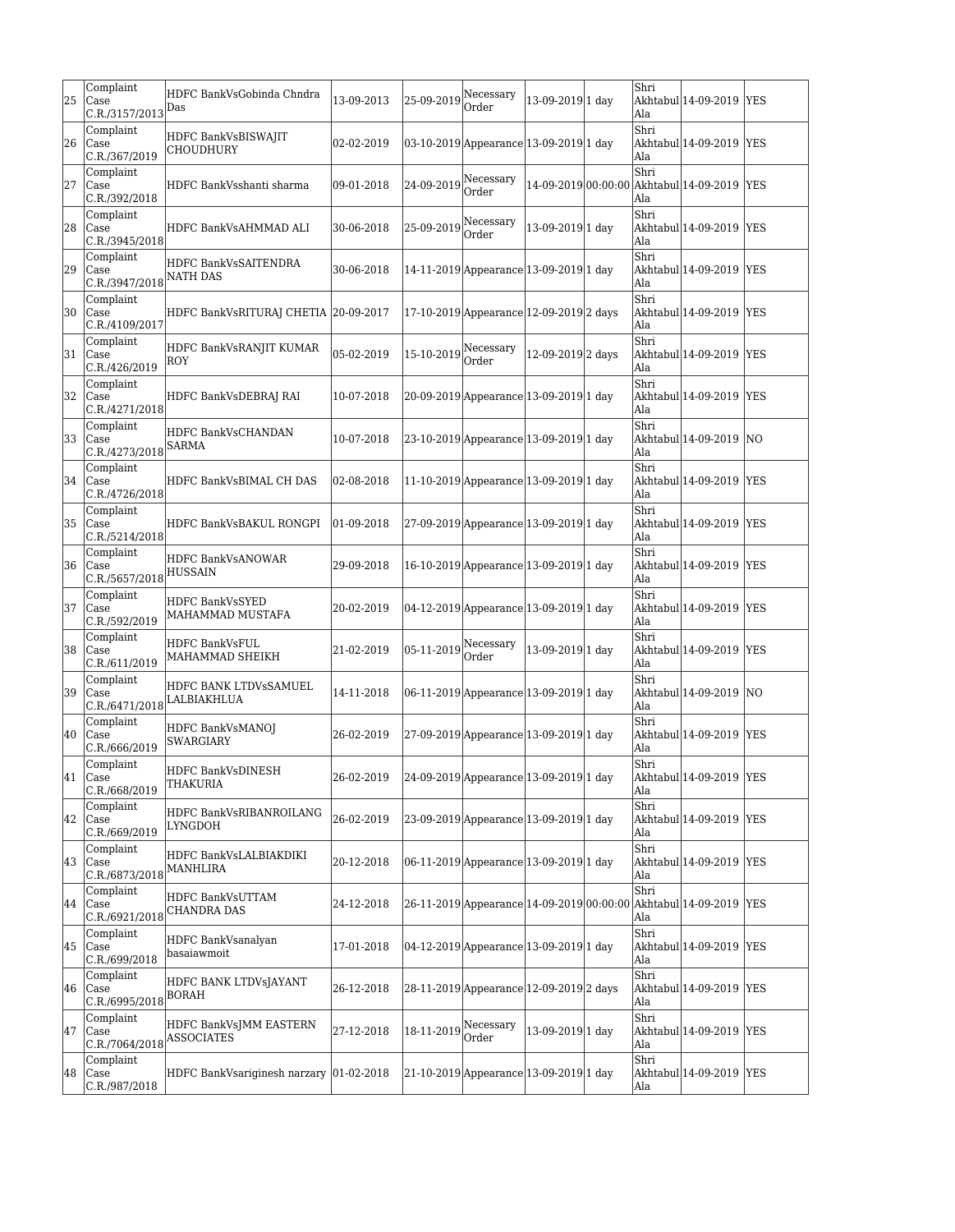| Sr.<br>No. | Case No.                                               | <b>Party Name</b>                                                    | Registration<br>date | <b>Next Date</b>                                   | <b>Purpose</b>                                                     | <b>Allocation Pending</b><br>Date | <b>Since</b> | Panel            | <b>Settlement</b><br>Date                                         | Settlement |
|------------|--------------------------------------------------------|----------------------------------------------------------------------|----------------------|----------------------------------------------------|--------------------------------------------------------------------|-----------------------------------|--------------|------------------|-------------------------------------------------------------------|------------|
| 1          | Complaint<br>Case<br>C.R./1310/2017                    | MS Mahindra and Mahindra<br>FinanceVsSilpi Sailendra Sharma          | 23-03-2017           | $30-09-2019$ <sup>Necessary</sup>                  | Order                                                              | 13-09-2019 1 day                  |              | Shri<br>Hazarika | Amarendra 14-09-2019                                              | N0         |
| 2          | Complaint<br>Case<br>C.R./134/2019                     | CHOLAMANDALAM INVESTMENT<br>AND FINANCE COMPANY<br>LTDVsGOPAL CHETRY | 18-01-2019           |                                                    | 20-09-2019 Appearance 13-09-2019 1 day                             |                                   |              | Shri<br>Hazarika | Amarendra 14-09-2019 YES                                          |            |
| 3          | Complaint<br>Case<br>C.R./1524/2018                    | HDFC BankVsMANISANA SHARMA 22-02-2018                                |                      |                                                    | 21-11-2019 Appearance 14-09-2019 00:00:00 Amarendra 14-09-2019 YES |                                   |              | Shri<br>Hazarika |                                                                   |            |
| 4          | Complaint<br>Case<br>C.R./1731/2018                    | neha garodiaVsgautam chaturwadi                                      | 12-03-2018           | 21-11-2019 Cross                                   |                                                                    | 13-09-2019 1 day                  |              | Shri<br>Hazarika | Amarendra 14-09-2019                                              | <b>NO</b>  |
| 5          | Complaint<br>Case<br>C.R./1770/2017                    | Tata Motor FinanceVsPabitra<br>Nunisa                                | 02-05-2017           |                                                    | 09-12-2019 Appearance 13-09-2019 1 day                             |                                   |              | Shri<br>Hazarika | Amarendra 14-09-2019 YES                                          |            |
| 6          | Complaint<br>Case<br>C.R./1784/2017                    | Tata Motor FinanceVsNilam Medhi                                      | 02-05-2017           | 20-09-2019 Copy                                    |                                                                    | 13-09-2019 1 day                  |              | Shri<br>Hazarika | Amarendra 14-09-2019 NO                                           |            |
| 17         | Complaint<br>Case<br>$C.R./2043/2019$ DEY              | HDFC BANK LTD.VsPUSPENDU                                             | 24-05-2019           | $ 15-11-2019 $ <sup>Necessary</sup>                | Order                                                              |                                   |              | Shri<br>Hazarika | 14-09-2019 00:00:00 Amarendra 14-09-2019  YES                     |            |
| 8          | Complaint<br>Case<br>$C.R./2410/2019$ <sup>AZAD</sup>  | CHOLAMANDALAMVsSADDAMMIN                                             | 19-06-2019           | 11-12-2019                                         | Necessary<br>Order                                                 |                                   |              | Shri<br>Hazarika | 14-09-2019 00:00:00 Amarendra 14-09-2019 YES                      |            |
| 9          | Complaint<br>Case<br>C.R./2688/2019                    | ORIENTAL PAPER<br>PRODUCTSVsF.AHMED                                  | 06-07-2019           | 10-12-2019                                         | Necessary<br>Order                                                 | 13-09-2019 1 day                  |              | Shri<br>Hazarika | Amarendra 14-09-2019 NO                                           |            |
| 10         | Complaint<br>Case<br>$C.R./2689/2019$ <sup>AHMED</sup> | ORIENTAL PAPER PRODUCTSVsF.                                          | 06-07-2019           | $10-12-2019$ <sup>Necessary</sup>                  | Order                                                              | 13-09-2019 1 day                  |              | Shri<br>Hazarika | Amarendra 14-09-2019                                              | <b>NO</b>  |
| 11         | Complaint<br>Case<br>$C.R./2773/2018$ HAZARIKA         | HDFC BankVsNEELOVEJYOTI                                              | 10-05-2018           |                                                    | 08-11-2019 Appearance 13-09-2019 1 day                             |                                   |              | Shri<br>Hazarika | Amarendra 14-09-2019 YES                                          |            |
| 12         | Complaint<br>Case<br>$ C.R./2774/2018 $ BARBHUYAN      | HDFC BankVsRANJAN                                                    | 10-05-2018           |                                                    | 13-12-2019 Appearance 14-09-2019 00:00:00 Amarendra 14-09-2019 NO  |                                   |              | Shri<br>Hazarika |                                                                   |            |
| 13         | Complaint<br>Case<br>C.R./2878/2018                    | M/S Mahindra AND Mahindra<br>FinanceVsYASIN ALI                      | 16-05-2018           | $ 14-11-2019 $ <sup>Necessary</sup>                | Order                                                              | 13-09-2019 1 day                  |              | Shri<br>Hazarika | Amarendra 14-09-2019 NO                                           |            |
| 14         | Complaint<br>Case<br>C.R./2879/2018                    | M/S Mahindra AND Mahindra<br>FinanceVsPRANAB HAZARIKA                | 16-05-2018           | 14-11-2019                                         | Necessary<br>Order                                                 | 13-09-2019 1 day                  |              | Shri<br>Hazarika | Amarendra 14-09-2019 NO                                           |            |
| 15         | Complaint<br>Case<br>C.R./2880/2018                    | M/S Mahindra AND Mahindra<br>FinanceVsBIRINCHI KUMAR DAS             | 16-05-2018           | 14-11-2019                                         | Necessary<br>Order                                                 | 13-09-2019 1 day                  |              | Shri<br>Hazarika | Amarendra 14-09-2019 NO                                           |            |
| 16         | Complaint<br>Case<br>C.R./2936/2019                    | BHOLA TRADERSVsSABITA KALITA 31-07-2019                              |                      | $ 14-11-2019 $ <sup>Necessary</sup>                | Order                                                              | 13-09-2019 1 day                  |              | Shri<br>Hazarika | Amarendra 14-09-2019 NO                                           |            |
| 17         | Complaint<br>Case<br>C.R./2969/2018                    | HDFC BankVsSHANKAR DEV ROY   19-05-2018                              |                      | $\left 17\text{-}10\text{-}2019\right \right \sim$ | Order                                                              |                                   |              | Shri<br>Hazarika | 14-09-2019 00:00:00 Amarendra 14-09-2019  YES                     |            |
| 18         | Complaint<br>Case<br>C.R./359/2017                     | Cholamandalm Finance Pvt<br>Ltd.VsKhagen Saud                        | 18-01-2017           |                                                    | 06-11-2019 Appearance 13-09-2019 1 day                             |                                   |              | Shri<br>Hazarika | Amarendra 14-09-2019   YES                                        |            |
| 19         | Complaint<br>Case<br>C.R./375/2017                     | Cholamandalm Finance Pvt<br>Ltd.VsSalimuddin Choudhury               | 19-01-2017           |                                                    | 13-11-2019 Appearance 14-09-2019 00:00:00 Amarendra 14-09-2019 YES |                                   |              | Shri<br>Hazarika |                                                                   |            |
| 20         | Complaint<br>Case<br>C.R./3850/2018                    | HDFC BankVsSAJAL SARKAR                                              | 29-06-2018           |                                                    | 04-11-2019 Appearance 14-09-2019 00:00:00                          |                                   |              | Shri<br>Hazarika | $\text{Amarendra}\left 14\text{-}09\text{-}2019\right \text{YES}$ |            |
| 21         | Complaint<br>Case<br>C.R./4347/2013 Mittal             | MS Mahindra and mahindra<br>Financial Services LtdVsVikash           | 30-12-2013           | $30-10-2019$ Necessary                             | Order                                                              | 13-09-2019 1 day                  |              | Shri<br>Hazarika | Amarendra 14-09-2019 NO                                           |            |
| 22         | Complaint<br>Case<br>C.R./4484/2017                    | Betala Finance CompanyVsMd.<br>Anijul Rahman                         | 16-10-2017           |                                                    | 27-11-2019 Appearance 13-09-2019 1 day                             |                                   |              | Shri<br>Hazarika | Amarendra 14-09-2019 NO                                           |            |
| 23         | Complaint<br>Case<br>C.R./451/2018                     | HDFC BankVssangita barman medhi 10-01-2018                           |                      | 19-11-2019                                         | Necessary<br>Order                                                 | 14-09-2019 00:00:00               |              | Shri<br>Hazarika | Amarendra 14-09-2019   YES                                        |            |
| 24         | Complaint<br>Case<br>C.R./4535/2017                    | Punjab National bankVsPrasen<br>Saikia                               | 20-10-2017           | 14-09-2019 Cross                                   |                                                                    | 13-09-2019 1 day                  |              | Shri<br>Hazarika | Amarendra 14-09-2019   YES                                        |            |
| 25         | Complaint<br>Case<br>C.R./4872/2017                    | cholamandalam investment and<br>finance company ltdVsramij ali       | 14-11-2017           |                                                    | 20-11-2019 Appearance 14-09-2019 00:00:00                          |                                   |              | Shri<br>Hazarika | $ Amarendra 14-09-2019 YES$                                       |            |
| 26         | Complaint<br>Case<br>C.R./5449/2017                    | HDFC BankVsmanoj kumar das                                           | 20-12-2017           |                                                    | 07-11-2019 Appearance 13-09-2019 1 day                             |                                   |              | Shri<br>Hazarika | $Amarendra 14-09-2019 YES$                                        |            |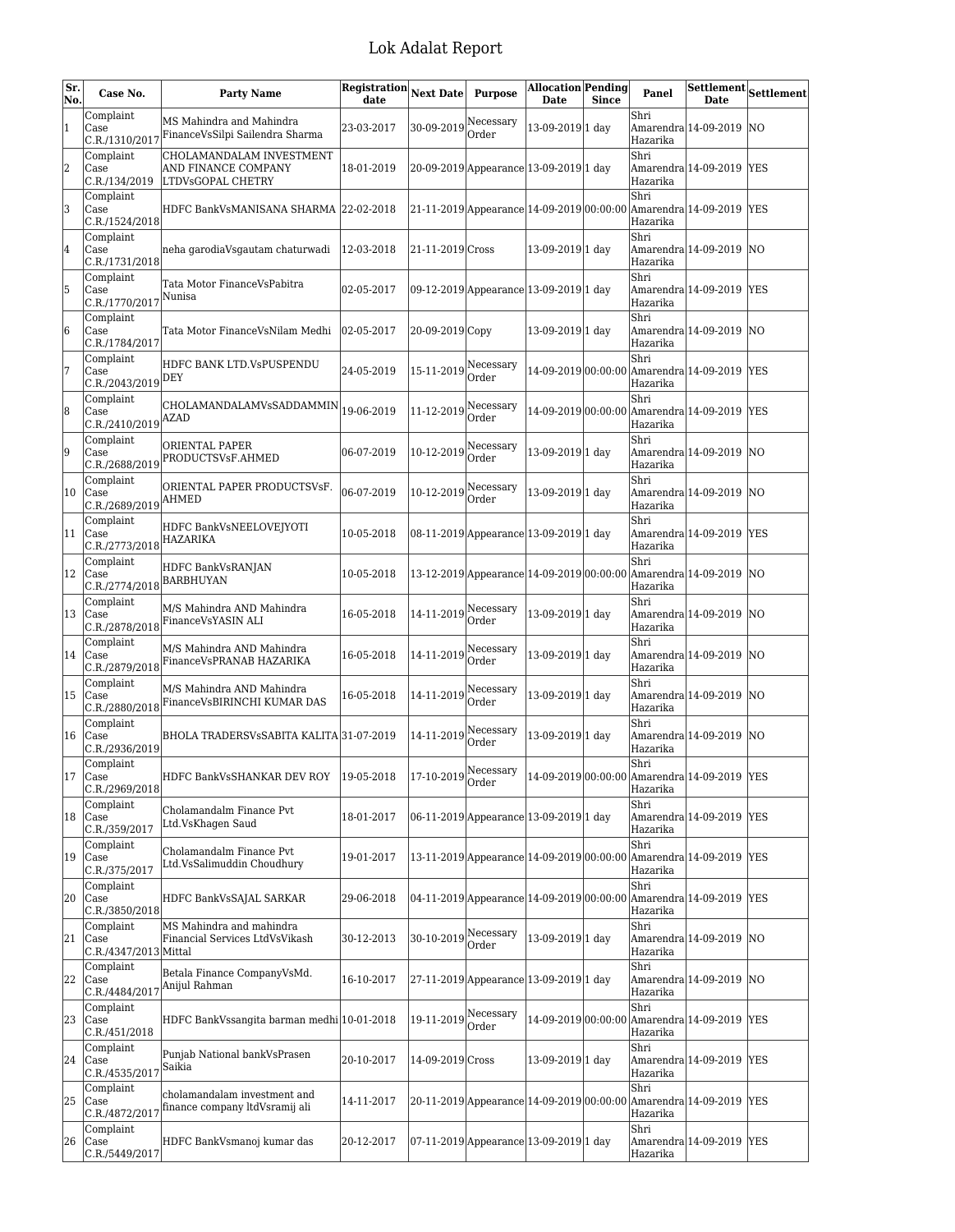| 27 | Complaint<br>Case<br>C.R./5753/2018 BORDOLOI | M/S MAHINDRA AND MAHINDRA<br>FINANCIAL SERVICES LTDVsBIJU                             | 03-10-2018 | 30-09-2019               | Necessary<br>Order                                             | 13-09-2019 1 day | Shri<br>Hazarika  | Amarendra 14-09-2019 NO                                                        |            |
|----|----------------------------------------------|---------------------------------------------------------------------------------------|------------|--------------------------|----------------------------------------------------------------|------------------|-------------------|--------------------------------------------------------------------------------|------------|
| 28 | Complaint<br><b>Case</b>                     | M/S MAHINDRA AND MAHINDRA<br>FINANCIAL SERVICES<br>C.R./5754/2018 LTDVsIMADADUL HOQUE | 03-10-2018 | $ 27-09-2019 $ Necessary | Order                                                          | 13-09-2019 1 day | Shri<br>lHazarika | Amarendra 14-09-2019 NO                                                        |            |
| 29 | Complaint<br>Case                            | M/S MAHINDRA AND MAHINDRA<br>FINANCIAL SERVICES<br>C.R./5755/2018 LTDVsSARALA SAIKIA  | 03-10-2018 | 30-09-2019               | Necessary<br>Order                                             | 13-09-2019 1 day | Shri<br>Hazarika  | Amarendra 14-09-2019 NO                                                        |            |
| 30 | Complaint                                    | Mahindra and Mahindra Financial<br>C.R./6029/2018 service ltdVsCHAMCHUL ALI           | 11-10-2018 | 14-09-2019               | Necessary<br>Order                                             | 13-09-2019 1 day | Shri<br>Hazarika  | Amarendra 14-09-2019 NO                                                        |            |
| 31 | Complaint<br><b>Case</b><br>C.R./615/2019    | TATA MOTORS FINANCE<br>LTDVsSAH ALOM                                                  | 21-02-2019 | 21-11-2019               | Necessary<br>Order                                             | 13-09-2019 1 day | Shri<br>Hazarika  | Amarendra 14-09-2019 NO                                                        |            |
| 32 | Complaint<br>Case<br>C.R./616/2019           | TATA MOTORS FINANCE<br>LTDVsSAH ALOM                                                  | 21-02-2019 | 16-09-2019               | Necessary<br>Order                                             | 13-09-2019 1 day | Shri<br>Hazarika  | Amarendra 14-09-2019 NO                                                        |            |
| 33 | Complaint<br><b>Case</b><br>C.R./617/2019    | TATA MOTORS FINANCE<br>LTDVsANIL NATH                                                 | 21-02-2019 | 17-09-2019               | Necessary<br>Order                                             | 13-09-2019 1 day | Shri<br>Hazarika  | Amarendra 14-09-2019 NO                                                        |            |
| 34 | Complaint<br>Case                            | MAHINDRA AND MAHINDRA<br>FINANCIAL SERVICE<br>C.R./6216/2018 LTDVsJEHERUL ISLAM       | 29-10-2018 | 27-09-2019               | Necessary<br>Order                                             | 13-09-2019 1 day | Shri<br>Hazarika  | Amarendra 14-09-2019                                                           | <b>NO</b>  |
| 35 | Complaint<br>Case<br>C.R./630/2017           | HDFC BankVsPallavee Barman                                                            | 08-02-2017 | 16-12-2019               | Necessary<br>Order                                             | 13-09-2019 1 day | Shri<br>Hazarika  | Amarendra 14-09-2019 YES                                                       |            |
| 36 | Complaint<br><b>Case</b><br>C.R./652/2019    | LABASHYAM<br>TALUKDARVSANUPAM DAS                                                     | 26-02-2019 |                          | 04-10-2019 Appearance 13-09-2019 1 day                         |                  | Shri<br>Hazarika  | Amarendra 14-09-2019 NO                                                        |            |
| 37 | Complaint<br>Case<br>C.R./671/2018           | cee kay associates Vsg tamuli                                                         | 17-01-2018 |                          | 13-11-2019 Appearance 13-09-2019 1 day                         |                  | Shri<br>Hazarika  | Amarendra 14-09-2019                                                           | <b>NO</b>  |
| 38 | Complaint<br>Case<br>C.R./676/2018           | HDFC BankVsabdul hamid                                                                | 17-01-2018 |                          |                                                                |                  | Shri<br>Hazarika  | 13-12-2019 Appearance 14-09-2019 00:00:00 Amarendra 14-09-2019 YES             |            |
| 39 | Complaint<br><b>Case</b><br>C.R./678/2018    | j.v. avtar pvt.ltdVsmd. ekram kalam                                                   | 17-01-2018 |                          | 06-11-2019 Appearance 13-09-2019 1 day                         |                  | Shri<br>Hazarika  | Amarendra 14-09-2019 NO                                                        |            |
| 40 | Complaint<br><b>Case</b><br>C.R./818/2018    | HDFC BankVsjagrit hazarika                                                            | 25-01-2018 |                          | 26-09-2019 Appearance 14-09-2019 00:00:00 Amarendra 14-09-2019 |                  | Shri<br>Hazarika  |                                                                                | <b>YES</b> |
| 41 | Complaint<br>Case<br>C.R./819/2018           | HDFC BankVskushal ch medhi                                                            | 25-01-2018 |                          |                                                                |                  | Shri<br>Hazarika  | $ 07-11-2019 $ Appearance $ 14-09-2019 00:00:00 $ Amarendra $ 14-09-2019 $ YES |            |
| 42 | Police Report<br>case<br>PRC/179/2019        | State of AssamVsRabin Biswas @<br>Gopi                                                | 30-01-2019 |                          | 22-11-2019 Appearance 13-09-2019 1 day                         |                  | Shri<br>Hazarika  | Amarendra 14-09-2019                                                           | <b>YES</b> |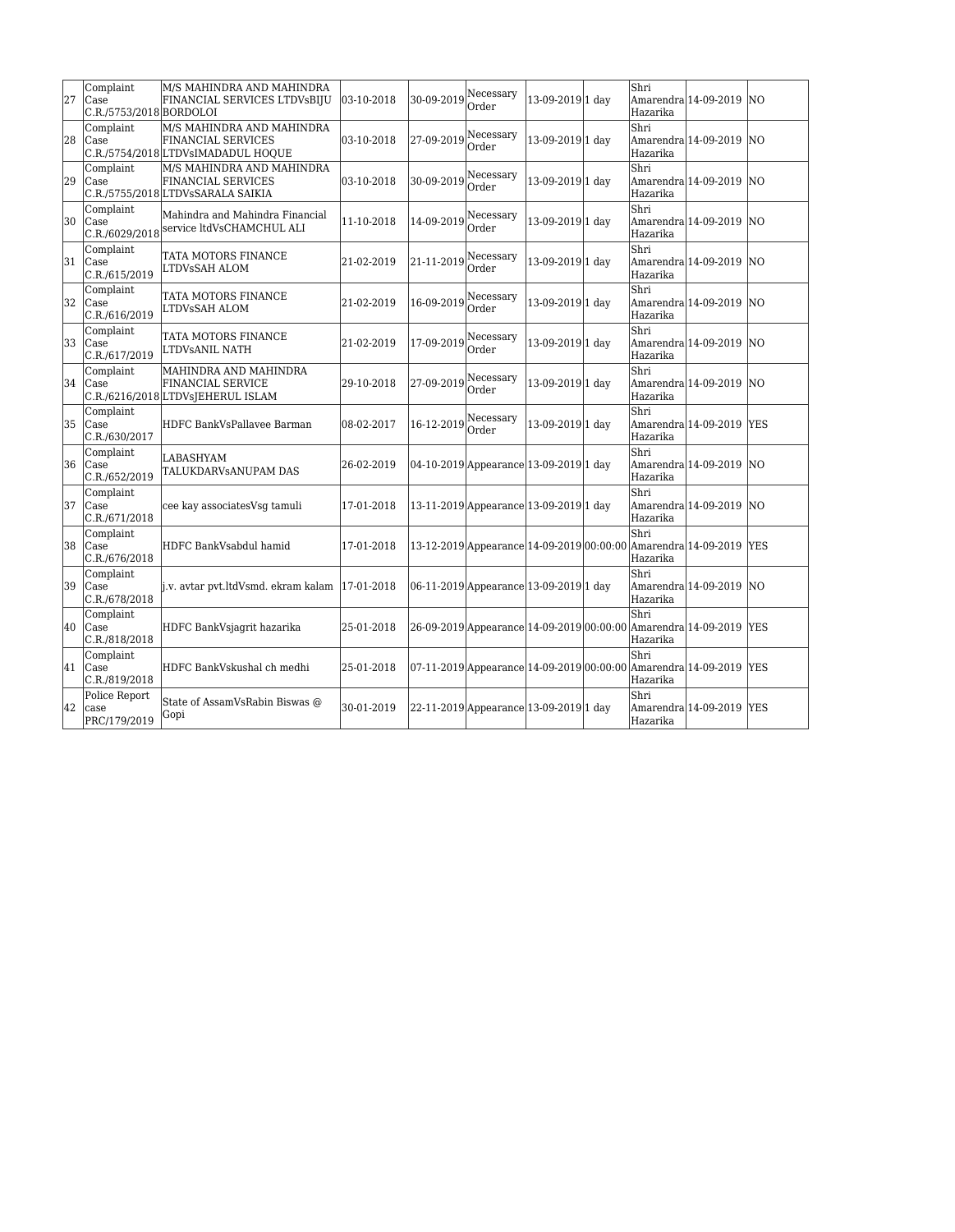| Sr.<br>No. | Case No.                            | <b>Party Name</b>                                                                 | Registration<br>date | <b>Next Date</b> | <b>Purpose</b>                          | <b>Allocation Pending</b><br><b>Date</b> | <b>Since</b> | Panel         | Settlement<br><b>Date</b>                                          | <b>Settlement</b> |
|------------|-------------------------------------|-----------------------------------------------------------------------------------|----------------------|------------------|-----------------------------------------|------------------------------------------|--------------|---------------|--------------------------------------------------------------------|-------------------|
| 1          | Complaint Case<br>C.R./1327/2017    | <b>HDFC</b><br>BankVsChandan<br>Hatibaruah                                        | 23-03-2017           |                  | 31-10-2019 Appearance 13-09-2019 1 day  |                                          |              | Sri<br>Baruah | Biswadeep 14-09-2019                                               | <b>YES</b>        |
| 2          | Complaint Case<br>C.R./1563/2019    | <b>HDFC</b><br>BankVsNAGEN<br><b>KUMAR BARO</b>                                   | 30-04-2019           |                  | 19-09-2019 Appearance 13-09-2019 1 day  |                                          |              | Sri<br>Baruah | Biswadeep $14-09-2019$ NO                                          |                   |
| 3          | Complaint Case<br>C.R./1866/2018    | <b>HDFC</b><br>BankVsHuirem<br>Rabishankar Singh                                  | 19-03-2018           |                  | 16-10-2019 Appearance 13-09-2019 1 day  |                                          |              | Sri<br>Baruah | $Biswadeep$ 14-09-2019 YES                                         |                   |
| 4          | Complaint Case<br>C.R./246/2016     | The Cholamandalam<br>Investment and<br>Finance Company<br>Ltd.VsDipon<br>Hazarika | 29-01-2016           |                  | 25-09-2019 Appearance 13-09-2019 1 day  |                                          |              | Sri<br>Baruah | Biswadeep 14-09-2019  YES                                          |                   |
| 5          | Complaint Case<br>C.R./2538/2018    | <b>HDFC</b><br>BankVsRAMAKANTA 26-04-2018<br><b>DOLEY</b>                         |                      |                  | 24-10-2019 Appearance 13-09-2019 1 day  |                                          |              | Sri<br>Baruah | Biswadeep $ 14-09-2019$                                            | <b>YES</b>        |
| 6          | Complaint Case<br>C.R./2541/2018    | HDFC BankVsHIROJ<br><b>TALUKDAR</b>                                               | 26-04-2018           |                  |                                         |                                          |              | Sri<br>Baruah | 24-10-2019 Appearance 14-09-2019 00:00:00 Biswadeep 14-09-2019 YES |                   |
| 7          | Complaint Case<br>C.R./2994/2016    | The Cholamandalam<br>Investment and<br>Finance Company<br>Ltd.VsRubul Deka        | 17-09-2016           | 30-10-2019       | Necessary<br>Order                      | 13-09-2019 1 day                         |              | Sri<br>Baruah | Biswadeep $14-09-2019$ NO                                          |                   |
| 8          | Complaint Case<br>C.R./373/2019     | <b>HDFC</b><br>BankVsBISWAJIT<br><b>BORAH</b>                                     | 04-02-2019           |                  | 26-09-2019 Appearance 12-09-2019 2 days |                                          |              | Sri<br>Baruah | Biswadeep $ 14-09-2019$                                            | <b>YES</b>        |
| 9          | Complaint Case<br>C.R./409/2019     | HDFC<br>BankVsELANGBAM<br>JOY SINGH                                               | 05-02-2019           |                  | 05-12-2019 Appearance 13-09-2019 1 day  |                                          |              | Sri<br>Baruah | $Biswadeep$ 14-09-2019                                             | <b>YES</b>        |
| 10         | Complaint Case<br>C.R./4094/2017    | Cholamandalm<br>Finance Pvt<br>Ltd.VsEDDIE<br><b>BARNOL MARBOH</b>                | 19-09-2017           |                  | 16-10-2019 Appearance 13-09-2019 1 day  |                                          |              | Sri<br>Baruah | Biswadeep 14-09-2019                                               | <b>YES</b>        |
| 11         | Complaint Case<br>C.R./4206/2018    | <b>HDFC</b><br>BankVsPRATIM<br>RANJAN SAIKIA                                      | 05-07-2018           |                  | 24-10-2019 Appearance 13-09-2019 1 day  |                                          |              | Sri<br>Baruah | Biswadeep $ 14-09-2019 $                                           | <b>YES</b>        |
| 12         | Complaint Case<br>C.R./4306/2018    | <b>HDFC</b><br>BankVsTRIDIB<br>KUMAR BORAH                                        | 11-07-2018           |                  | 10-10-2019 Appearance 13-09-2019 1 day  |                                          |              | Sri<br>Baruah | Biswadeep $ 14-09-2019$                                            | <b>YES</b>        |
| 13         | Complaint Case<br>C.R./440/2019     | <b>HDFC</b><br>BankVsFAMHNEMI<br><b>FAMHNEMI</b>                                  | $ 06-02-2019$        |                  |                                         |                                          |              | Sri<br>Baruah | 14-11-2019 Appearance 14-09-2019 00:00:00 Biswadeep 14-09-2019 YES |                   |
| 14         | Complaint Case<br>C.R./5142/2018    | HDFC BankVsMD.<br><b>SHIRAZUL DEWAN</b>                                           | 30-08-2018           |                  | 03-10-2019 Appearance 13-09-2019 1 day  |                                          |              | Sri<br>Baruah | Biswadeep $ 14-09-2019 $ YES                                       |                   |
| 15         | Complaint Case<br>C.R./5526/2018    | <b>HDFC</b><br>BankVsDHIRAJ<br>PAINE                                              | 26-09-2018           |                  | 24-10-2019 Appearance 13-09-2019 1 day  |                                          |              | Sri<br>Baruah | $Biswadeep$ 14-09-2019                                             | <b>YES</b>        |
| 16         | Complaint Case<br>C.R./559/2019     | <b>HDFC</b><br>BankVsGOMBU<br><b>TSERING</b>                                      | 18-02-2019           |                  | 03-10-2019 Appearance 13-09-2019 1 day  |                                          |              | Sri<br>Baruah | Biswadeep $ 14-09-2019$                                            | <b>YES</b>        |
| 17         | Complaint Case<br>C.R./5636/2017    | <b>HDFC</b><br>BankVsDIPJYOTI<br>DAS                                              | 30-12-2017           |                  | 03-10-2019 Appearance 13-09-2019 1 day  |                                          |              | Sri<br>Baruah | Biswadeep $ 14-09-2019 $                                           | <b>YES</b>        |
| 18         | Complaint Case<br>C.R./6897/2018    | <b>HDFC</b><br>BankVsSAHJAHAN<br>ALI                                              | 21-12-2018           |                  | 24-10-2019 Appearance 13-09-2019 1 day  |                                          |              | Sri<br>Baruah | Biswadeep  $14-09-2019$                                            | <b>YES</b>        |
| 19         | Complaint Case<br>C.R./708/2015     | <b>HDFC BankVsAshok</b><br>Das                                                    | 21-03-2015           |                  | 25-09-2019 Appearance 13-09-2019 1 day  |                                          |              | Sri<br>Baruah | $Biswadeep 14-09-2019$                                             | <b>YES</b>        |
| 20         | G R<br>Case/10349/2011 KhatoonVsMd. | State of Assam-<br>Jarina<br>Ikram Ali                                            | 29-10-2011           |                  | 21-10-2019 Appearance 13-09-2019 1 day  |                                          |              | Sri<br>Baruah | Biswadeep $ 14-09-2019 $                                           | NO                |
| 21         | GR                                  | State of<br>Case/10436/2012 AssamVsRupam Das                                      | 03-10-2012           |                  | 15-11-2019 Appearance 13-09-2019 1 day  |                                          |              | Sri<br>Baruah | Biswadeep $ 14-09-2019$                                            | NΟ                |
| 22         | G R<br>Case/1160/2010               | State of<br>AssamVsJadav<br>Pathak                                                | 18-02-2010           |                  | 19-10-2019 Appearance 13-09-2019 1 day  |                                          |              | Sri<br>Baruah | Biswadeep 14-09-2019                                               | NO                |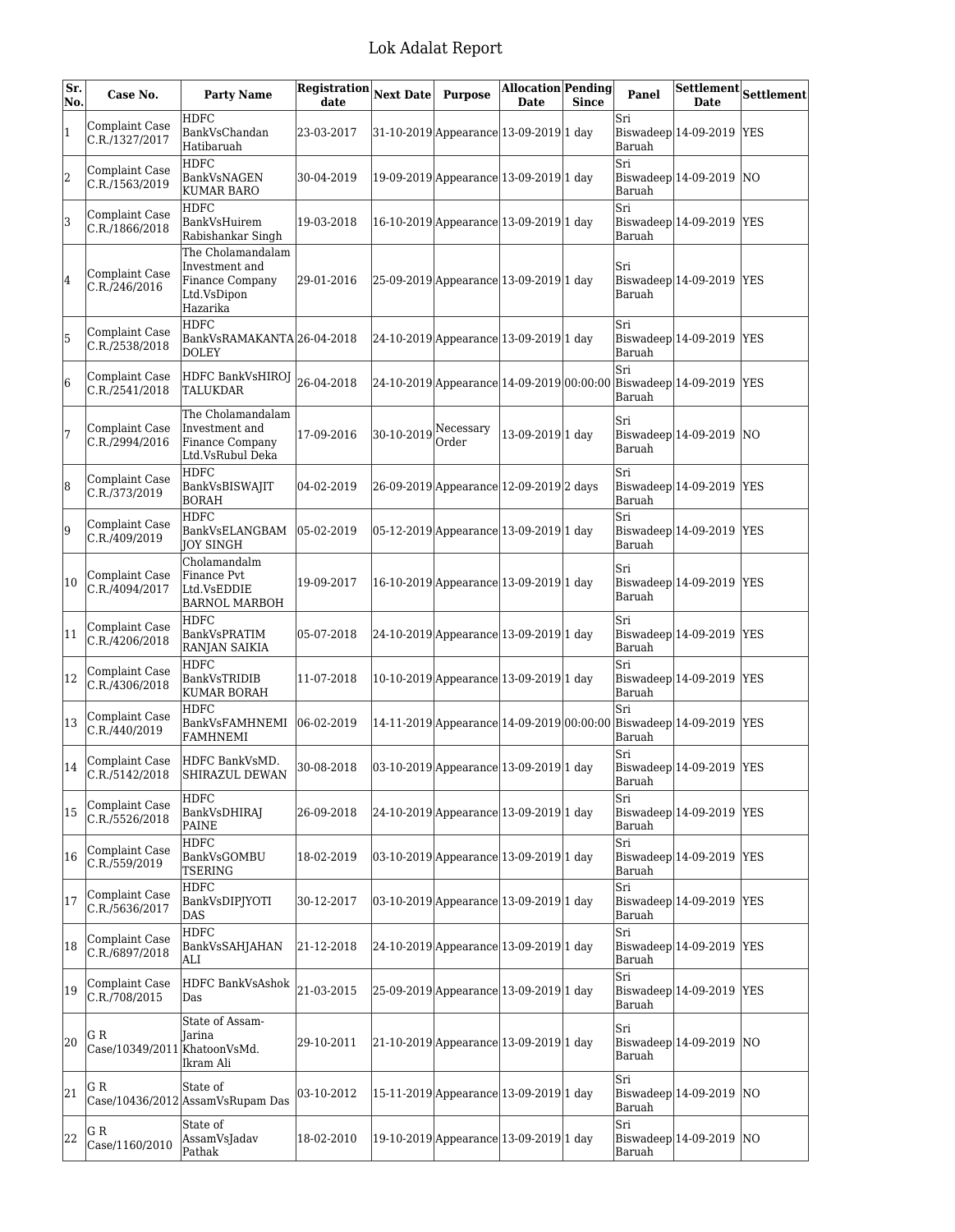| 23 | G R<br>$ {\rm Case}/11973/2016 $ AssamVsSMT. | State of<br>ASRUFA BEGUM                       | 23-10-2016     |                         | 18-11-2019 Appearance 13-09-2019 1 day |                  | lSri<br>Baruah  | Biswadeep 14-09-2019 NO    |  |
|----|----------------------------------------------|------------------------------------------------|----------------|-------------------------|----------------------------------------|------------------|-----------------|----------------------------|--|
| 24 | G R<br>Case/2179/2017                        | State of<br> AssamVsPROMOD<br>ladhikari        | 26-02-2017     | $ 06-11-2019 $ Evidence |                                        | 13-09-2019 1 dav | lSri<br>lBaruah | Biswadeep 14-09-2019 NO    |  |
| 25 | G R                                          | State of<br>Case/3235/2013 AssamVsRohit Chetri | $ 03-04-2013 $ | 04-10-2019 Copy         |                                        | 13-09-2019 1 dav | lSri<br>lBaruah | $ Biswadeep 14-09-2019 NO$ |  |
| 26 | G R<br>Case/3346/2013                        | State of<br>AssamVsBISWAJIT<br>IKAKOTI         | 03-04-2013     | $ 19-10-2019 $ Evidence |                                        | 13-09-2019 1 dav | lSri<br>Baruah  | $ Biswadeep 14-09-2019 NO$ |  |
| 27 | G R<br>Case/5662/2011                        | State of<br>lAssamVsBHARAT<br>BORO             | 24-06-2011     | $ 25-10-2019 $ Evidence |                                        | 13-09-2019 1 dav | lSri<br>Baruah  | $ Biswadeep 14-09-2019 NO$ |  |
| 28 | G R Case/8/2014  AssamVsLIPIKA               | State of<br><b>CHOUDHURY</b>                   | $ 01-01-2014 $ |                         | 16-09-2019 Appearance 13-09-2019 1 day |                  | lSri<br>lBaruah | Biswadeep 14-09-2019 NO    |  |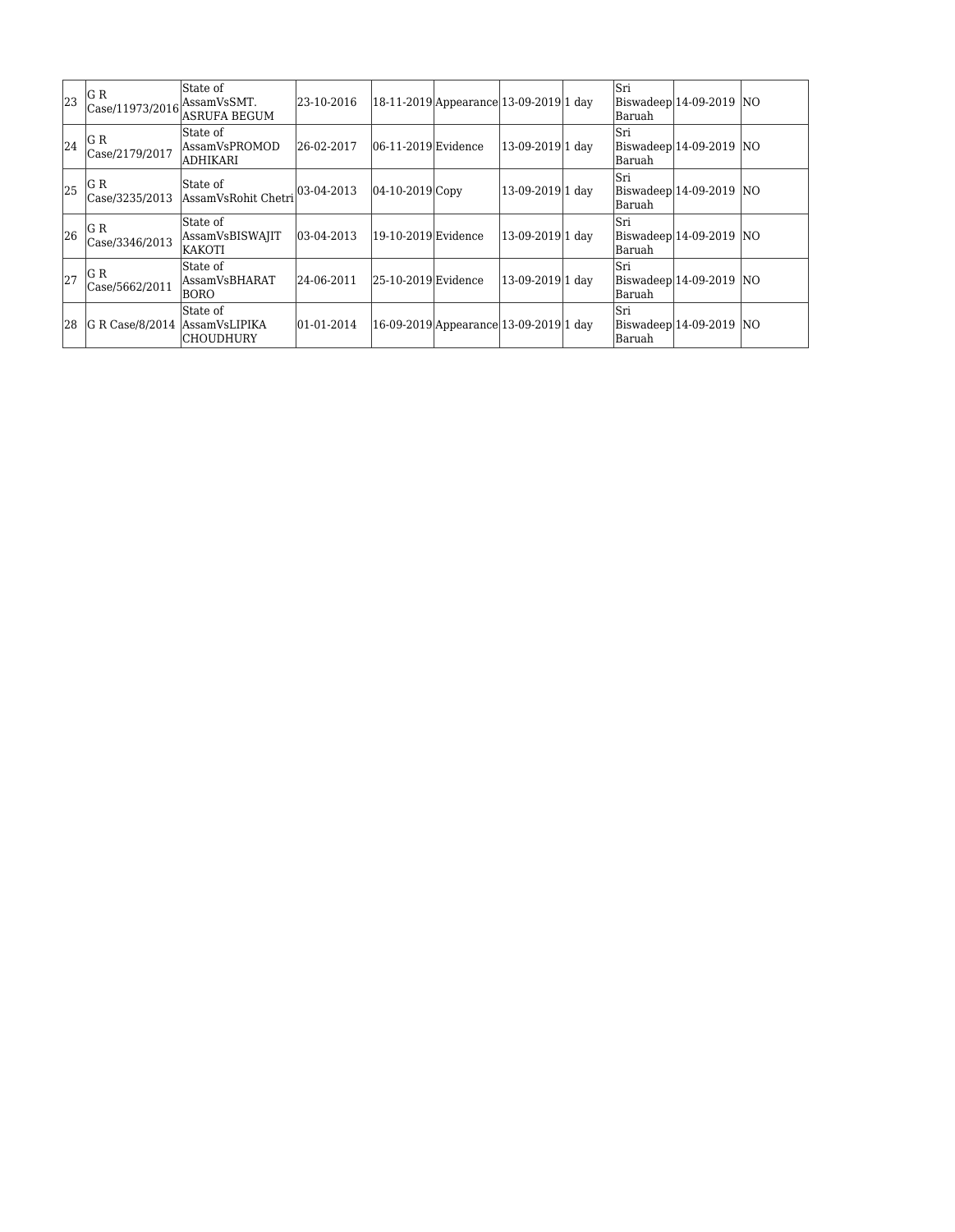| Sr.<br>No. | Case No.                                            | <b>Party Name</b>                       | $\fbox{\tt \textbf{Registribution}}\xspace\fbox{\tt\textbf{Next}}$ Date<br>date |                                     | <b>Purpose</b>                                   | <b>Allocation Pending</b><br><b>Date</b> | <b>Since</b> | Panel        | <b>Date</b>               | $\fbox{\texttt{Setlement}}\xspace\fbox{\texttt{SetElement}}$ |
|------------|-----------------------------------------------------|-----------------------------------------|---------------------------------------------------------------------------------|-------------------------------------|--------------------------------------------------|------------------------------------------|--------------|--------------|---------------------------|--------------------------------------------------------------|
| $\vert$ 1  | Complaint<br>Case<br>C.R./1037/2018                 | HDFC BankVssajida<br>begum              | 02-02-2018                                                                      |                                     | 14-09-2019 Appearance 12-09-2019 2 days          |                                          |              | Smti<br>Devi | Mridusmita 14-09-2019 YES |                                                              |
| 2          | Complaint<br>Case<br>C.R./1089/2018                 | HDFC<br>BankVskanowaljit sinha          | 03-02-2018                                                                      |                                     | 14-09-2019 Appearance 12-09-2019 2 days          |                                          |              | Smti<br>Devi | Mridusmita 14-09-2019 YES |                                                              |
| 3          | Complaint<br>Case<br>C.R./1321/2018 <sup> rai</sup> | HDFC BankVsdebraj                       | 13-02-2018                                                                      |                                     | 14-10-2019 Appearance 12-09-2019 2 days          |                                          |              | Smti<br>Devi | Mridusmita 14-09-2019 YES |                                                              |
| 4          | Complaint<br>Case<br>C.R./1410/2016                 | HDFC BankVsSanjay<br>Tamuli             | 12-05-2016                                                                      |                                     | $ 14-09-2019 $ Appearance $ 14-09-2019 00:00:00$ |                                          |              | Smti<br>Devi | Mridusmita 14-09-2019 YES |                                                              |
| 5          | Complaint<br>Case<br>C.R./1528/2019                 | HDFC BankVsREKHA<br>MEDHI               | 29-04-2019                                                                      |                                     | 14-09-2019 Appearance 12-09-2019 2 days          |                                          |              | Smti<br>Devi | Mridusmita 14-09-2019 YES |                                                              |
| 6          | Complaint<br>Case<br>C.R./1678/2016                 | HDFC BankVsNarayan<br>Narzary           | 25-05-2016                                                                      |                                     | 14-09-2019 Appearance 12-09-2019 2 days          |                                          |              | Smti<br>Devi | Mridusmita 14-09-2019 YES |                                                              |
| 17         | Complaint<br>Case<br>C.R./1877/2018                 | HDFC BankVspinku<br>borah               | 20-03-2018                                                                      |                                     | 14-09-2019 Appearance 12-09-2019 2 days          |                                          |              | Smti<br>Devi | Mridusmita 14-09-2019 YES |                                                              |
| 8          | Complaint<br>Case<br>C.R./1921/2018                 | <b>HDFC BankVssamser</b><br> ali        | 21-03-2018                                                                      |                                     | 14-09-2019 Appearance 12-09-2019 2 days          |                                          |              | Smti<br>Devi | Mridusmita 14-09-2019 YES |                                                              |
| 9          | Complaint<br>Case<br>C.R./2066/2017                 | HDFC BankVsIkram Ali  19-05-2017        |                                                                                 |                                     | 14-09-2019 Appearance 12-09-2019 2 days          |                                          |              | Smti<br>Devi | Mridusmita 14-09-2019 YES |                                                              |
| 10         | Complaint<br>Case<br>C.R./2216/2017                 | HDFC BankVsAchinta<br>Sharma            | 29-05-2017                                                                      |                                     | 14-09-2019 Appearance 12-09-2019 2 days          |                                          |              | Smti<br>Devi | Mridusmita 14-09-2019 YES |                                                              |
| 11         | Complaint<br>Case<br>C.R./223/2018                  | HDFC BankVsmakani<br>swargiary          | 06-01-2018                                                                      |                                     | 14-09-2019 Appearance 12-09-2019 2 days          |                                          |              | Smti<br>Devi | Mridusmita 14-09-2019 YES |                                                              |
| 12         | Complaint<br>Case<br>C.R./2270/2018                 | HDFC BankVsbhaskar<br>chaliha           | 12-04-2018                                                                      |                                     | 18-09-2019 Appearance 12-09-2019 2 days          |                                          |              | Smti<br>Devi | Mridusmita 14-09-2019 YES |                                                              |
| 13         | Complaint<br>Case<br>C.R./2393/2018                 | <b>HDFC BankVsdilip</b><br>kumar das    | 20-04-2018                                                                      |                                     | 14-09-2019 Appearance 12-09-2019 2 days          |                                          |              | Smti<br>Devi | Mridusmita 14-09-2019 YES |                                                              |
| 14         | Complaint<br>Case<br>C.R./2397/2018                 | HDFC BankVskeshori<br>mohan barman      | 20-04-2018                                                                      | $ 14-09-2019 $ <sup>Necessary</sup> | Order                                            | 14-09-2019 00:00:00                      |              | Smti<br>Devi | Mridusmita 14-09-2019 YES |                                                              |
| 15         | Complaint<br>Case<br>C.R./2701/2018                 | HDFC BankVsANUP<br>KUMAR DEB            | 08-05-2018                                                                      |                                     | 14-09-2019 Appearance 12-09-2019 2 days          |                                          |              | Smti<br>Devi | Mridusmita 14-09-2019 YES |                                                              |
| 16         | Complaint<br>Case<br>C.R./2740/2018 AJIT SINGH      | HDFC<br>BankVsKANGUJAM                  | 09-05-2018                                                                      |                                     | 14-09-2019 Appearance 12-09-2019 2 days          |                                          |              | Smti<br>Devi | Mridusmita 14-09-2019 YES |                                                              |
| 17         | Complaint<br>Case<br>C.R./2812/2018 DAS             | <b>HDFC</b><br>BankVsCHANAKYA           | 10-05-2018                                                                      |                                     | 14-09-2019 Appearance 12-09-2019 2 days          |                                          |              | Smti<br>Devi | Mridusmita 14-09-2019 YES |                                                              |
| 18         | Complaint<br>Case<br>C.R./2946/2018 DKHAR           | <b>HDFC</b><br>BankVsKYRSHAN            | 18-05-2018                                                                      |                                     | 14-09-2019 Appearance 12-09-2019 2 days          |                                          |              | Smti<br>Devi | Mridusmita 14-09-2019 YES |                                                              |
| 19         | Complaint<br>Case<br>C.R./3075/2018                 | <b>HDFC BankVsAjay</b><br>Krishnan      | 21-05-2018                                                                      |                                     | 14-09-2019 Appearance 12-09-2019 2 days          |                                          |              | Smti<br>Devi | Mridusmita 14-09-2019 YES |                                                              |
| 20         | Complaint<br>Case<br>C.R./3155/2019                 | HDFC BANK<br>LTDVsNOOR UDDIN            | 19-08-2019                                                                      | 16-10-2019                          | Necessary<br>Order                               | 12-09-2019 2 days                        |              | Smti<br>Devi | Mridusmita 14-09-2019 NO  |                                                              |
| 21         | Complaint<br>Case<br>C.R./3199/2017                 | <b>HDFC</b><br>BankVsShrimunin Dev      | 29-07-2017                                                                      |                                     | 14-09-2019 Appearance 12-09-2019 2 days          |                                          |              | Smti<br>Devi | Mridusmita 14-09-2019 YES |                                                              |
| 22         | Complaint<br>Case<br>C.R./3823/2016                 | HDFC BankVsSalim<br><b>Uddin Laskar</b> | 29-11-2016                                                                      |                                     | 14-09-2019 Appearance 12-09-2019 2 days          |                                          |              | Smti<br>Devi | Mridusmita 14-09-2019 YES |                                                              |
| 23         | Complaint<br>Case<br>C.R./3827/2017                 | <b>HDFC BankVsBinom</b><br>Patowary     | 08-09-2017                                                                      |                                     | 14-09-2019 Appearance 12-09-2019 2 days          |                                          |              | Smti<br>Devi | Mridusmita 14-09-2019 YES |                                                              |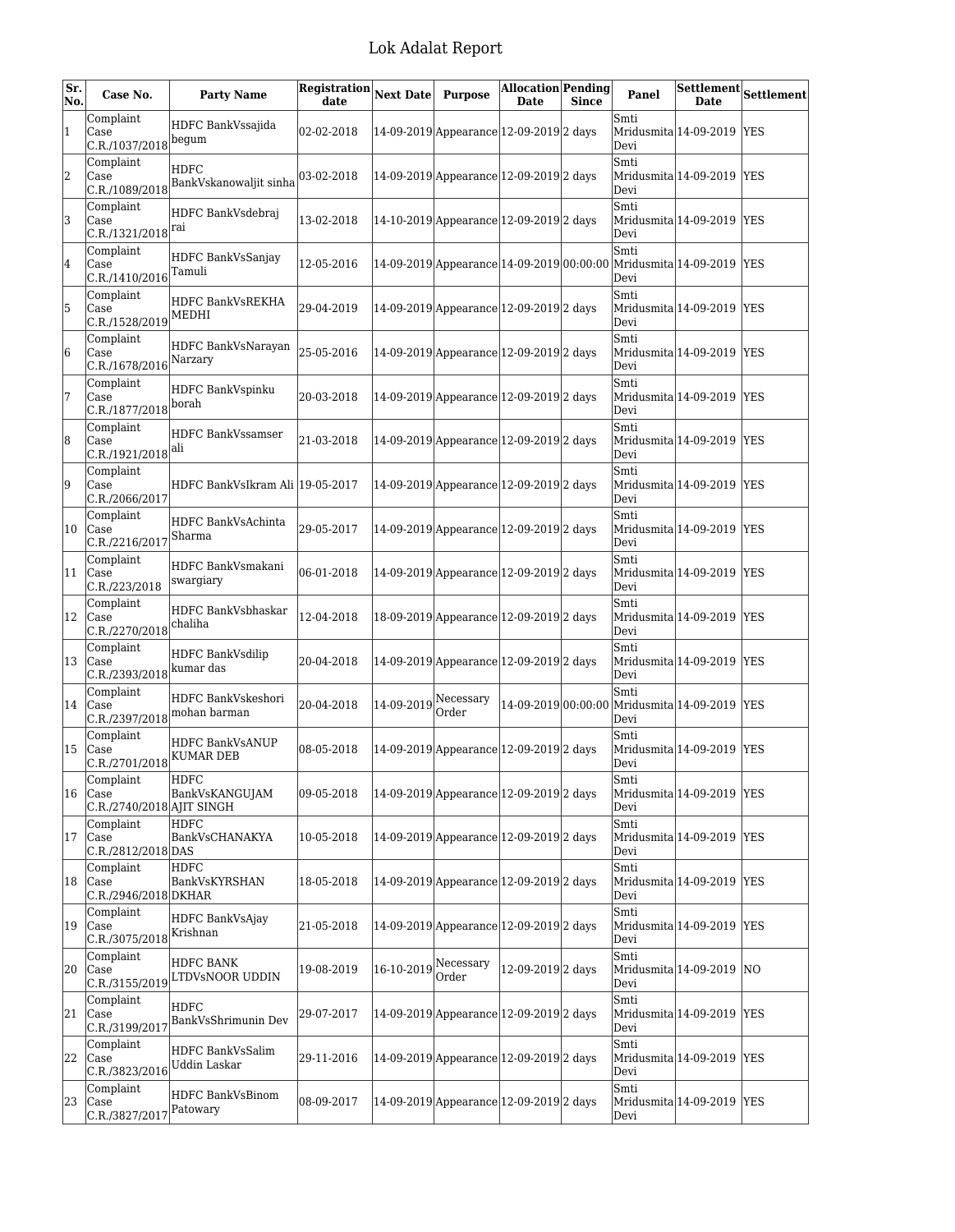| 24 | Complaint<br>Case<br>C.R./4132/2018 AHMED                         | <b>HDFC</b><br>BankVsSHAHABUDDIN 04-07-2018                          |            | null                              | null                                      | 12-09-2019 2 days | Smti<br>Devi | Mridusmita 14-09-2019     | lno        |
|----|-------------------------------------------------------------------|----------------------------------------------------------------------|------------|-----------------------------------|-------------------------------------------|-------------------|--------------|---------------------------|------------|
| 25 | Complaint<br>Case<br>$ C.R./4136/2018 $ ROY                       | HDFC BankVsSANKAR                                                    | 04-07-2018 |                                   | 14-09-2019 Appearance 12-09-2019 2 days   |                   | Smti<br>Devi | Mridusmita 14-09-2019 YES |            |
| 26 | Complaint<br>Case<br>C.R./4290/2017 CHALIHA                       | <b>HDFC</b><br>BankVsBHASKAR                                         | 06-10-2017 |                                   | 14-09-2019 Appearance 12-09-2019 2 days   |                   | Smti<br>Devi | Mridusmita 14-09-2019     | <b>YES</b> |
| 27 | Complaint<br>Case<br>C.R./4294/2017                               | <b>HDFC BankVsMINTU</b><br>DAS                                       | 06-10-2017 |                                   | 14-09-2019 Appearance 12-09-2019 2 days   |                   | Smti<br>Devi | Mridusmita 14-09-2019 YES |            |
| 28 | Complaint<br>Case<br>C.R./4841/2017                               | Cholamandalam<br>Investment and finance<br>company ltdVsSajal<br>Das | 14-11-2017 |                                   | 14-09-2019 Appearance 12-09-2019 2 days   |                   | Smti<br>Devi | Mridusmita 14-09-2019     | <b>YES</b> |
| 29 | Complaint<br>Case<br>C.R./5194/2017                               | HDFC BankVsgakul<br>bezbaruah                                        | 05-12-2017 | 14-09-2019                        | Necessary<br>Order                        | 12-09-2019 2 days | Smti<br>Devi | Mridusmita 14-09-2019 YES |            |
| 30 | Complaint<br>Case<br>C.R./5244/2017                               | <b>HDFC BankVsSourav</b><br>Khaund                                   | 07-12-2017 | $14-09-2019$ <sup>Necessary</sup> | Order                                     | 12-09-2019 2 days | Smti<br>Devi | Mridusmita 14-09-2019     | <b>YES</b> |
| 31 | Complaint<br>Case<br>$ $ C.R./5364/2018 KALITA                    | HDFC BankVsDHRUBA                                                    | 14-09-2018 |                                   | 14-09-2019 Appearance 12-09-2019 2 days   |                   | Smti<br>Devi | Mridusmita 14-09-2019     | <b>YES</b> |
| 32 | Complaint<br>lCase<br>C.R./5465/2017                              | HDFC BankVsmanoj<br>lkumar das                                       | 20-12-2017 |                                   | 14-09-2019 Appearance 12-09-2019 2 days   |                   | Smti<br>Devi | Mridusmita 14-09-2019     | <b>YES</b> |
| 33 | Complaint<br>Case<br>C.R./5540/2017 ahmed                         | <b>HDFC</b><br>BankVsmuwazzin                                        | 22-12-2017 |                                   | 14-09-2019 Appearance 12-09-2019 2 days   |                   | Smti<br>Devi | Mridusmita 14-09-2019     | <b>YES</b> |
| 34 | Complaint<br>Case<br>$\frac{ C.R./5592/2018 ALI }{2}$             | <b>HDFC BankVsRAJIB</b>                                              | 27-09-2018 |                                   | 14-09-2019 Appearance 14-09-2019 00:00:00 |                   | Smti<br>Devi | Mridusmita 14-09-2019     | <b>YES</b> |
| 35 | Complaint<br>Case<br>C.R./5598/2018 SYNREM                        | HDFC BankVsGOBIN                                                     | 27-09-2018 |                                   | 06-12-2019 Appearance 12-09-2019 2 days   |                   | Smti<br>Devi | Mridusmita 14-09-2019     | lno        |
| 36 | Complaint<br>Case<br>$\left  \text{C.R.}/5692/2018 \right $ MEDHI | HDFC BankVsANIMA                                                     | 01-10-2018 |                                   | 14-09-2019 Appearance 12-09-2019 2 days   |                   | Smti<br>Devi | Mridusmita 14-09-2019     | <b>YES</b> |
| 37 | Complaint<br>Case<br>C.R./6368/2018 THAPA                         | <b>HDFC</b><br>BankVsRIJUMONI                                        | 09-11-2018 |                                   | 14-09-2019 Appearance 12-09-2019 2 days   |                   | Smti<br>Devi | Mridusmita 14-09-2019     | <b>YES</b> |
| 38 | Complaint<br>Case<br>$ C.R./7031/2018 $ SULTANA                   | HDFC BankVsREHENA                                                    | 27-12-2018 |                                   | 14-09-2019 Appearance 12-09-2019 2 days   |                   | Smti<br>Devi | Mridusmita 14-09-2019     | <b>YES</b> |
| 39 | Complaint<br>Case                                                 | <b>HDFC</b><br>C.R./7093/2018 BankVsJAGADISH DAS                     | 28-12-2018 |                                   | 29-11-2019 Appearance 12-09-2019 2 days   |                   | Smti<br>Devi | Mridusmita 14-09-2019     | lno        |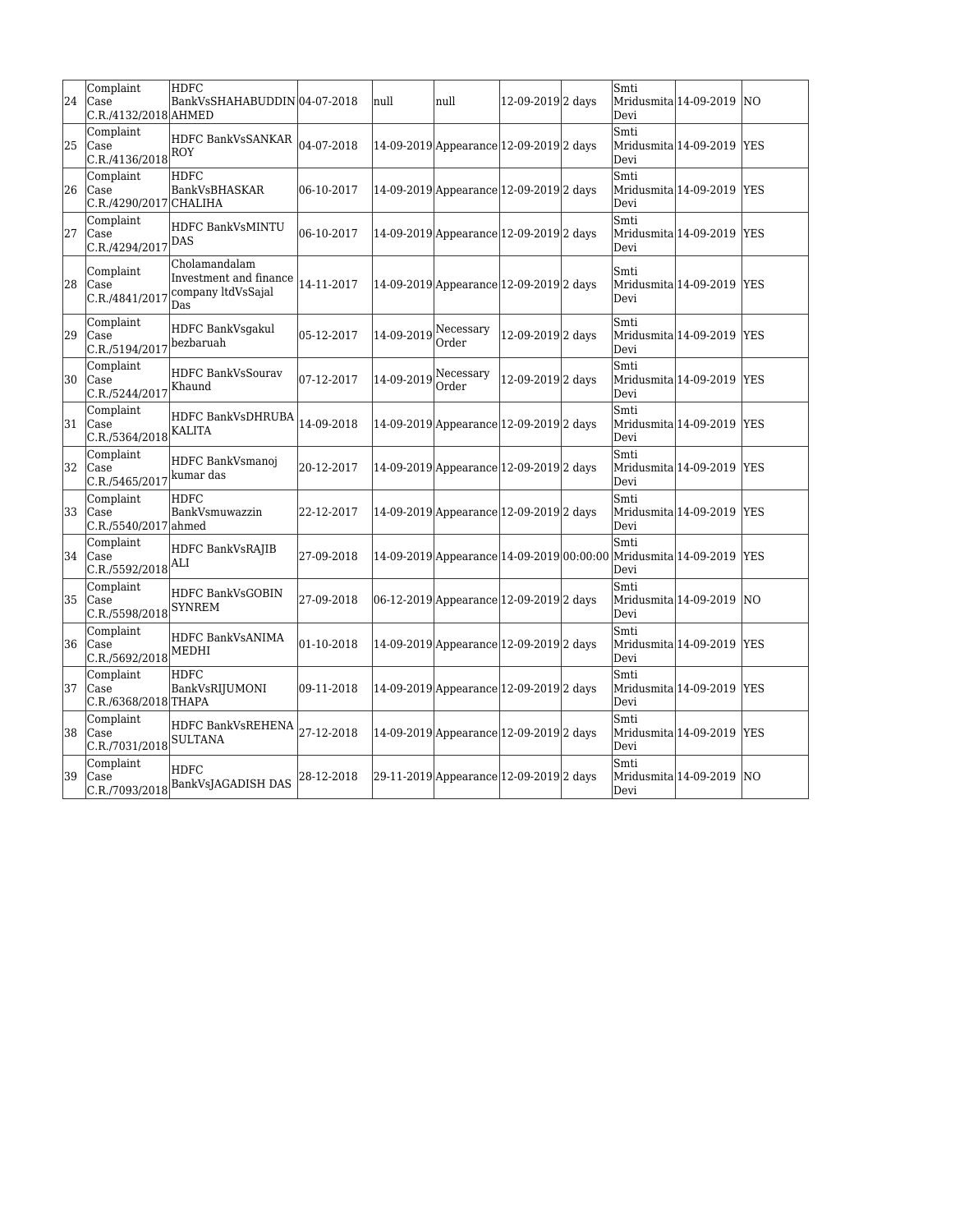| Sr.<br>No.   | Case No.                                      | <b>Party Name</b>                                                     | <b>Registration</b><br>date | <b>Next Date</b> | <b>Purpose</b>                            | Allocation Pending<br><b>Date</b> | <b>Since</b> | Panel                               | <b>Date</b>    | $\overline{\text{Settlement}}\text{Settlement}$ |
|--------------|-----------------------------------------------|-----------------------------------------------------------------------|-----------------------------|------------------|-------------------------------------------|-----------------------------------|--------------|-------------------------------------|----------------|-------------------------------------------------|
| $\mathbf{1}$ | Complaint<br>Case<br>C.R./1423/2019           | CHOLAMANDALAM<br>INVESTMENT AND<br>FINANCE COMPANY<br>LTDVsRUPA RABHA | 22-04-2019                  |                  | 10-12-2019 Appearance   12-09-2019 2 days |                                   |              | Shri<br>Tanwir<br>Ikram<br>Hazarika | 14-09-2019  NO |                                                 |
| 2            | Complaint<br>Case<br>C.R./1432/2019           | CHOLAMANDALAM<br>INVESTMENT AND<br>FINANCE COMPANY<br>LTDVsBABAR ALI  | 22-04-2019                  |                  | 14-09-2019 LOKADALAT 14-09-2019 00:00:00  |                                   |              | Shri<br>Tanwir<br>Ikram<br>Hazarika | 14-09-2019 YES |                                                 |
| 3            | Complaint<br>Case<br>$ C.R./1570/2019 $ BORAH | HDFC BankVsMUKUL                                                      | 30-04-2019                  |                  | 14-09-2019 LOKADALAT 12-09-2019 2 days    |                                   |              | Shri<br>Tanwir<br>Ikram<br>Hazarika | 14-09-2019 YES |                                                 |
| 4            | Complaint<br>Case<br>C.R./2032/2018           | HDFC BankVsdhanmoni<br>thakuria                                       | 29-03-2018                  |                  | 14-09-2019 LOKADALAT 12-09-2019 2 days    |                                   |              | Shri<br>Tanwir<br>Ikram<br>Hazarika | 14-09-2019 YES |                                                 |
| 5            | Complaint<br>Case<br>C.R./2579/2019 SARMA     | PUNJAB NATIONAL<br>BANKVsSARANGA                                      | 28-06-2019                  |                  | 14-09-2019 LOKADALAT 14-09-2019 00:00:00  |                                   |              | Shri<br>Tanwir<br>Ikram<br>Hazarika | 14-09-2019 YES |                                                 |
| 6            | Complaint<br>Case<br>C.R./2725/2017           | HDFC BankVsAmrajul<br>Hussain                                         | 29-06-2017                  |                  | 14-09-2019 LOKADALAT 12-09-2019 2 days    |                                   |              | Shri<br>Tanwir<br>Ikram<br>Hazarika | 14-09-2019 YES |                                                 |
| 7            | Complaint<br>Case<br>C.R./2819/2018           | HDFC BankVsH S<br>NGAYAIMI                                            | 10-05-2018                  |                  | 14-09-2019 LOKADALAT 12-09-2019 2 days    |                                   |              | Shri<br>Tanwir<br>Ikram<br>Hazarika | 14-09-2019 YES |                                                 |
| 8            | Complaint<br>Case<br>C.R./318/2018            | HDFC BankVssimanta<br>baruah                                          | 08-01-2018                  |                  | 14-09-2019 LOKADALAT 12-09-2019 2 days    |                                   |              | Shri<br>Tanwir<br>Ikram<br>Hazarika | 14-09-2019 YES |                                                 |
| 9            | Complaint<br>Case<br>C.R./3831/2018           | HDFC BankVsSARIF<br>HUSSAIN MAJUMDAR                                  | 27-06-2018                  |                  | 14-09-2019 LOKADALAT 12-09-2019 2 days    |                                   |              | Shri<br>Tanwir<br>Ikram<br>Hazarika | 14-09-2019 YES |                                                 |
| 10           | Complaint<br>Case<br>C.R./43/2018             | tata motors finance<br>solution limitedVsajay<br>kumar rai            | 03-01-2018                  |                  | 25-09-2019 Appearance 12-09-2019 2 days   |                                   |              | Shri<br>Tanwir<br>Ikram<br>Hazarika | 14-09-2019 NO  |                                                 |
| 11           | Complaint<br>Case<br>C.R./4609/2017           | HDFC BankVsbholanath<br>sarkar                                        | 24-10-2017                  |                  | 14-09-2019 LOKADALAT 12-09-2019 2 days    |                                   |              | Shri<br>Tanwir<br>Ikram<br>Hazarika | 14-09-2019 YES |                                                 |
|              | Complaint<br>$ 12 $ Case<br>C.R./5156/2017    | HDFC BankVsshobha<br>devi kashyap                                     | 05-12-2017                  |                  | 14-09-2019 LOKADALAT 12-09-2019 2 days    |                                   |              | Shri<br>Tanwir<br>Ikram<br>Hazarika | 14-09-2019 YES |                                                 |
| 13           | Complaint<br>Case<br>C.R./5205/2018           | HDFC BankVsNABAJIT<br>KALITA                                          | 30-08-2018                  |                  | 14-09-2019 LOKADALAT 12-09-2019 2 days    |                                   |              | Shri<br>Tanwir<br>Ikram<br>Hazarika | 14-09-2019 YES |                                                 |
| 14           | Complaint<br>Case<br>C.R./5206/2018           | HDFC BankVsFAZAL<br><b>HOOUE</b>                                      | 30-08-2018                  |                  | 14-09-2019 LOKADALAT 12-09-2019 2 days    |                                   |              | Shri<br>Tanwir<br>Ikram<br>Hazarika | 14-09-2019 YES |                                                 |
| 15           | Complaint<br>Case<br>C.R./557/2018            | HDFC BankVssiddhartha<br>goswami                                      | 11-01-2018                  |                  | 14-09-2019 LOKADALAT 12-09-2019 2 days    |                                   |              | Shri<br>Tanwir<br>Ikram<br>Hazarika | 14-09-2019 YES |                                                 |
| 16           | Complaint<br>Case<br>C.R./558/2018            | HDFC BankVsMd shekh<br>forid                                          | 11-01-2018                  |                  | 14-09-2019 LOKADALAT 12-09-2019 2 days    |                                   |              | Shri<br>Tanwir<br>Ikram<br>Hazarika | 14-09-2019 YES |                                                 |
| 17           | Complaint<br>Case<br>C.R./5587/2017           | HDFC BankVshitesh<br>mazumdar                                         | 26-12-2017                  |                  | 14-09-2019 LOKADALAT 12-09-2019 2 days    |                                   |              | Shri<br>Tanwir<br>Ikram<br>Hazarika | 14-09-2019 YES |                                                 |
| 18           | Complaint<br>Case<br>C.R./568/2018            | <b>HDFC BankVsgunajit</b><br>sutradhar                                | 11-01-2018                  |                  | 14-09-2019 LOKADALAT 12-09-2019 2 days    |                                   |              | Shri<br>Tanwir<br>Ikram<br>Hazarika | 14-09-2019 YES |                                                 |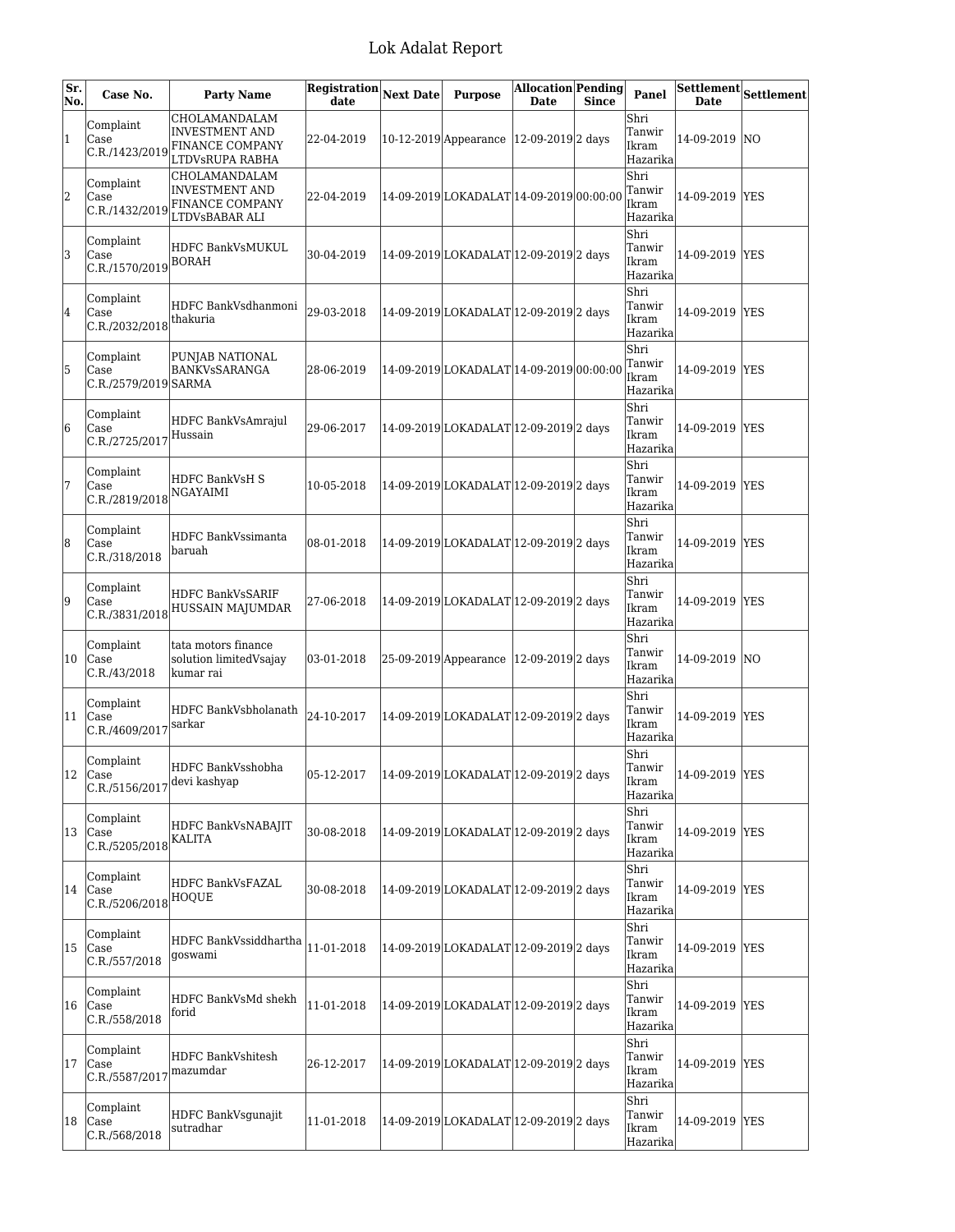| 19 | Complaint<br><b>Case</b><br>C.R./633/2019       | HDFC BankVsGITARTHA <br> 22-02-2019<br>P BHARADWAJ                         |            | 14-09-2019 LOKADALAT 12-09-2019 2 days |  | Shri<br>Tanwir<br>Ikram<br>Hazarika | 14-09-2019 YES |            |
|----|-------------------------------------------------|----------------------------------------------------------------------------|------------|----------------------------------------|--|-------------------------------------|----------------|------------|
| 20 | Complaint<br><b>Case</b><br>C.R./635/2019       | HDFC BankVsDADO<br>YACHUM                                                  | 22-02-2019 | 14-09-2019 LOKADALAT 12-09-2019 2 days |  | Shri<br>Tanwir<br>Ikram<br>Hazarika | 14-09-2019 YES |            |
| 21 | Complaint<br>Case<br>$ C.R./6374/2018 $ DEBNATH | HDFC BankVsBISWAJIT                                                        | 09-11-2018 | 14-09-2019 LOKADALAT 12-09-2019 2 days |  | Shri<br>Tanwir<br>Ikram<br>Hazarika | 14-09-2019 YES |            |
| 22 | Complaint<br><b>Case</b>                        | <b>HDFC</b><br>BankVsKHUNDONGBAM 27-12-2018 <br>C.R./7039/2018 AMUBA SINGH |            | 14-09-2019 LOKADALAT 12-09-2019 2 days |  | Shri<br>Tanwir<br>Ikram<br>Hazarika | 14-09-2019 YES |            |
| 23 | Complaint<br>Case<br>C.R./7115/2018             | HDFC BankVsIMAN ALI  28-12-2018                                            |            | 14-09-2019 LOKADALAT 12-09-2019 2 days |  | Shri<br>Tanwir<br>Ikram<br>Hazarika | 14-09-2019 YES |            |
| 24 | Complaint<br><b>Case</b><br>C.R./735/2018       | HDFC BankVsbike<br>basumatary                                              | 18-01-2018 | 14-09-2019 LOKADALAT 12-09-2019 2 days |  | Shri<br>Tanwir<br>Ikram<br>Hazarika | 14-09-2019     | <b>YES</b> |
| 25 | Complaint<br><b>Case</b><br>C.R./737/2018       | HDFC BankVsmd.dadul<br>lali                                                | 18-01-2018 | 14-09-2019 LOKADALAT 12-09-2019 2 days |  | Shri<br>Tanwir<br>Ikram<br>Hazarika | 14-09-2019 YES |            |
| 26 | Complaint<br>Case<br>C.R./831/2019              | HDFC BankVsMRINMOY<br>DEB                                                  | 11-03-2019 | 14-09-2019 LOKADALAT 12-09-2019 2 days |  | Shri<br>Tanwir<br>Ikram<br>Hazarika | 14-09-2019 YES |            |
| 27 | Complaint<br>Case<br>C.R./891/2017              | HDFC BankVsAmar Jyoti<br>Das                                               | 22-02-2017 | 14-09-2019 LOKADALAT 12-09-2019 2 days |  | Shri<br>Tanwir<br>Ikram<br>Hazarika | 14-09-2019 YES |            |